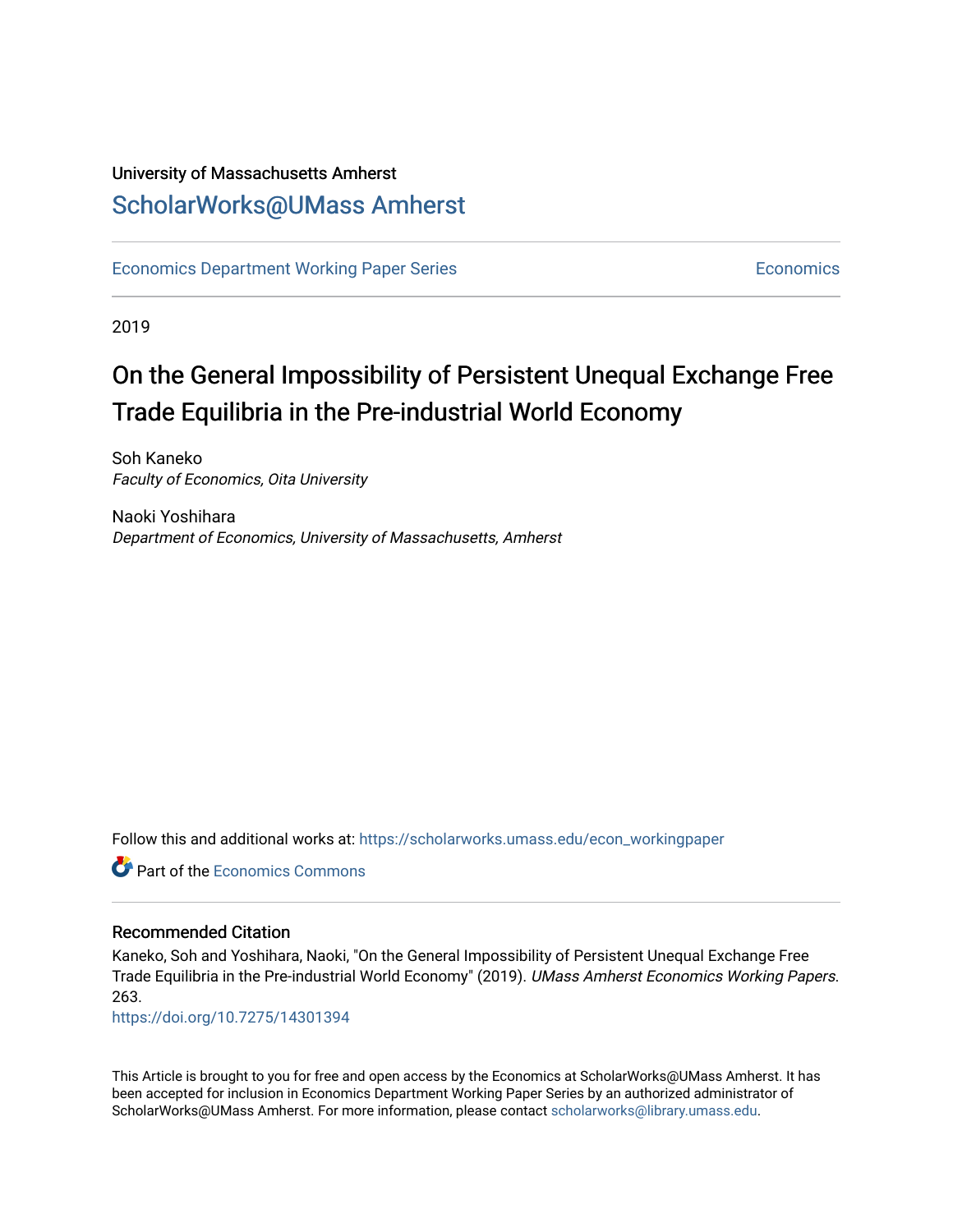# On the General Impossibility of Persistent Unequal Exchange Free Trade Equilibria in the Pre-industrial World Economy

Soh Kaneko<sup>†</sup>and Naoki Yoshihara<sup>‡</sup>

December 26, 2018

#### Abstract

This paper analyzes the persistency of the unequal exchange of labor (UE) in international trade. An intertemporal model of a world economy is defined with a leisure preference and no discount factor. Every incompletely specialized free trade equilibrium is characterized as having non-persistent UE, which verifies the convergence of economies without relying on economic growth or diminishing returns to scale. In particular, it characterizes a subclass of equilibria in which the sequence of real interest rates does not converge to zero, but UE tends to disappear while equivalently the distribution of capital assets tends to be equalized in the long run.

JEL classification: D51; D63; D91.

Keywords: Unequal exchange of labor; a world economy with a leisure preference; non-stationary relative prices of commodities.

The authors are grateful to Don Katzner, Roberto Veneziani, Nobusumi Sagara, Soon Ryoo, Gil Skillman, Amitava Dutt, Biung-Ghi Ju, and John Roemer for their comments and discussions. The earlier version of this paper was presented at the Japanese Economic Association 2016, the Asian Econometric Society 2017, and the Eastern Economic Association 2018 conferences, and the authors thank Jonathan F. Cogliano and Hajime Kubota for their comments.

<sup>&</sup>lt;sup>†</sup>Faculty of Economics, Oita University, Dannoharu 700, Oita-city, Oita 870-1192, Japan. E-mail: skaneko@oita-u.ac.jp

<sup>&</sup>lt;sup>‡</sup>University of Massachusetts, Amherst, Crotty Hall, 412 North Pleasant Street, Amherst, MA 01002, USA; The Institute of Economic Research, Hitotsubashi University, Kunitachi, Tokyo 186-0004, Japan; and School of Management, Kochi University of Technology, Tosayamada, Kami-city, Kochi 782-8502, Japan; and Department of Economics, E-mail: nyoshihara@econs.umass.edu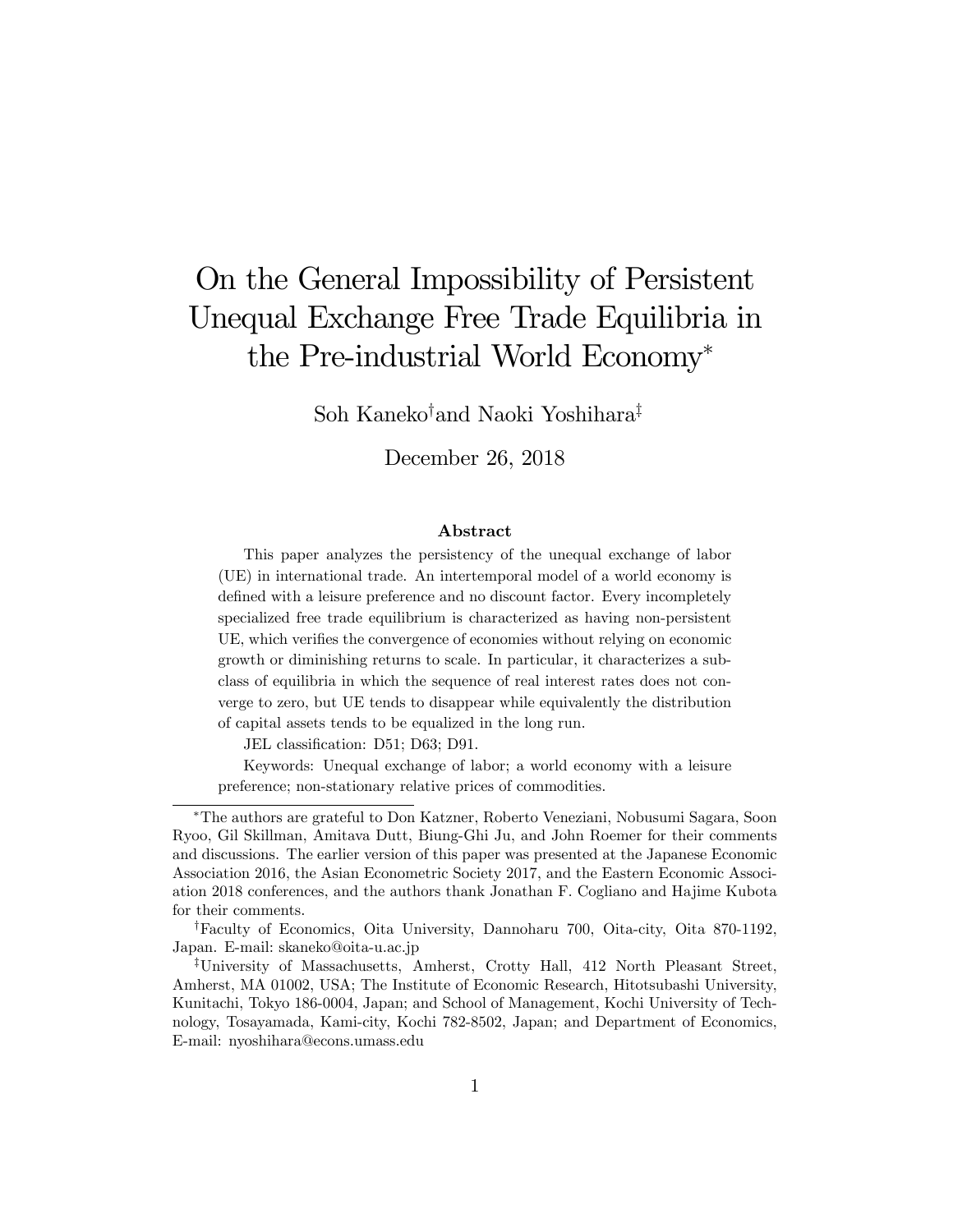## 1 Introduction

Given that there are large inequalities across countries in income per capita and output per worker,<sup>1</sup> one of the central questions in economics is to ask what the primary mechanism is that persistently generates such disparity between rich and poor countries. The so-called convergence theory (the catchup theory) argues that, under the assumptions of free access to production techniques and free trade, per capita incomes in poorer nations will tend to grow faster than in richer nations, due to the difference of diminishing returns. Thus, all nations would converge in terms of per capita income (more precisely, income per hours worked).

On the contrary, there have been many works which suggest that a specific institutional structure in the real world engenders the persistent feature of economic inequality between rich and poor countries. The classical literature of the dependence school, such as Emmanuel (1972), argues that institutionalized wage differentials between wealthy developed nations and poor less-developed nations result in the world economy being characterized by a systematic feature of the unequal exchange of labor between these nations.<sup>2</sup> Sokoloff and Engerman  $(2000)$  suggest that in the pre-modern world economy, factor endowments are a central determinant of structural inequality, but that the role of institutions is significant for the persistency of such inequality. Korotayev, Goldstone, and Zinkina (2015) discuss the crucial role of non-economic forces, such as demographics, to explain the replacement of the Great Divergence phase with the Great Convergence phase.<sup>3</sup>

In the theoretical works, Roemer (1982; 1983) and Yoshihara and Kaneko (2016) show that even in perfectly competitive markets, the unequal exchange of labor (UE) can emerge. For instance, according to the latter's work, given a simple static model of international trade, an unequal distribution of capital endowments engenders UE between rich and poor nations even as it leads to the international division of labor by which all nations can enjoy the mutual

<sup>&</sup>lt;sup>1</sup>For instance, see Maddison  $(2001)$ .

<sup>2</sup>This argument was criticized by Samuelson (1976, 1978) and Ben-David (1993). The literature related to this debate is too vast for a comprehensive list of references. For a discussion of the classic contributions, we refer the reader to the excellent reviews by Bacha (1978) and Griffin and Gurley (1985).

 $3$ The recent literature, for instance, Allen (2011) and Sala-i-Martin (2006), characterizes the world economy in twenty centuries as the Great Divergence until the early 1970s, which has been replaced by the Great Convergence since the late 1980s.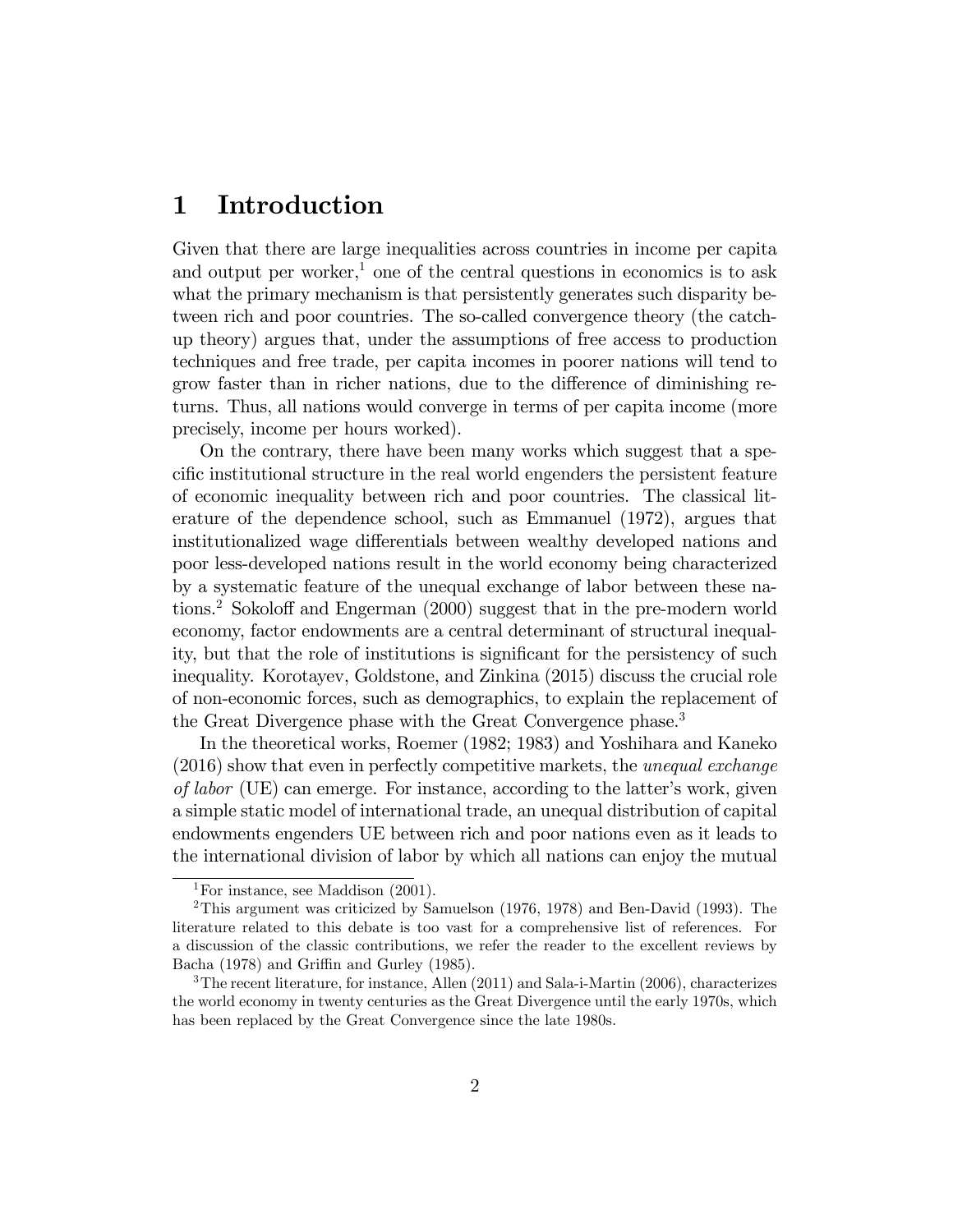gains from trade. This result is also consistent with the classical view of Marx  $(1968,$  chapter 20, (e)) who notes that "a richer country exploits a poorer one, even when the latter benefits from the exchange."

As a body, these works suggest the following fundamentally theoretical question: are free trade mechanisms or non-economic factors the main source for the persistent inequality among nations? If the answer is the former, it may imply that the inequality between rich and poor nations emerges persistently in perfectly competitive environments even without any noneconomic forces. If the answer is the latter, this result may give a theoretical foundation to the arguments discussed in the empirical literature, such as Sokoloff and Engerman (2000) and Korotayev et al (2015).

To address this theoretical question in this paper, we introduce a simple intertemporal model of perfectly competitive international trade. To provide a measure of inequality in our model, we apply the notion of UE. This notion is relevant to the huge literature of the dependence school and it gives us a simple measure of the income inequality per hours worked. Our subject here is then reduced to checking whether the free trade mechanism can persistently engender UE in perfectly competitive environments, even if the UE initially emerges due to an unequal distribution of capital among nations. The solution to this fundamental question is not obvious. The convergence theory mentioned above is not a useful guide, as it seems to rely crucially on the diminishing returns structure of macroeconomic growth models.

The answer to this question is that it is generally impossible to generate persistent UE via the free trade mechanism alone, even under the nondiminishing returns structure of a multi-sectoral dynamic general equilibrium model. This implies that the persistent feature of UE observed in the real world economy should be attributed to some non-economic factors outside of the perfectly competitive mechanism.

The model developed here includes, like Roemer (1982; 1983) and Yoshihara and Kaneko (2016), the simple feature that all nations can access a common Leontief production technique and have a common leisure preference. This preference means nations are primarily concerned with their citizens' enjoyment of free hours (or leisure time), given that a common subsistence consumption bundle, necessary for the citizens' survival, is ensured. We call such an intertemporal model a *pre-industrial world economy*,<sup>4</sup> since this leisure preference was ubiquitous in the pre-industrial society of early

 $4Roemer (1982)$  named the same economic model a pre-chapitalist economy.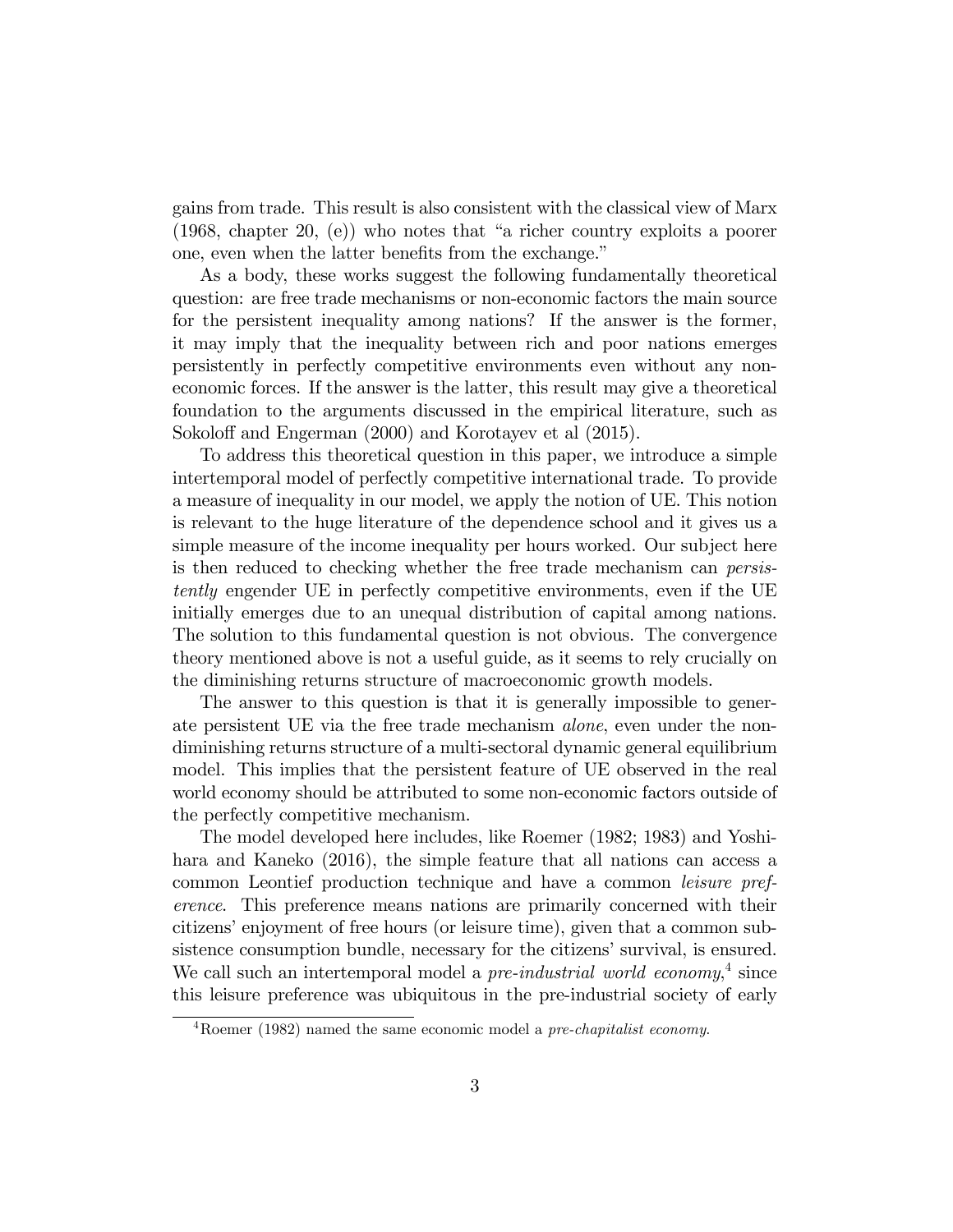mercantilism before the 17th century, as Kawakita (2010) argues.

With this model of a pre-industrial world economy, we develop an intertemporal general equilibrium analysis. Each nation takes present prices and an infinite sequence of expected prices and solves an optimal plan of intertemporal economic activities over an infinite horizon, subject to the standard budget and feasibility constraints. Here, each nation is assumed to have no time preference. The standard time preference model is not appealing for this subject, as will be discussed in more detail in section 2. Therefore, the *catching-up optimality* criterion developed by von Weizsäcker (1965) and Gale (1967) is applied to define the nation's optimization program. As in the standard model of international trade theory, all commodities can be exchanged in the world market, but neither international labor nor capital markets exist. A free trade equilibrium is specified by a profile of an infinite sequence of prices and of each nation's optimal plan of intertemporal economic activities, such that the aggregate excess demand condition is satisfied in each period of production. We call such an equilibrium a reproducible solution (RS).<sup>5</sup>

Given this equilibrium notion, we characterize almost all such equilibria in terms of the persistency of UE. The definition of UE is specified as the difference between the supply of labor hours and the sum of direct and indirect labor inputs needed to produce the subsistence commodity bundle as a net output, following the standard literature of UE exploitation theory.<sup>6</sup> First, the set of RSs is partitioned into two subsets: one of incompletely specialized equilibria in which factor price equalization holds at every period; and the other as the complement of the Örst type. Second, note that all of the RSs in the second category are characterized by labor-value pricing (the commodity price vector at every period is proportional to the labor value) and so no UE emerges. Therefore, we will focus only on the first type, which we call incompletely specialized RSs.

We first characterize the necessary and sufficient condition for the emergence of UE at each period in an incompletely specialized RS. UE emerges if and only if the distribution of the nations' 'real interest' incomes (nominal interest income minus speculation income obtained by utilizing the variation of commodity prices) at this period is unequal (Theorem 1 in section 3.2). This

<sup>&</sup>lt;sup>5</sup>The RS discussed in this paper is an intertemporal extension of the static and stationary version of reproducible solutions discussed by Roemer (1982) and Yoshihara and Kaneko (2016).

 ${}^{6}$ This point will be discussed in section 3.1 in detail.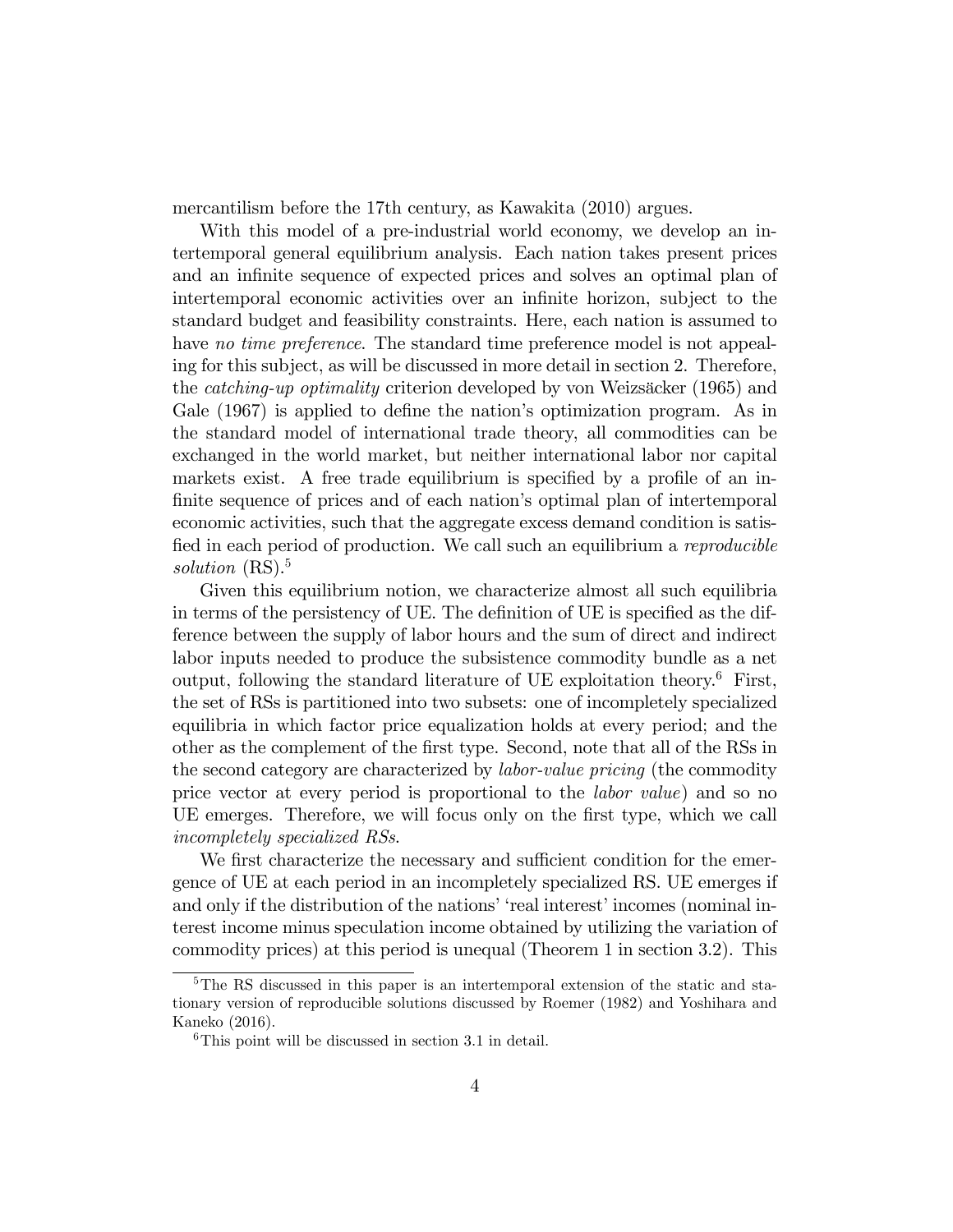theorem generalizes the so-called Fundamental Marxian Theorem (Okishio, 1963; Morishima, 1974; Medvegyev, 2013) of a static, stationary free trade equilibrium (Yoshihara and Kaneko, 2016) to a non-stationary intertemporal free trade equilibrium.

Second, we show that the observed UE in an incompletely specialized RS will disappear in the infinite limit of time (Theorem 2 in section 3.3). Thus, without any additional assumption, all nations are shown to supply the same labor hours and earn the same net income in the infinite limit of time. This may verify that economies converge through the perfectly competitive international trade mechanism alone: unlike conventional convergence theory, neither economic growth nor diminishing returns to scale is indispensable.

We also classify two types of mechanisms which drive the observed UE to vanish, according to the type of incompletely specialized RS. One type has an infinite sequence of equilibrium commodity prices which converge to a stationary price vector; and the other has no such sequence. Interestingly, in the Örst type of RSs, the converged stationary price vector is always the labor-value pricing, and so the 'real' interest rate converges to zero, which drives the emerging UE to disappear in the infinite limit (Corollary 3 in section 3.3). This observation resembles the standard argument of dynamic general equilibrium theory which shows the convergence of the equilibrium sequence of interest rates to the rate of time preference.

A more interesting observation relates to the second type of RS, in which equilibrium commodity prices do not converge to any stationary price vector. In this case, the associated sequence of 'real' interest rates does not converge to zero. However, the distribution of each nation's capital endowments tends to be equalized in the inÖnite limit even though it is unequal in the initial period, which makes UE disappear in the long run (Corollary 4 in section 3.3). This is a surprising and perhaps new observation, which is not conjectured from the standard argument of dynamic general equilibrium theory.

Before closing this section, we should explain why our special attention to the class of pre-industrial world economies is reasonable, given the fundamental question raised above. It is because our economic model with the leisure preference provides us with the simplest and coherent microfoundation for the stationary economies with no capital accumulation nor population growth. Indeed, as shown later (Proposition 4 in section 2.2), an intrinsic feature of intertemporal free trade equilibria in pre-industrial world economies is the infinite repetition of simple reproduction of a stationary capital stock with no population growth. Therefore, the main theorems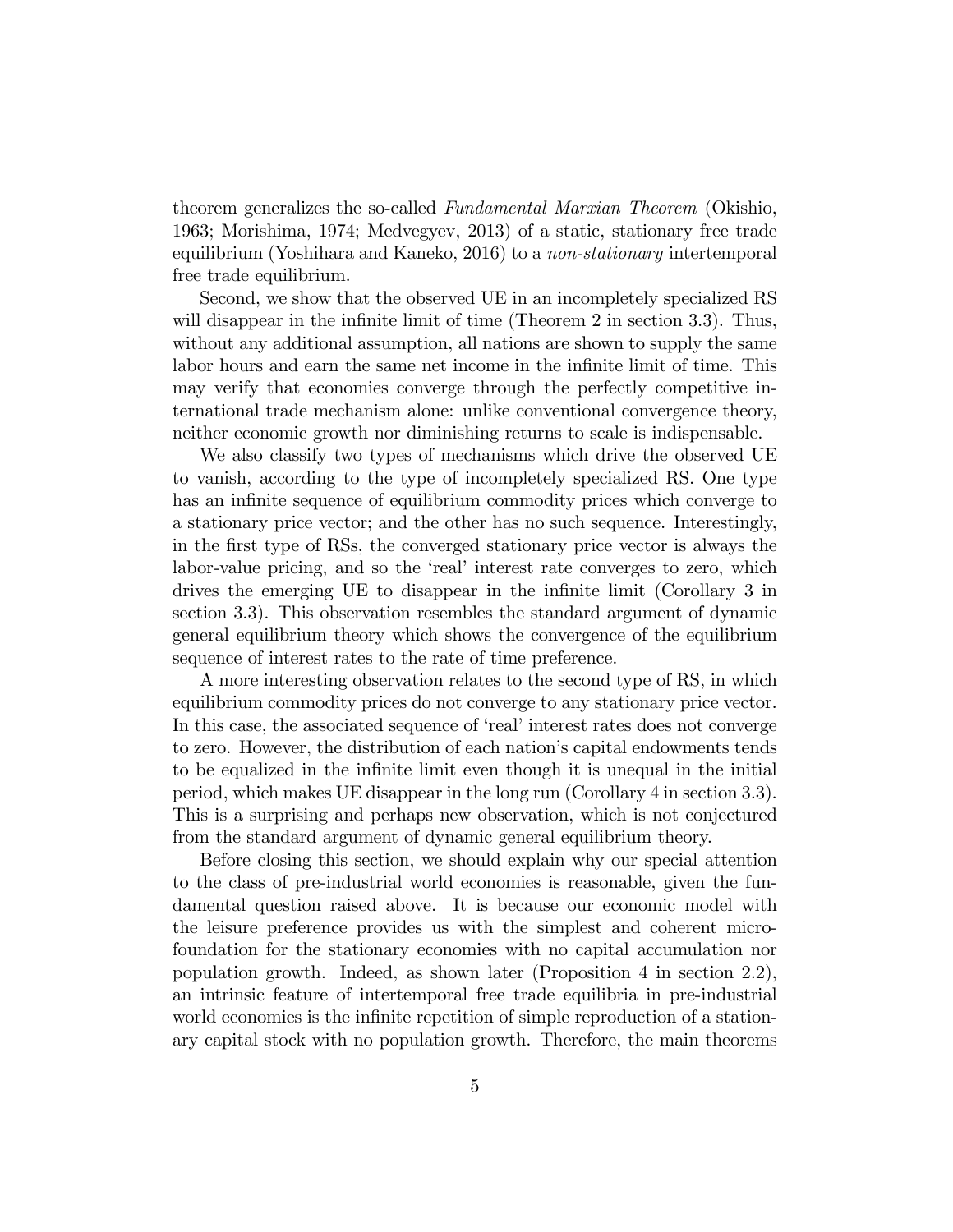obtained in such economies are completely independent of the complicated issues involved in capital accumulation and population growth.<sup>7</sup> It allows us to straightforwardly conclude from Corollaries 3 and 4 that, in perfectly competitive environments, the free trade mechanism alone cannot engender the persistent feature of UE. It also implies that the generated UE cannot persist even if scarcity of capital is preserved.

Another reason for our special attention to pre-industrial world economies is relevant to the debate over how to define the notion of UE, for which there have been many proposals (such as Okishio (1963), Morishima (1973, 1974), Roemer (1982a, chapter 5), and Dumenil (1980, 1984)-Foley (1982)).<sup>8</sup> Interestingly, all of these proposals are reduced to the classical definition proposed by Okishio (1963) and Morishima (1973) within the class of pre-industrial world economies, $9 \text{ and so we can focus only on the classical definition with-}$ out loss of generality. Furthermore, the impossibility theorem has a strong implication that regardless of which alternative UE-formulation is selected, UE is unable to persist in perfectly competitive free trade environments.

The remainder of the paper is organized as follows: Section 2 presents the basic model and an equilibrium notion. Section 3.1 defines the formulation of exploitation as UE. Section 3.2 discusses the existence and characterization of free trade equilibria with and without UE, and Section 3.3 shows that the generated UE tends to disappear in the infinite long run. Finally, Section 4 concludes the paper.

<sup>&</sup>lt;sup>7</sup>Because of this feature, the main theorems in this paper are logically compatible with the analysis of Galor and Mountford (2006, 2008). First, the latter addresses the world economy in the second phase of industrial revolution, which is beyond the scope of this paper. Second, they argue that (human) capital accumulation and population growth are the main factors to generate the Great Divergence in that phase, which is completely consistent with the main results of this paper.

<sup>&</sup>lt;sup>8</sup>These works suggest that, whenever a production technology more complex than the Leontief one is assumed, whether exploitative UE is observed or not in perfectly competitive economies may vary according to which alternative formulation is adopted. This issue is axiomatically analyzed by Yoshihara (2010, 2017) and Veneziani and Yoshihara (2015, 2017a, 2017b).

<sup>&</sup>lt;sup>9</sup>This property is shown by Veneziani and Yoshihara  $(2015, 2017a)$  and Yoshihara (2017).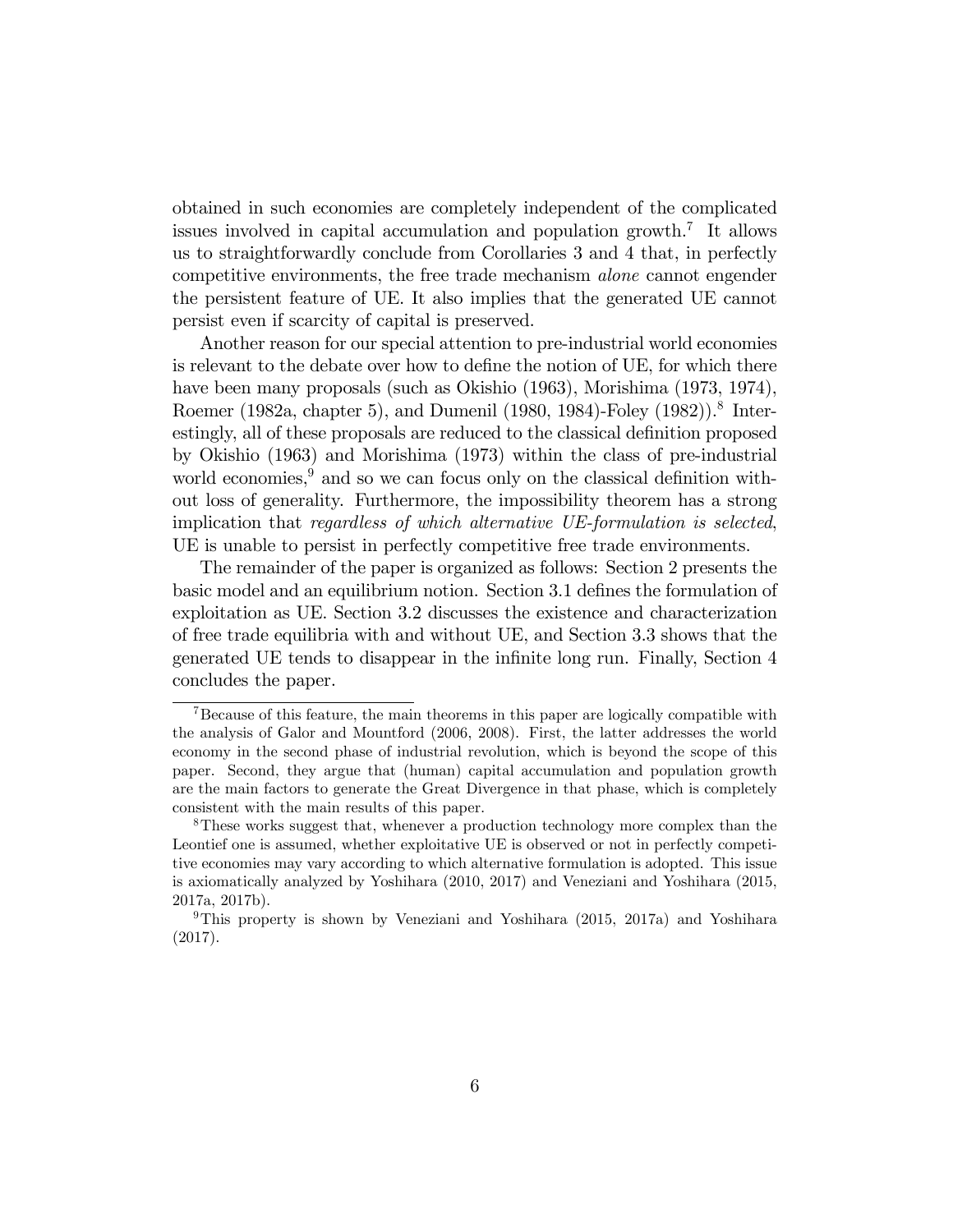# 2 Model and preliminary analysis

#### 2.1 Economy

A world economy (economy, in short) comprises a set of nations,  $\mathcal{N} =$  $\{1,..,N\}$ , with generic element  $\nu \in \mathcal{N}$ . In an economy, there are  $n \geq 2$ types of (purely private) commodities that are transferable in markets. The production technology, commonly accessible by all nations, is a fixed Leontief production technology,  $(A, L)$ , where A is an  $n \times n$  non-negative matrix of input coefficients, and L is a  $1 \times n$  positive vector of direct labor coefficients. Here,  $\vec{A}$  is assumed to be productive and indecomposable.<sup>10</sup>

Assume that for each production period, the maximal amount of labor supply by every nation is equal to unity. That is, there is no difference in the size of the population or in labor skills (human capital) among nations. In every period t, each nation requires a positive vector of commodity bundle  $b \in$  $\mathbb{R}_{++}^n$ , which every citizen in every nation must consume for his/her survival in one period of production; this is called the subsistence consumption bundle.

Let  $\overline{\omega} \in \mathbb{R}_{++}^n$  be the world endowments of material input goods at the beginning of the initial period of production. Note that, given the Leontief technology  $(A, L)$ , at least  $\omega^{Nb} \equiv A (I - A)^{-1} (Nb)$  of material input vector must be endowed in the economy in order to reproduce the subsistence bundle *Nb* in every period. Therefore, we shall assume that  $\bar{\omega} \geq \omega^{Nb}$  holds.<sup>11</sup> Moreover, we shall also assume  $\overline{\omega} \nleq \omega^{Nb} + Nb$ , which implies a non-free lunch in the initial period. Likewise, at least  $L (I - A)^{-1} (Nb)$  of aggregate labor must be endowed in the economy. As the maximal aggregate labor supply is given by N, we shall assume that  $N > L (I - A)^{-1} (Nb)$ .

As mentioned in the introduction, we shall focus on a specific type of preference profile in this economy, in that every nation has a *leisure prefer*ence defined as follows. Let  $C \equiv \{c \in \mathbb{R}^n_+ \mid c \geq b\} \times [0,1]$  be the consumption space common to all nations, where  $[0, 1]$  represents the space of leisure consumption. Then, every nation has the common instantaneous welfare

<sup>&</sup>lt;sup>10</sup>Let J be the index set of A's dimension. Then, A is said to be *decomposable* if there is a pair of  $J_1$  and  $J_2$  such that  $J = J_1 \cup J_2$ ,  $J_1 \cap J_2 = \emptyset$ ,  $J_1, J_2 \neq \emptyset$ , and  $a_{ij} = 0$  for  $i \in J_1, j \in J_2$ . If A is indecomposable, then: for each i, there exists j such that  $a_{ij} > 0$ and  $i \neq j$ ; and for each j, there exists i such that  $a_{ij} > 0$  and  $i \neq j$ .

<sup>&</sup>lt;sup>11</sup>For all vectors  $x = (x_1, \ldots, x_n)$  and  $y = (y_1, \ldots, y_n) \in \mathbb{R}^n$ ,  $x \ge y$  if and only if  $x_i \ge y_i$  $(i = 1, \ldots, n); x \geq y$  if and only if  $x \geq y$  and  $x \neq y; x > y$  if and only if  $x_i > y_i$  $(i = 1, \ldots, n).$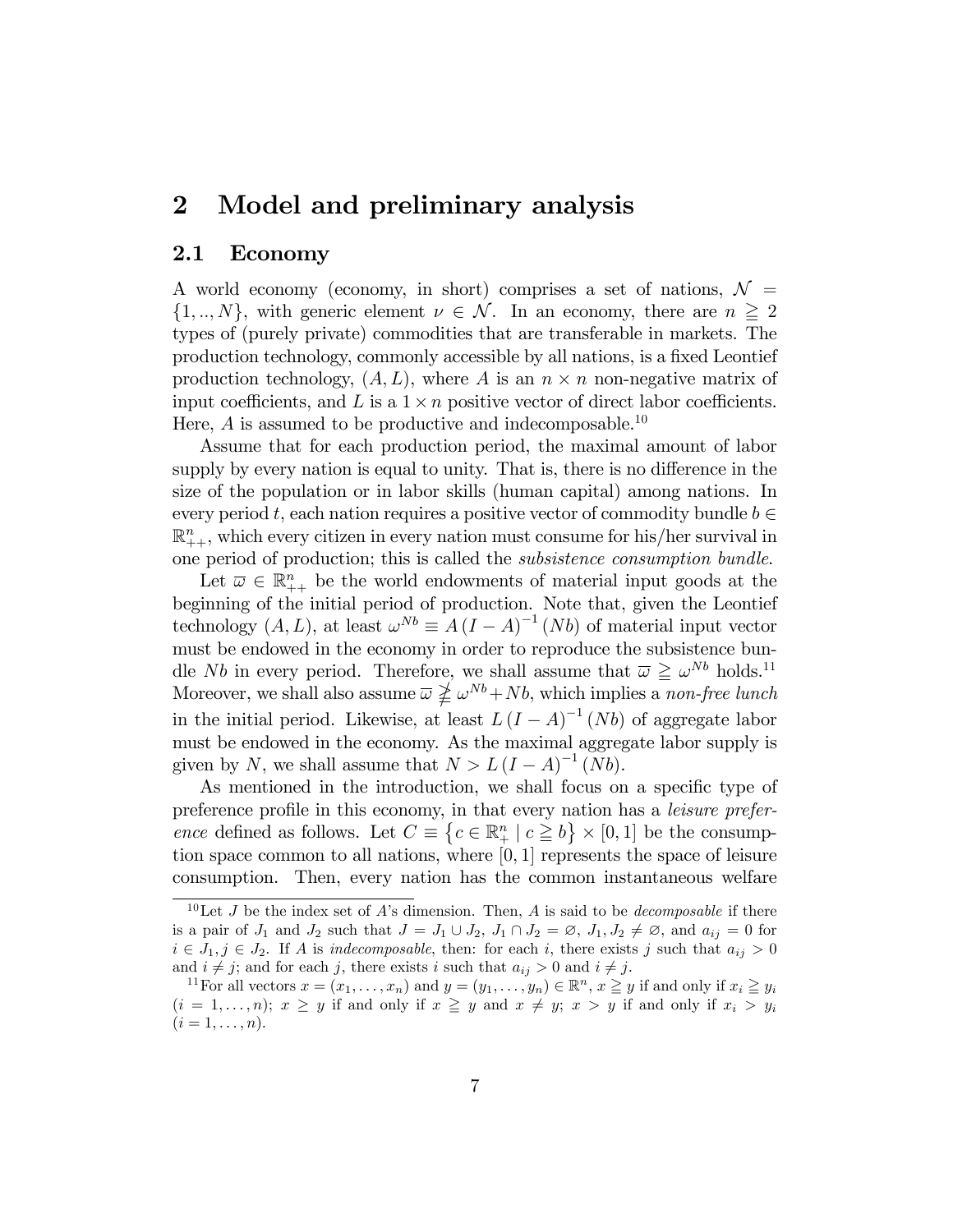function  $u: C \to \mathbb{R}$ , defined as follows: for each  $(c, l) \in C$ ,

$$
u\left( c,l\right) =1-l,
$$

where  $l$  is the amount of labor supply. This form of common welfare function implies that no nation is concerned with an increase in consumption goods beyond the subsistence level,  $b$ , but they evaluate their social welfare in terms of the increase in free hours (leisure time), once b is ensured.

A world economy is thus defined by the profile  $\langle \mathcal{N},(A,L), u, \overline{\omega} \rangle$ , which we call a *pre-industrial world economy* (*economy*, in short). This economy is assumed to have the time structure of production, such that production takes one period. The material inputs available in the present period cannot exceed the amount of material input commodities accumulated by the end of the preceding period of production.

In such an economy, each nation decides its plan of economic activities over an infinite-horizon of periods. Unlike the standard macroeconomic intertemporal models, we assume that every nation has no time preference and so no discount factor is introduced. Let us explain why we focus on the case of no time preference. First, if a time preference is introduced and the optimization problem is given by the maximization of the infinite additive sum of discounted one-period welfare functions, then UE emerges persistently. This is shown because the equilibrium sequence of interest rates converges to a positive rate of time preference in this setting. Second, the general normative significance of time preference has been questioned by many economists and political philosophers (include Ramsey, 1928; Rawls, 1971; Sidgwick,1907). While time discounting may be relevant in the positive analysis of individual choices, as Veneziani (2013) emphatically argues, the role of pure time preference in exploitation theories is much less obvious, since an explanation of persistent UE based on time preference is not appealing from the normative perspective of exploitative UE.

To deal with the case of non-discounting, we will employ the concept of catching-up optimality developed by von Weizsäcker (1965) and Gale (1967), which is formulated as follows:

For  $t = 1, 2, \ldots$ , let  $p_{t-1}$  be the  $1 \times n$  vector of the market prices of commodities at the end of period  $t-1$ , which is identical to the beginning of period t, and let  $(w_t^{\nu}, r_t^{\nu})$  be the wage rate and the nominal interest rate in  $\nu$ 's domestic market at the end of period t. Moreover, let  $(\omega_1^{\nu})_{\nu \in \mathcal{N}} \in \mathbb{R}^{nN}_{+}$  be a profile of initial endowments of material input goods satisfying  $\sum_{\nu \in \mathcal{N}} \omega_1^{\nu} = \overline{\omega}$ .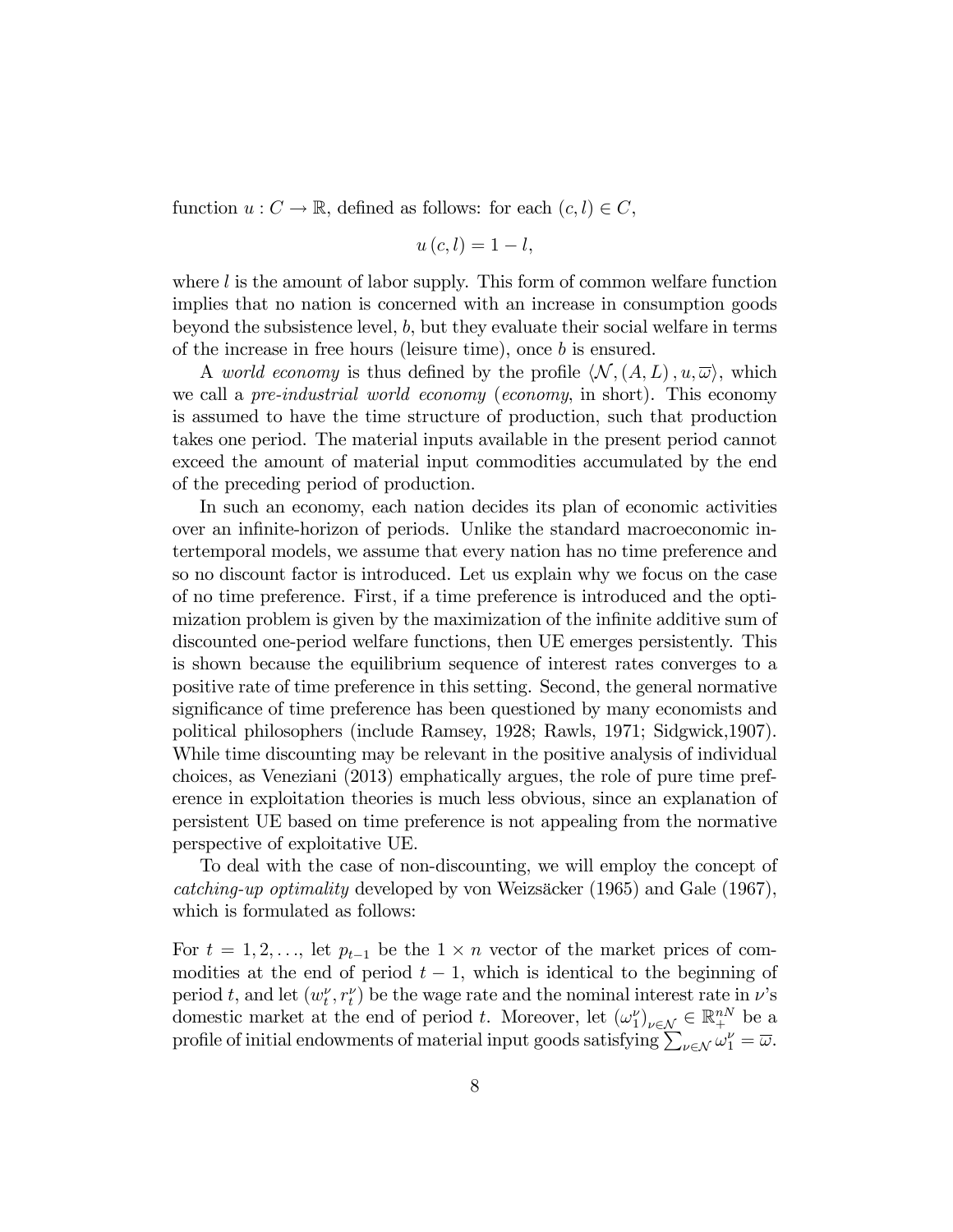Given a price sequence,  $\{p_{t-1}; (w_t^{\nu}, r_t^{\nu})_{\nu \in \mathcal{N}}\}_{t=1}^{\infty}$ , each nation  $\nu$  chooses a path  $\{(x_t^{\nu}, \delta_t^{\nu}, \omega_{t+1}^{\nu})\}_{t=1}^{\infty}$  such that: for each period, (1) wealth carried over from the previous period,  $p_{t-1} \omega_t^{\nu}$ , is sufficient to purchase the material inputs,  $Ax_t^{\nu}$ , for the production activity,  $x_t^{\nu}$ , and the commodities for speculative purposes,  $\delta_t^{\nu}$  $t<sub>t</sub>$ , at the beginning of the present period; (2) labor inputs  $l_t^{\nu} = Lx_t^{\nu}$  do not exceed the amount of available labor; (3) earnings at the end of the present period,  $p_t x_t^{\nu} + p_t \delta_t^{\nu}$  $t<sub>t</sub>$ , are sufficient for consuming b and carrying over  $p_t \omega_{t+1}^{\nu}$  to the next period; (4) total net revenue from the production,  $p_t x_t^{\nu} - p_{t-1} A x_t^{\nu}$ , is divided into total wage income,  $w_t^{\nu} L x_t^{\nu}$ , and total interest income,  $r_t^{\nu} p_{t-1} A x_t^{\nu}$ , through the domestic market. Formally, for  $t = 1, 2, \ldots$ ,

$$
p_{t-1}Ax_t^{\nu} + p_{t-1}\delta_t^{\nu} \leq p_{t-1}\omega_t^{\nu};
$$
 (1)  
\n
$$
l_t^{\nu} = Lx_t^{\nu} \leq 1;
$$
 (2)  
\n
$$
p_t x_t^{\nu} + p_t \delta_t^{\nu} \geq p_t b + p_t \omega_{t+1}^{\nu};
$$
 (3)  
\n
$$
p_t x_t^{\nu} - p_{t-1} A x_t^{\nu} = w_t^{\nu} Lx_t^{\nu} + r_t^{\nu} p_{t-1} A x_t^{\nu};
$$
 (4)  
\n
$$
\omega_1^{\nu} \in \mathbb{R}_+^n
$$
 given;  $x_t^{\nu}, \delta_t^{\nu}, \omega_{t+1}^{\nu} \in \mathbb{R}_+^n$ .

For convenience, we use the following definitions and notation. Given a price sequence  $\{p_{t-1}; (w_t^{\nu}, r_t^{\nu})_{\nu \in \mathcal{N}}\}_{t=1}^{\infty}$ , a set of all possible production activity paths (from  $\omega_1^{\nu}$ ) is defined by

 $\mathbf{x}(\omega_1^{\nu}) \equiv \{(x_1^{\nu}, x_2^{\nu}, \ldots) \mid (x_t^{\nu}, \delta_t^{\nu}, \omega_{t+1}^{\nu}) \in \mathbb{R}_+^{3n} \text{ satisfies (1)-(4) for all } t = 1, 2, \ldots\}$ . A possible production activity path  $\{x_t^{\nu}\}_{t=1}^{\infty} \in \mathbf{x}(\omega_1^{\nu})$  is *catching-up optimal* (from  $\omega_1^{\nu}$ ) if any possible production activity path  $\{x_t'\}_{t=1}^{\infty} \in \mathbf{x}(\omega_1^{\nu})$  satisfies the following:

$$
\liminf_{T \to \infty} \sum_{t=1}^{T} \left( Lx'_t - Lx''_t \right) \geq 0.
$$

Before defining the concept of equilibrium, we show a necessary condition for catching-up optimal paths:

**Proposition 1:** Given  $\{p_{t-1}; (w_t^{\nu}, r_t^{\nu})_{\nu \in \mathcal{N}}\}_{t=1}^{\infty}$  with  $p_{t-1} > 0$  and  $w_t^{\nu} > 0$  $(\forall \nu \in \mathcal{N})$  for all  $t = 1, 2, ...,$  let  $\{x_t^{\nu}\}_{t=1}^{\infty} \in \mathbf{x}(\omega_1^{\nu}),$  with  $x_t^{\nu} \ge 0$   $(t = 1, 2, ...),$ be catching-up optimal for every  $\nu \in \mathcal{N}$ . Then,

$$
w_{t+1}^{\nu} = \left(1 + r_{t+1}^{\nu}\right)w_t^{\nu} \qquad (5)
$$

holds for all  $t = 1, 2, \ldots$ 

Proof. See Appendix.

 $\Box$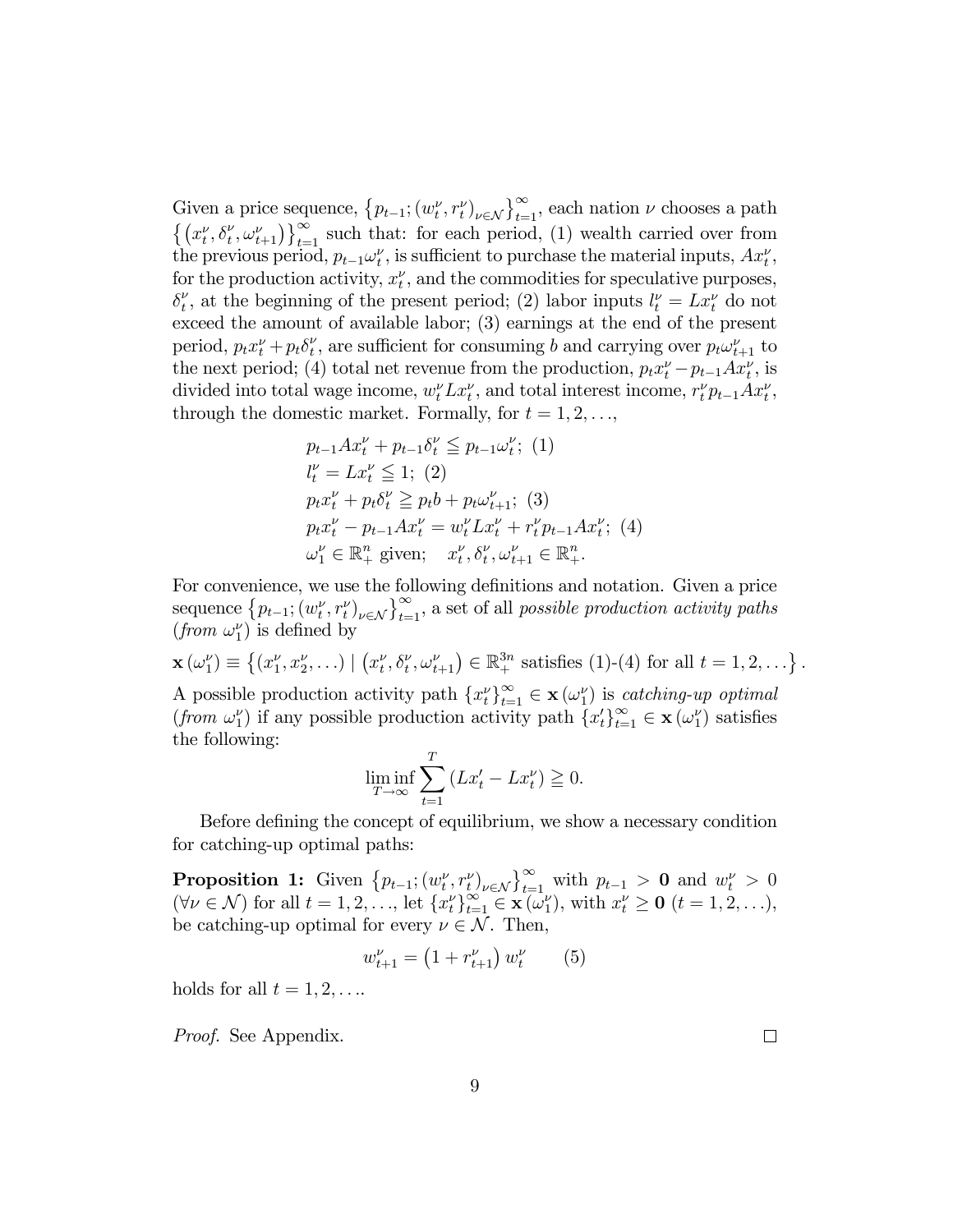### 2.2 Equilibrium and its Preliminary Results

We now introduce the concept of equilibrium for our model.

**Definition 1:** For an economy  $\langle N, (A, L), u, (\omega_1^{\nu})_{\nu \in \mathcal{N}} \rangle$ , a reproducible solution (RS) is a price system  $\{p_{t-1}^*, (w_t^{\nu*}, r_t^{\nu*})_{\nu \in \mathcal{N}}\}_{t=1}^{\infty}$  and an associated possible allocation  $\left\{ \left( x_t^{*\nu}, \delta_t^{*\nu}, \omega_{t+1}^{*\nu} \right)_{\nu \in \mathcal{N}} \right\}_{t=1}^{\infty}$  such that:

- (a)  $\{x_t^{*\nu}\}_{t=1}^{\infty} \in \mathbf{x}(\omega_1^{\nu})$  is catching-up optimal for every  $\nu \in \mathcal{N}$ ;
- (b)  $x_t^* + \delta_t^* \ge Nb + \omega_{t+1}^*$  for all  $t = 1, 2, ...;$  and
- (c)  $Ax_t^* + \delta_t^* \leqq \omega_t^*$  for all  $t = 1, 2, \ldots,$

where 
$$
x_t^* \equiv \sum_{\nu \in \mathcal{N}} x_t^{*\nu}
$$
,  $\delta_t^* \equiv \sum_{\nu \in \mathcal{N}} \delta_t^{*\nu}$ , and  $\omega_{t+1}^* \equiv \sum_{\nu \in \mathcal{N}} \omega_{t+1}^{*\nu}$ .

Definition 1 states that in an RS, taking the price system  $\{p_{t-1}^*; (w_t^{\nu*}, r_t^{\nu*})_{\nu \in \mathcal{N}}\}_{t=1}^{\infty}$ , (a) every nation chooses its own optimal plan; (b) the standard excess demand condition is satisfied; and finally, (c) the aggregate activities of production are feasible under the stock of material input goods at each period.

In what follows, we will devote special attention to the subset of equilibria with *incomplete specialization*, in which each nation produces all commodities.

**Definition 2:** For an economy  $\langle N, (A, L), u, (\omega_1^{\nu})_{\nu \in \mathcal{N}} \rangle$ , an RS,  $\left\langle \left\{p_{t-1}^*,(w_t^{\nu*},r_t^{\nu*})_{\nu\in\mathcal{N}}\right\}_{t=1}^{\infty},\left\{(x_t^{*\nu},\delta_t^{*\nu},\omega_{t+1}^{*\nu})_{\nu\in\mathcal{N}}\right\}_{t=1}^{\infty}$  $\rangle$ , is said to be *incompletely* specialized if it satisfies  $x_t^{\nu} > 0$  for every  $\nu \in \mathcal{N}$  at every  $t = 1, 2, \dots$ .

Note that if an RS is incompletely specialized, then

$$
p_t^* = (1 + r_t^{\nu*}) \, p_{t-1}^* A + w_t^{\nu*} L > \mathbf{0} \tag{6}
$$

holds for every  $\nu \in \mathcal{N}$  by  $x_t^{*\nu} > 0$  at every t, as  $p_t^* \leq (1 + r_t^{\nu*}) p_{t-1}^* A + w_t^{\nu*} L$ is a necessary condition of an equilibrium price vector.

It is possible to develop some preliminary results toward the characterization of incompletely specialized RSs. First, factor price equalization among nations can be established under incompletely specialized RSs.

**Proposition 2** [Factor Price Equalization]: Given an economy  $\langle N, (A, L), u, (\omega_1^{\nu})_{\nu \in \mathcal{N}} \rangle$ , let  $\{p_{t-1}^*; (w_t^{\nu*}, r_t^{\nu*})_{\nu \in \mathcal{N}}\}_{t=1}^{\infty}$  be an incompletely specialized RS price system. Then, for each period  $t$ , the followings hold: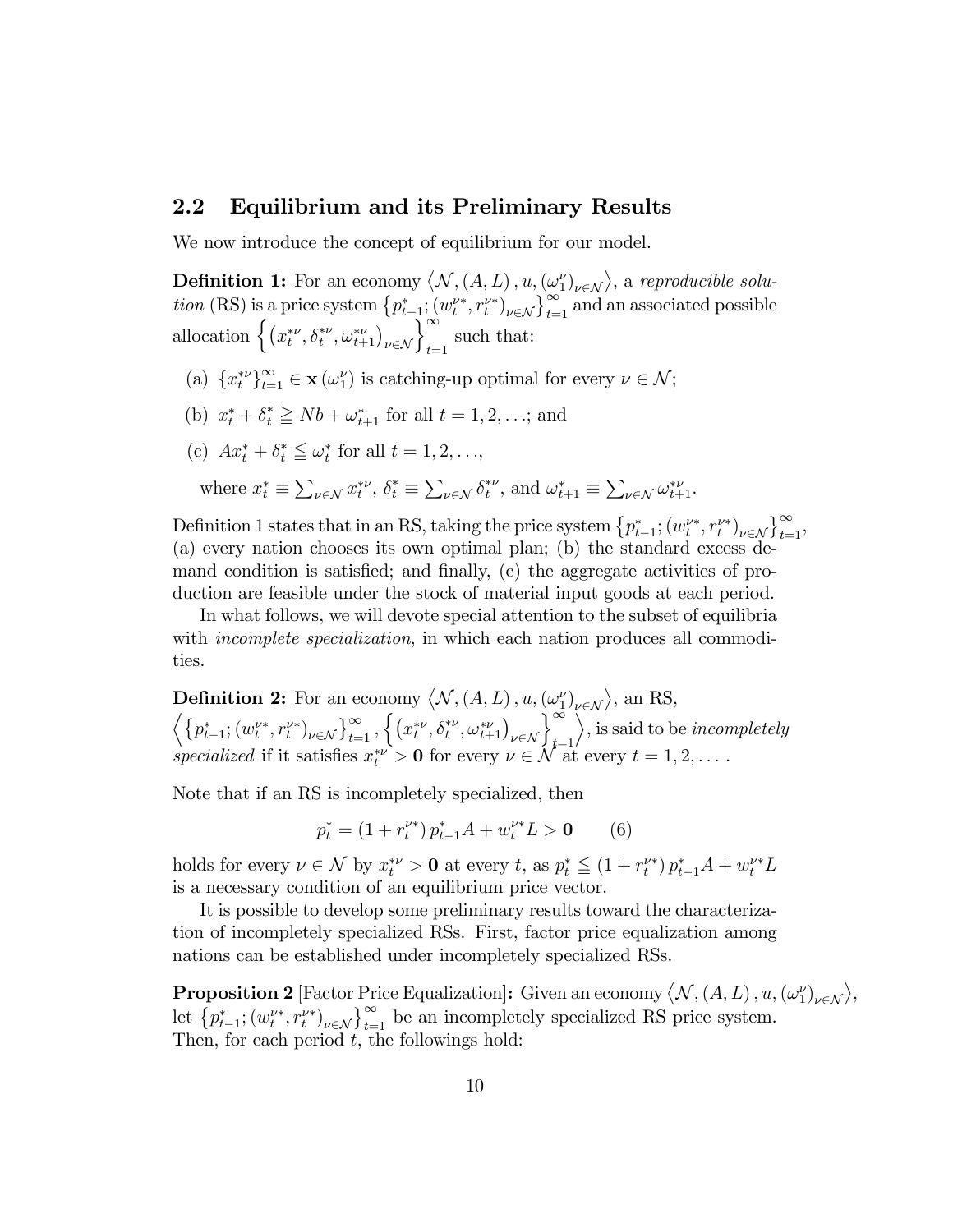(i) if there exists at least one pair of i and j such that  $i \neq j$  and  $\frac{(p_{t-1}^* A)_i}{L_i} \neq j$  $\frac{(p_{t-1}^*A)_j}{L_j}$ , then  $(w_t^{\nu*}, r_t^{\nu*}) = (w_t^{\mu*}, r_t^{\mu*})$  for every  $\nu, \mu \in \mathcal{N}$ ; (ii) if  $(w_t^{\nu*}, r_t^{\nu*}) = (w_t^{\mu*}, r_t^{\mu*})$  for every  $\nu, \mu \in \mathcal{N}$ , then  $(w_{t+1}^{\nu*}, r_{t+1}^{\nu*}) = (w_{t+1}^{\mu*}, r_{t+1}^{\mu*})$ for every  $\nu, \mu \in \mathcal{N}$ .

Proof. See Appendix.

By Proposition 2, factor prices are equalized across all nations for every pe*riod* under any incompletely specialized RS whenever  $p_0^*A$  and L are linearly independent. Except in a rare case, it is always possible to select such a  $p_0^*$ . Therefore, in the following discussion we may focus on those incompletely specialized RSs in which factor prices are equalized among nations for every period, without loss of generality.

As we argued above, the price system of any incompletely specialized RS must satisfy conditions (5) and (6). Therefore, without loss of generality, we can specify the class of equilibrium prices of incompletely specialized RSs. Formally, let us denote a sequence of interest rates  $\{r_t\}_{t=1}^{\infty} \subset \mathbb{R}_+$  by r, where  $\overline{\mathbb{R}} \equiv \mathbb{R} \cup \{\infty\}$  is the extended real line. Let  $p_0 > 0$  be such that  $p_0A$  and L are linearly independent. Then, given such  $p_0 > 0$ , and  $w_0 > 0$  and r, let us denote the price sequence  $\{p_{t-1}; (w_t, r_t)\}_{t=1}^{\infty}$  with  $w_t = (1 + r_t) w_{t-1}$ and  $p_t = (1 + r_t) p_{t-1}A + w_tL$  for each  $t = 1, 2, ...,$  by  $\mathbf{p}(p_0, w_0, \mathbf{r})$ . Therefore, when we write  $\{p_{t-1}; (w_t, r_t)\}_{t=1}^{\infty} = \mathbf{p}(p_0, w_0, \mathbf{r})$ , this implies the sequence  ${p_{t-1}}; (w_t, r_t)_{t=1}^{\infty}$  satisfies conditions (5) and (6);  ${r_t}_{t=1}^{\infty} = \mathbf{r}$ ; and its commodity price and wage rate at  $t = 0$  are  $p_0$  and  $w_0$ . Thus, if  ${p_{t-1}}; (w_t, r_t)_{t=1}^{\infty}$  is the equilibrium price system of an incompletely specialized RS, then  $\{p_{t-1}; (w_t, r_t)\}_{t=1}^{\infty} = \mathbf{p}(p_0, w_0, \mathbf{r})$  must hold.

Let  $v \equiv L (I - A)^{-1}$  be called the *labor value vector*. By the assumptions of A and  $L, v > 0$  holds. Now, we can provide the second preliminary result toward the characterizations of incompletely specialized RSs:

 $\mathbf{Proposition 3:} \ \mathrm{Let} \ \{p_{t-1};(w_t,r_t)\}_{t=1}^{\infty} = \mathbf{p} \ (p_0,w_0,\mathbf{r}) \ \mathrm{for} \ \mathbf{r} \subset \mathbb{R}_+. \ \mathrm{If} \ (p_0,w_0) \in \mathbb{R}^+ \times \mathbb{R}^+.$  $\mathbb{R}^n_+ \times \mathbb{R}_{++}$  satisfies  $p_0 \geq p_0 A + w_0 L > 0$ , then  $(1 + r_t) p_{t-1} - p_t \geq 0$  holds for all  $t = 1, 2, \ldots$  Specifically, the following hold:

(i)  $(1 + r_t) p_{t-1} - p_t \ge 0$  for all  $t = 1, 2, \ldots$  if and only if  $p_0 \ge p_0 A + w_0 L$ ;

 $\Box$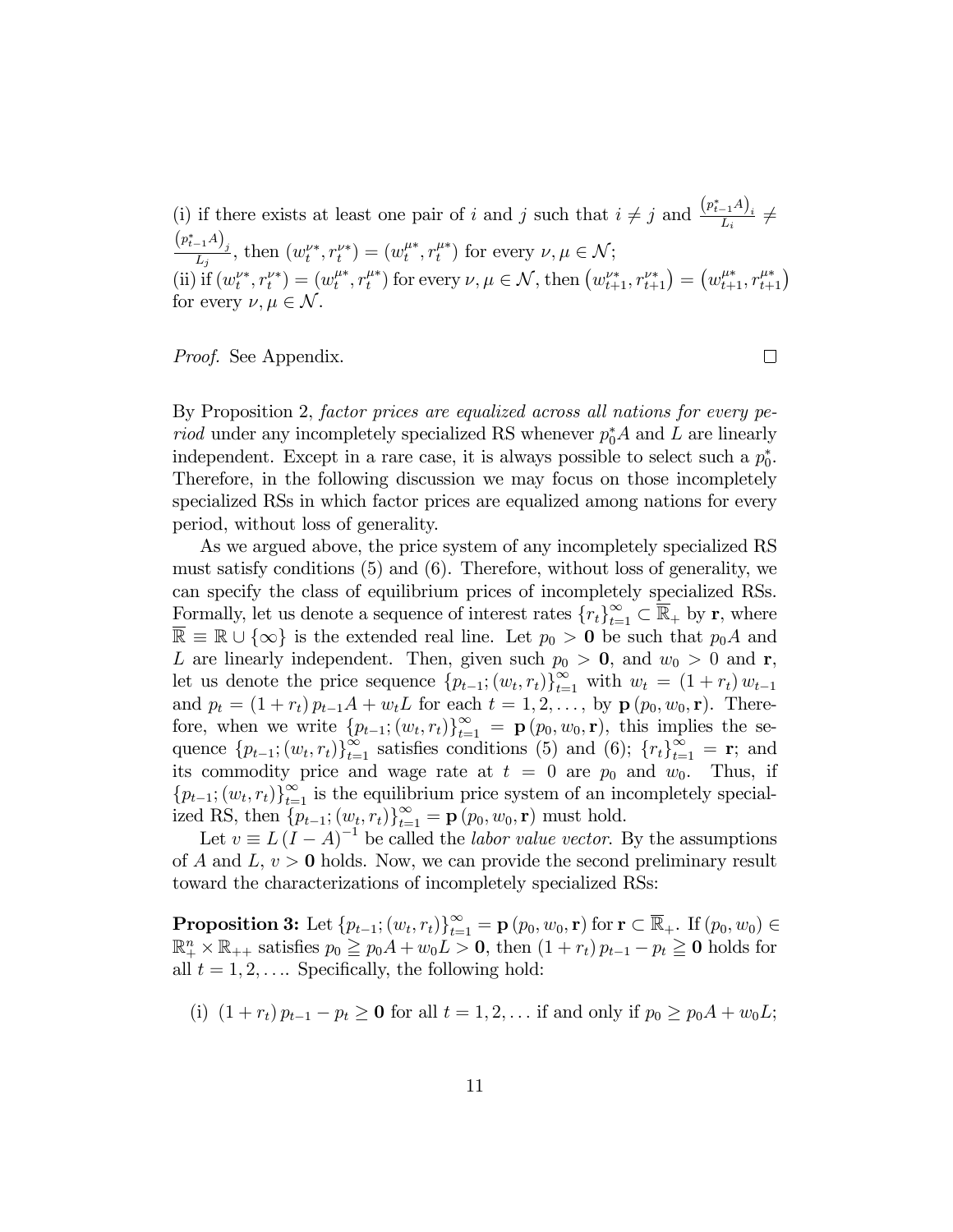(ii) There exists  $q > 0$  such that for each  $t = 0, 1, \ldots, p_t = \varsigma_t q$  holds for some  $\varsigma_t > 0$  if and only if there exists  $\varsigma_v > 0$  such that  $q = \varsigma_v v$ .

 $\Box$ 

Proof. See Appendix.

Proposition 3(ii) implies that an equilibrium price system in an incompletely specialized RS is characterized by stationary relative prices of commodities if and only if they are *labor-value pricing*, i.e., the price vectors are proportional to the labor-value vector through time. Such a case is derived in a quite limited situation as the following corollary suggests.

**Corollary 1:** For  $\mathbf{r} \subset \mathbb{R}_+$ , let  $\{p_{t-1}; (w_t, r_t)\}_{t=1}^{\infty} = \mathbf{p} (p_0, w_0, \mathbf{r})$  with  $p_0 \geq$  $p_0A + w_0L$ . Then, the following two are equivalent:

- (i) for each  $t = 0, 1, \ldots$ , there exists  $\varsigma_t > 0$  such that  $p_t = \varsigma_t v$ ;
- (ii)  $p_0$  and L are the Perron-Frobenius eigenvector for A or  $p_0 = p_0A + w_0L$ .

In summary, Proposition 3(ii) and Corollary 1 imply that an *equilibrium* price system in an incompletely specialized RS is characterized by stationary relative prices of commodities if and only if either the initial price vector of commodities is labor-value pricing or this vector and the labor coefficient vector are the Perron-Frobenius eigenvector.<sup>12</sup>

Therefore, unless the condition of Corollary  $1(i)$  is satisfied, the equilibrium price system of the incompletely specialized RS is characterized as a non-stationary relative price sequence of commodities. Note that such an equilibrium price system  $\mathbf{p}(p_0, w_0, \mathbf{r})$  may have the feature that  $r_t > R$  $(\forall t = 1, 2, \ldots),$  where  $R > 0$  is such that  $\frac{1}{1+R}$  is the Perron-Frobenius eigenvalue of  $A$ <sup>13</sup>, which will be discussed in Section 3.3 below.

 $12$ Note that, from Proposition 3 and Corollary 1, the focus of our attention on the class of incompletely specialized RSs is relevant to the main purpose of this paper. Indeed, when we consider  $p_0^*A$  and L to be linearly dependent in order to allow the case of RSs with unequal factor prices among nations, it implies that  $p_0^*$  is labor-value pricing according to Yoshihara and Kaneko (2016; Lemma 1). Then, by Corollary 1,  $p_t^*$  is labor-value pricing for every  $t = 1, 2, \ldots$ . Then, as argued later in section 3.2, such an RS does not involve any exploitation from the initial period, which is outside of our concerns in this paper.

<sup>&</sup>lt;sup>13</sup>This is in contrast with the general observation of the stationary equilibrium prices. Indeed, with a Leontief production technology  $(A, L)$ , when a stationary equilibrium price system is given by  $p = (1+r) pA + wL$  for some  $r \ge 0$  and  $w > 0$ , it follows that  $r \in [0, R)$ .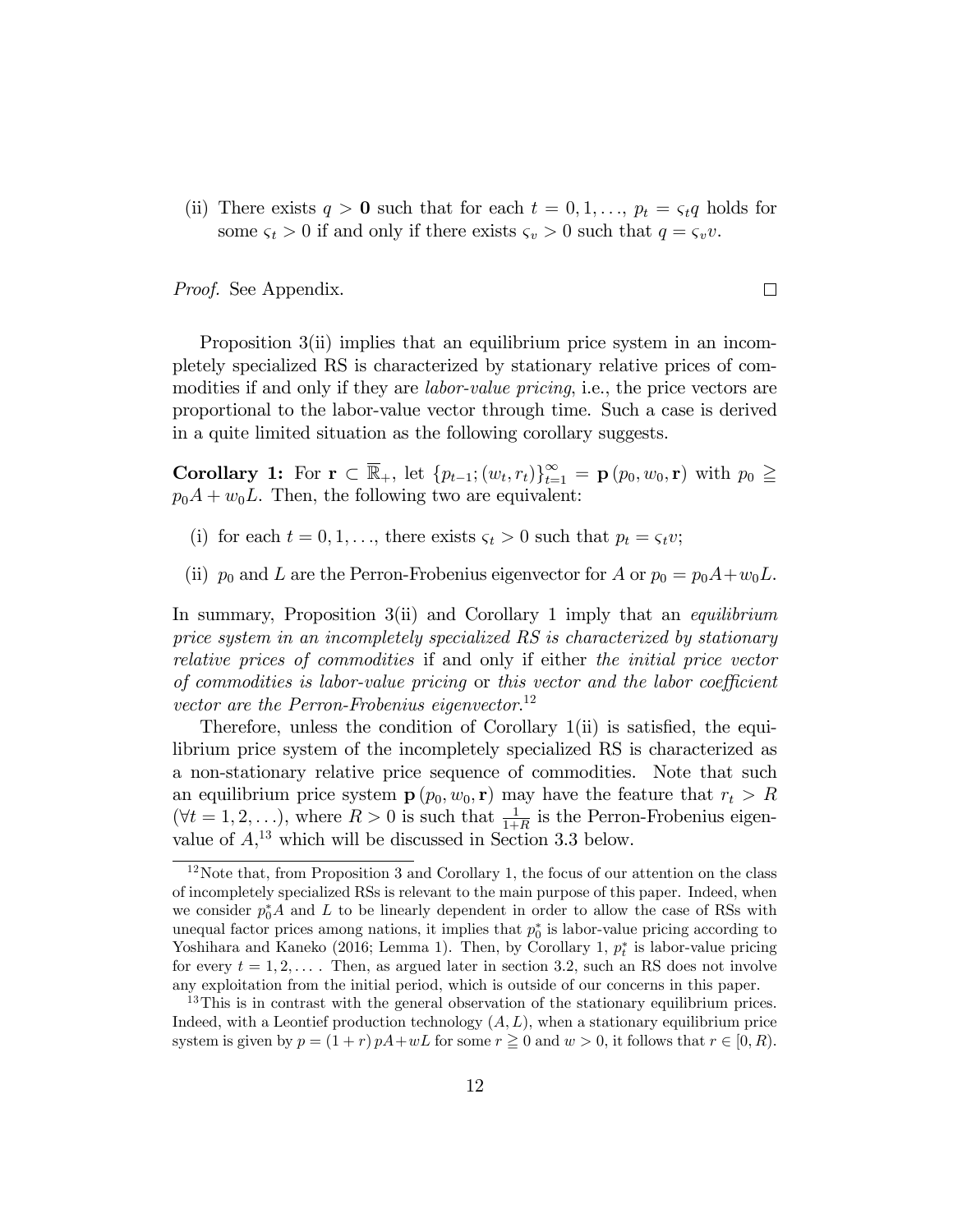Given an incompletely specialized RS, the associated sequence of feasible allocations  $\left\{ (x_t^{*\nu}, \delta_t^{*\nu}, \omega_{t+1}^{*\nu})_{\nu \in \mathcal{N}} \right\}_{t=1}^{\infty}$  is called an RS-allocation. Let us investigate RS-allocations in the rest of this section.

To simplify the argument, we will focus on the case  $\bar{\omega} = \omega^{Nb}$ . The assumption,  $\overline{\omega} = \omega^{Nb}$ , can be justified by the fact that it corresponds to the long-run state of capital accumulation.<sup>14</sup> Then, it can be shown that the aggregate production activity  $x_t^*$  in any period t of an RS is identical to  $(I - A)^{-1}$  (Nb), while the aggregate stock of material inputs for the next period's production,  $\omega_{t+1}^*$ , is equal to  $\omega^{Nb}$ .

**Proposition 4:** Let an economy  $\langle N, (A, L), u, (\omega_1^{\nu})_{\nu \in \mathcal{N}} \rangle$  satisfy  $\overline{\omega} = \omega^{Nb}$ . Then, any RS allocation  $\left\{ (x_t^{*\nu}, \delta_t^{*\nu}, \omega_{t+1}^{*\nu})_{\nu \in \mathcal{N}} \right\}_{t=1}^{\infty}$  satisfies  $x_t^* = (I - A)^{-1} (Nb)$ ,  $\delta_t^* = \mathbf{0}$ , and  $\omega_{t+1}^* = \omega^{Nb}$  for all  $t = 1, 2, \dots$ 

 $\Box$ 

Proof. See Appendix.

By Proposition 4, the economy as a whole does not have capital accumulation. Moreover, under  $\overline{\omega} = \omega^{Nb}$ , any RS involves  $\delta_t^* = \mathbf{0}$   $(t = 1, 2, \ldots)$ .

In the following discussion of this subsection, we will show that under  $\bar{\omega} =$  $\omega^{Nb}$ , only allocations with  $\delta_t^{*\nu} = \mathbf{0}$  for any  $\nu \in \mathcal{N}$   $(t = 1, 2, ...)$  are consistent with an RS. First, the following lemma establishes that if a catching-up optimal path is truncated after  $T$  periods, it solves the corresponding finitetime program with the terminal time T.

**Lemma 1:** Let  $\{p_{t-1}; (w_t, r_t)\}_{t=1}^{\infty} = \mathbf{p} (p_0, w_0, \mathbf{r})$  and a path  $\{ (x_t^{\nu}, \delta_t^{\nu}, \omega_{t+1}^{\nu}) \}_{t=1}^{\infty}$  be catching-up optimal from  $\omega_1^{\nu} \in \mathbb{R}^n_+ \setminus \{\mathbf{0}\}$ . Arbitrarily fix any number  $T$ with the corresponding stock  $\omega_{T+1}^{\nu}$ . Then, the path  $\{(x_t^{\nu}, \delta_t^{\nu}, \omega_{t+1}^{\nu})\}_{t=1}^T$  from  $t = 1$  until  $t = T$  solves the following program:

$$
(MP_T^{\nu}) \qquad \min_{\{(x_t, \delta_t, \omega_{t+1})\}_{t=1}^T} \sum_{t=1}^T Lx_t
$$

subject to: for each  $t = 1, 2, ..., T$ , the constraints (1)-(3) hold;

$$
\omega_1 = \omega_1^{\nu}; \, \text{and} \, p_T \omega_{T+1} = p_T \omega_{T+1}^{\nu}.
$$

<sup>&</sup>lt;sup>14</sup>In fact, it can be proved that, even if  $\overline{\omega} \geq \omega^{Nb}$ , any RS allocation involves  $\omega_t^* \to \omega^{Nb}$ as  $t \to \infty$ . For a more detailed argument, see Lemma II, Propositions A.2 and A.3 in the Addendum of this paper.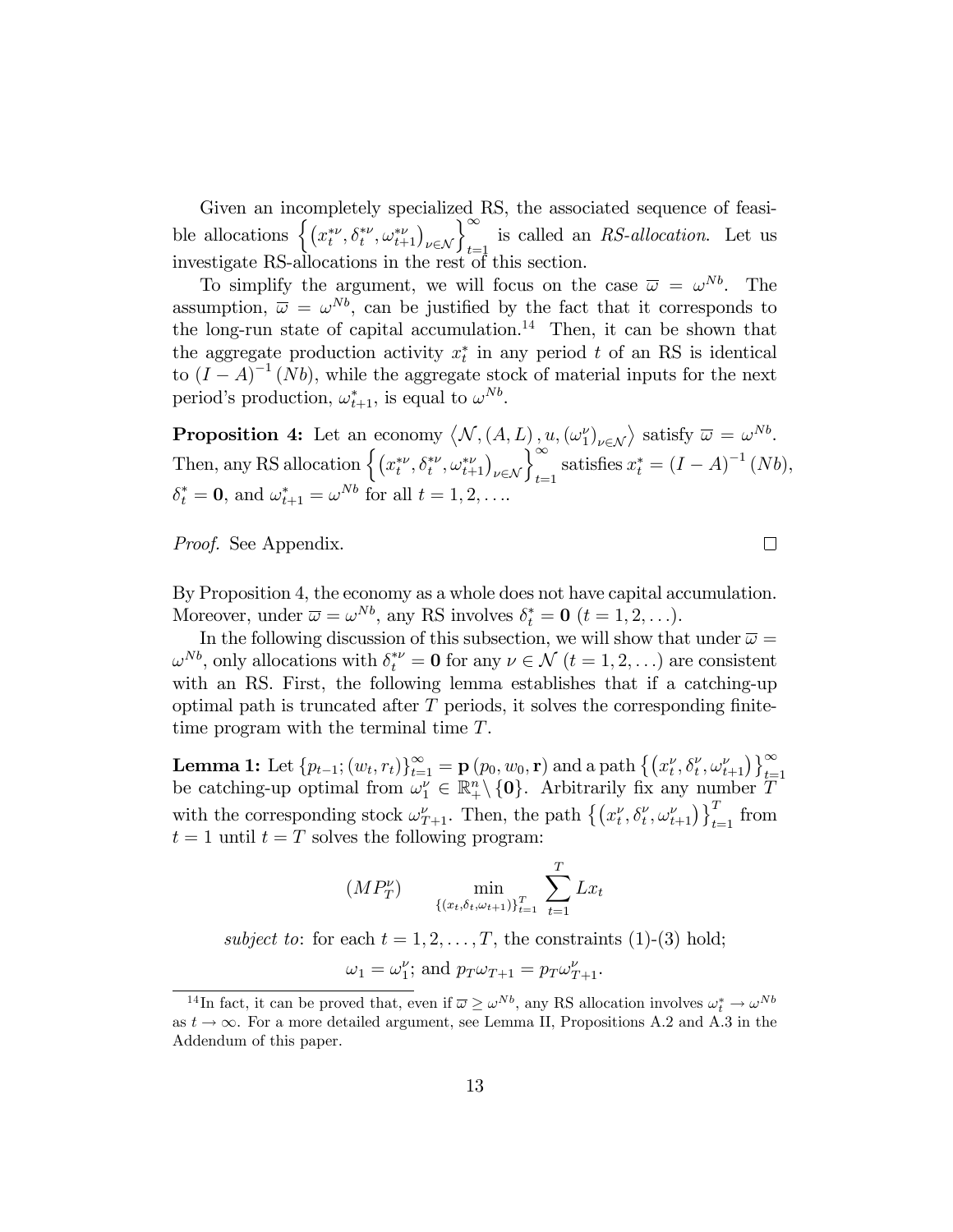Secondly, the next lemma shows that the form of  $\{(x_t^{\nu}, \mathbf{0}, Ax_t^{\nu})\}_{t=1}^{\infty}$  can constitute a catching-up optimal solution by examining the corresponding myopic program  $(MP_T^{\nu}).$ 

**Lemma 2:** Taking  $(p_0, w_0) \in \mathbb{R}^n_+ \times \mathbb{R}_{++}$  and  $\mathbf{r} \subset \overline{\mathbb{R}}_+$  such that  $p_0 \geq p_0 A +$  $w_0 L$ , let  $\{p_{t-1}; (w_t, r_t)\}_{t=1}^{\infty} = \mathbf{p} (p_0, w_0, \mathbf{r})$ . Given  $\omega_1^{\nu}, \omega_{T+1}^{\nu} \in \mathbb{R}^n_+ \setminus \{\mathbf{0}\}$ , let  $\{(x_t^{\nu}, \mathbf{0}, Ax_t^{\nu})\}_{t=1}^T \subset \mathbb{R}_+^{3n}$  fulfill  $p_{t-1}Ax_t^{\nu} = p_{t-1}\omega_t^{\nu}$ ,  $Lx_t^{\nu} \leq 1$ , and  $p_t(I - A)x_t^{\nu} =$  $p_t b$  for  $t = 1, 2, ..., T$ . Then, it constitutes a solution to  $(MP_T^{\nu})$ .

Proof. See Appendix.

By Proposition 4 and Lemmas 1 and 2, we can summarize.

**Corollary 2:** Let an economy  $\langle N, (A, L), u, (\omega_1^{\nu})_{\nu \in \mathcal{N}} \rangle$  satisfy  $\overline{\omega} = \omega^{Nb}$ . Taking  $(p_0, w_0) \in \mathbb{R}_+^n \times \mathbb{R}_{++}$  and  $\mathbf{r} \subset \overline{\mathbb{R}}_+$  such that  $p_0 \geqq p_0 A + w_0 L$ , let  ${p_{t-1}; (w_t, r_t)}_{t=1}^{\infty} = \mathbf{p}(p_0, w_0, \mathbf{r}).$  Then, a feasible plan  ${(x_t^{\nu}, \mathbf{0}, Ax_t^{\nu})}_{t=1}^{\infty}$ which satisfies all of the constraints (1)-(3) and fulfills  $p_{t-1}Ax_t^{\nu} = p_{t-1}\omega_t^{\nu}$ ,  $Lx_t^{\nu} \leq 1$ , and  $p_t (I - A) x_t^{\nu} = p_t b$  for  $t = 1, 2, ..., T$ , constitutes a catchingup optimal solution.

Thus, we hereafter omit  $\delta_t^{*\nu}$  and denote an RS allocation by  $\left\{ (x_t^{*\nu}, \omega_{t+1}^{*\nu})_{\nu \in \mathcal{N}} \right\}_{t=1}^{\infty}$ . Moreover, under  $\bar{\omega} = \omega^{Nb}$  where no RS involves capital accumulation (by Proposition 4), we may focus only on the types of RSs where no agent saves. That is,  $p_t \omega_{t+1}^* = p_t A x_t^{*\nu}$  holds for any  $\nu \in \mathcal{N}$  and every t, which we call interior RS (IRS) following Veneziani (2007).

# 3 Characterizations of free trade equilibrium in terms of UE

### 3.1 Exploitation as UE

In this subsection, we introduce a definition of exploitation as UE. Note that while the notion of exploitation primarily refers to an asymmetric relationship between agents, there have been many discussions about what the

 $\Box$ 

 $\Box$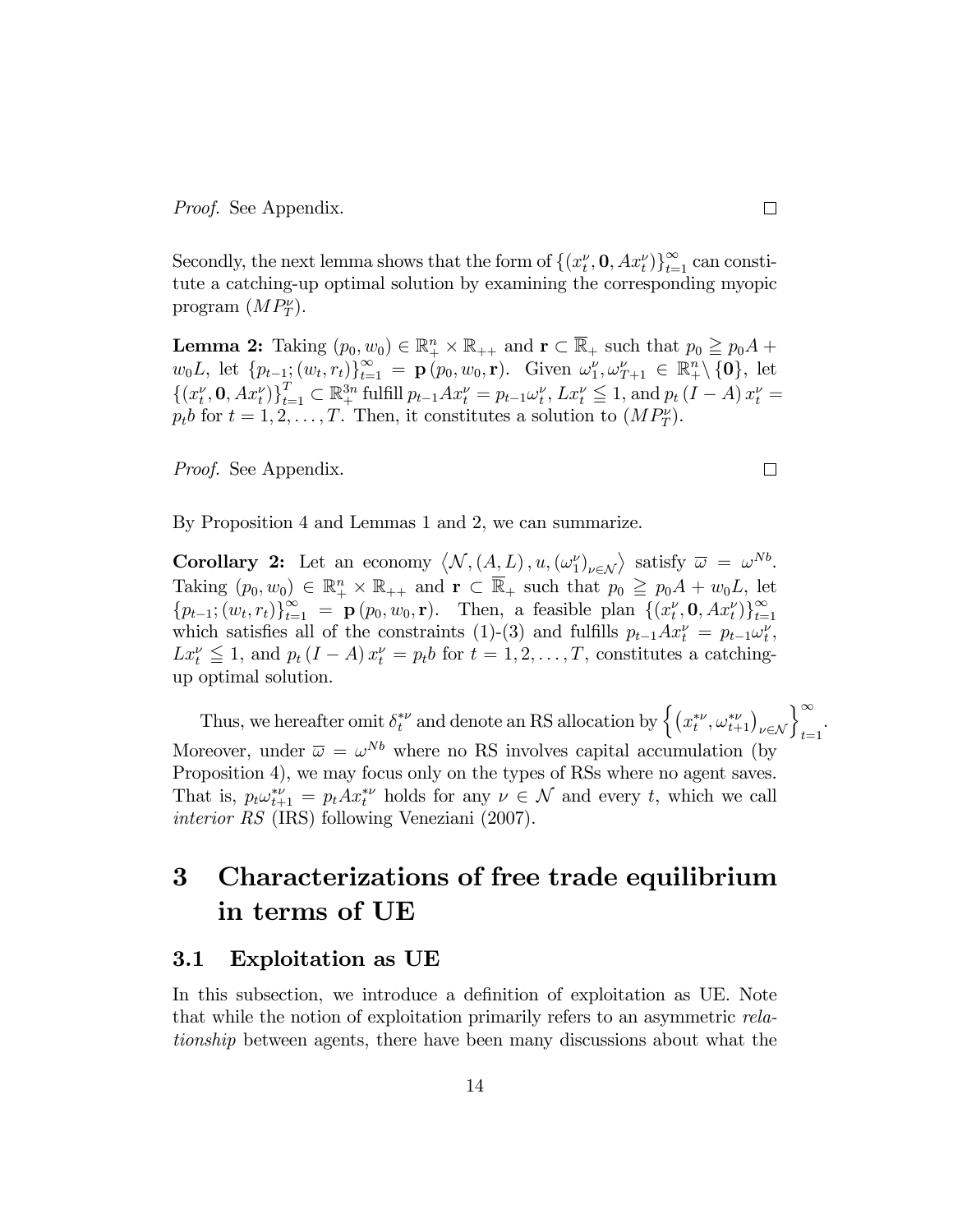exploitation is. The notion of exploitation as UE has been central in exploitation theories as argued in the recent literature such as Wright (2000) and Vrousalis (2013). There are some alternative proposals on exploitation of factors other than labor, such as Roemer  $(1982a)^{15}$  However, even within the UE theory of exploitation, there have been debates over how to formulate the notion of exploitation as UE, and indeed many alternative proposals exist, such as Okishio (1963), Morishima (1973, 1974), Roemer (1982a, chapter 5), and Dumenil (1980, 1984)-Foley (1982), etc.

Given this debate, the recent literature, such as Yoshihara  $(2010, 2017)$ , Yoshihara and Veneziani (2009), and Veneziani and Yoshihara (2015, 2017a, 2017b, 2018), develops an axiomatic study on reasonable formal definition of exploitation. As Yoshihara (2017) and Veneziani and Yoshihara (2015, 2017a) argue, whatever the outcome of these debates, any formal definition of UE-exploitation within the admissible domain can be reduced to the following uniform definition within the class of economies with the leisure preference and Leontief production technology, which was originated by Roemer (1982, Definitions  $2.2$ <sup>16</sup>:

**Definition 5:** For any economy  $\langle N, (A, L), u, (\omega_1^{\nu})_{\nu \in \mathcal{N}} \rangle$ , let  $\{p_{t-1}^*, (w_t^*, r_t^*)\}_{t=1}^{\infty}$ <br>be an imperfectly specialized RS at period t associated with  $\left\{ (x_t^{*\nu}, \delta_t^{*\nu}, \omega_{t+1}^{*\nu})_{\nu \in \mathcal{N}} \right\}_{t=1}^{\infty}$ Then, the amount of socially necessary labor required to produce  $b$  as a net

<sup>&</sup>lt;sup>15</sup>Fleurbaey (2014) characterizes the alternative theories of exploitation including the UE theory and Roemer's (1982a) theory of property-relational exploitation.

 $16$ The UE formulated in Definition 5 is worth calling exploitation, as Roemer (1982, p. 168) emphasized as follows: for some producers  $\mu$  and  $\nu$ ,  $Lx_t^{\mu} > v b > Lx_t^{\nu}$  at period t. That is, "Producer  $\nu$  is working less time than is socially necessary to reproduce himself and producer  $\mu$  is working longer than is socially necessary. Producer  $\nu$  is exploiting  $\mu$ . This comes about because  $\ldots \nu$  is wealthier than  $\mu$ , and is able to use his wealth as leverage through the exchange mechanism to force  $\mu$  to work "for" him. .... That this phenomenon deserves to be called Marxian exploitation can be seen by the following. Suppose  $\mu$  and  $\nu$  were the only producers in the economy, and  $\nu$  expropriated  $\mu$ 's endowment and killed him. Producer  $\nu$  would now be wealthier than before; yet, at any RS for the new economy in which only he is a member, he will have to work time  $vb$ , longer than when  $\mu$  was there. Thus, exploitation is an explicitly social phenomenon:  $\nu$  can get away with working less than vb only because there is someone else working more than vb, to "support" him. Producer  $\nu$  appears to be gaining at the expense of  $\mu$ , ... even though all producers gain from trade at a reproducible solution."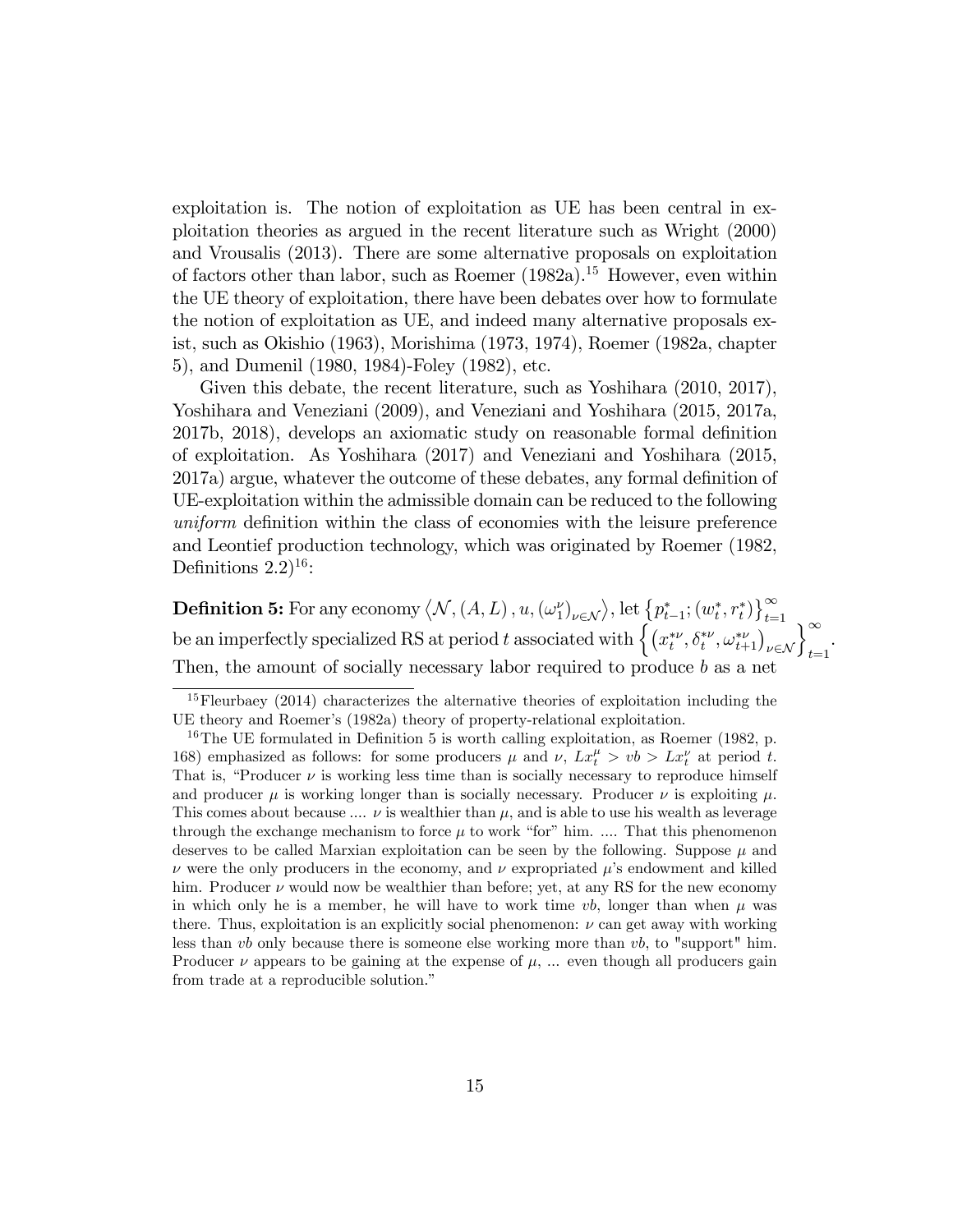output is

$$
\frac{1}{N}L\left(\sum_{\nu\in\mathcal{N}}x_{t}^{*\nu}\right)=L\left(I-A\right)^{-1}b=vb.
$$

Moreover, for each nation  $\nu \in \mathcal{N}$ , the supply of labor hours to earn revenue  $p_t^*b$  for its own survival is  $Lx_t^{*\nu}$  at period t, and then

> $\nu$  is an exploiting nation at period  $t \Longleftrightarrow Lx_t^{*\nu} < v b;$  $\nu$  is an exploited nation at period  $t \Longleftrightarrow Lx_t^{*\nu} > \nu b$ .

Denoting the sets of exploiters and exploited nations at period t by  $\mathcal{N}_t^{ter}$  and  $\mathcal{N}_t^{ted}$ , respectively, we also use the following definition, which was again originated by Roemer (1982, Definitions 2.2).

**Definition 6:** For any economy,  $\langle N, (A, L), u, (\omega_1^{\nu})_{\nu \in \mathcal{N}} \rangle$ , let  $\{p_{t-1}^*, (w_t^*, r_t^*)\}_{t=1}^{\infty}$ <br>be an imperfectly specialized RS associated with  $\left\{ (x_t^{*\nu}, \delta_t^{*\nu}, \omega_{t+1}^{*\nu})_{\nu \in \mathcal{N}} \right\}_{t=1}^{\infty}$ . Then,  $(x_t^{*\nu}, \delta_t^{*\nu}, \omega_{t+1}^{*\nu})_{\nu \in \mathcal{N}}$  is inegalitarian at period t if and only if  $\mathcal{N}_t^{ter} \neq \emptyset$ and  $\mathcal{N}_t^{ted} \neq \emptyset$ .

Thus, an inegalitarian RS allocation at period t implies the generation of exploitative relations at this period. By contrast, we can state that for any economy  $\langle N, (A, L), u, (\omega_1^{\nu})_{\nu \in \mathcal{N}} \rangle$ , an RS allocation at period t,  $(x_t^{*\nu}, \delta_t^{*\nu}, \omega_{t+1}^{*\nu})_{\nu \in \mathcal{N}}$ is egalitarian if and only if  $Lx_t^{*\nu} = Lx_t^{*\mu}$  for all  $\nu, \mu \in \mathcal{N}$ .

The form of exploitation in Definition 5 is applied to the context of international economies by Roemer (1982) and Yoshihara and Kaneko (2016). As mentioned above, when a more general class of production technology is considered, many alternative definitions of exploitation have been proposed. However, all of these alternatives can be regarded as an extension of DeÖnition 5 into the class of such general economies. Therefore, the following characterization of the persistency of inegalitarian RSs is free from debate over the proper definition of labor exploitation. These results can be applied independently of this particular definition of exploitation.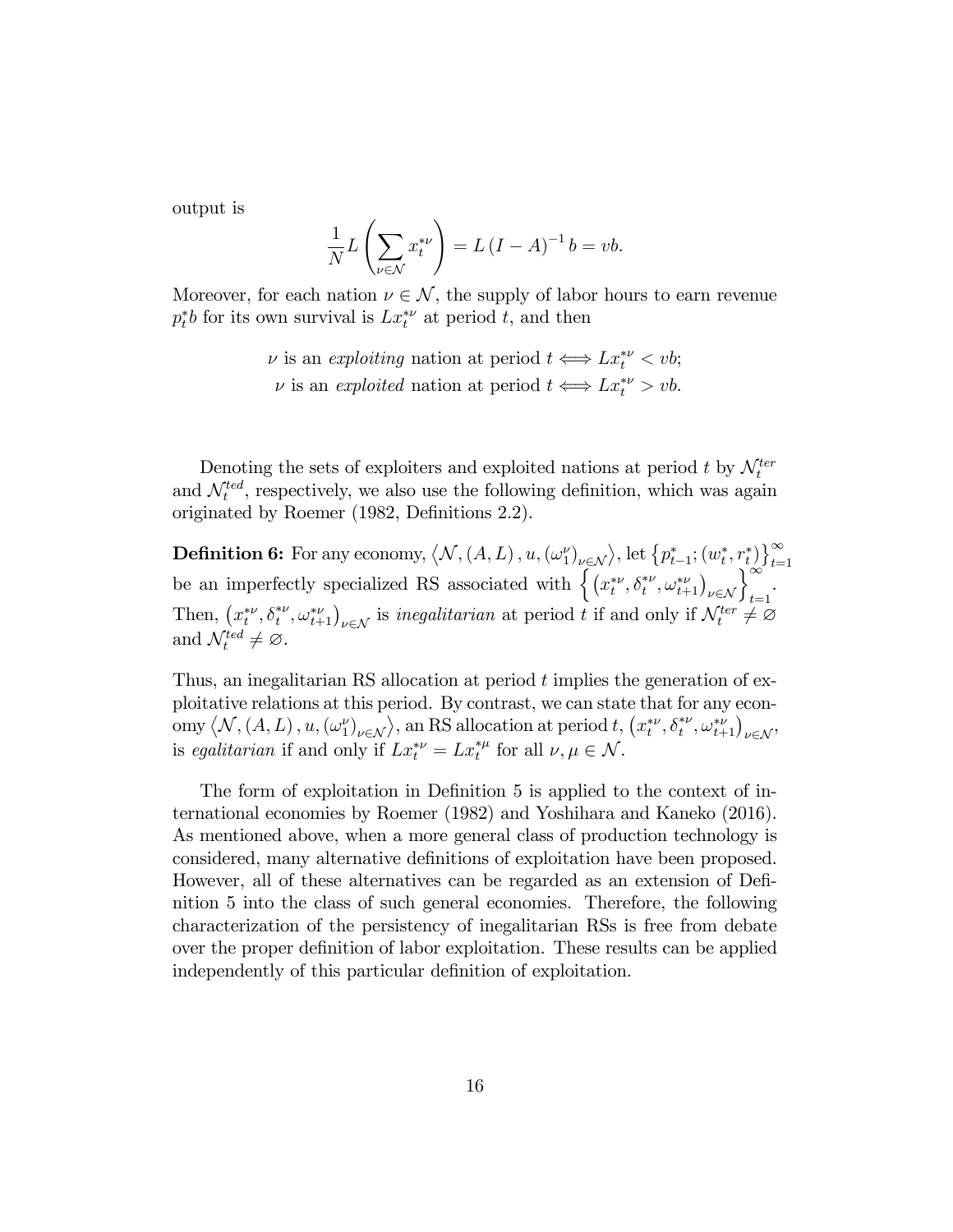### 3.2 Characterizations

This subsection provides a characterization for the equilibria involving UE, which is based on the exploitative relationship. Given an incompletely specialized IRS, where its associated RS allocation can have the form of  $\{(x_t^{*\nu}, Ax_t^{*\nu})_{\nu \in \mathcal{N}}\}_{t=0}^{\infty}$ by Corollary 2, we characterize the necessary and sufficient condition for this RS to involve UE. As a preliminary step, let  $\omega^b \equiv \frac{\omega^{Nb}}{N}$  $\frac{N}{N}$ .

**Theorem 1:** Given an economy  $\langle N, (A, L), u, (\omega_1^{\nu})_{\nu \in \mathcal{N}} \rangle$  with  $\overline{\omega} = \omega^{Nb}$ , let  $\{p_{t-1}^*; (w_t^*, r_t^*)\}_{t=1}^{\infty} = \mathbf{p} (p_0^*, w_0^*, \mathbf{r}^*)$  be an IRS with  $\{(x_t^{*\nu}, Ax_t^{*\nu})_{\nu \in \mathcal{N}}\}_{t=1}^{\infty}$ Then, for each  $t = 1, 2, \ldots$ , this RS is inegalitarian at period t if and only if there exists  $\nu \in \mathcal{N}$  such that  $(1 + r_t^*) p_{t-1}^* \omega_t^{*\nu} - p_t^* \omega_{t+1}^{*\nu} \neq (1 + r_t^*) p_{t-1}^* \omega^b - p_t^* \omega^b$ .

*Proof.* For each  $t = 1, 2, \ldots$ , let  $\omega_{t+1}^{*\nu} = Ax_t^{*\nu} \ (\nu \in \mathcal{N})$ . By Proposition 4, we can see that  $\omega_t = \sum_{\nu \in \mathcal{N}} \omega_1^{\nu} = \omega^{Nb}$  for all  $t = 1, 2, \dots$  First, consider the case of  $(1+r_t^*)p_{t-1}^* = p_t^*$  for all  $t = 1, 2, \ldots$ , which is equivalent to  $p_0^* = p_0^* A + w_0^* L$  by (i) of Proposition 3. Note that constraint (1) yields  $p_{t-1}^* \omega_t^{*\nu} = p_{t-1}^* \omega_{t+1}^{*\nu} \ (\nu \in \mathcal{N})$  for all  $t = 1, 2, \dots$  Fix  $t = 1, 2, \dots$  arbitrarily. Then,  $(1 + r_t^*) p_{t-1}^* = p_t^*$  and  $p_{t-1}^* \omega_t^{*\nu} = p_{t-1}^* \omega_{t+1}^{*\nu}$   $(\nu \in \mathcal{N})$  imply

$$
(1 + r_t^*) p_{t-1}^* \omega_t^{*\nu} - p_t^* \omega_{t+1}^{*\nu} = 0 = (1 + r_t^*) p_{t-1}^* \omega^b - p_t^* \omega^b
$$

for any  $\nu \in \mathcal{N}$ . On the other hand, from constraints (3) with equality, (4), and  $(1 + r_t^*) p_{t-1}^* = p_t^*$ , we derive

$$
w_t^* L x_t^{*\nu} = p_t^* (I - A) x_t^{*\nu} = p_t^* b
$$

for any  $\nu \in \mathcal{N}$ . Moreover, since  $x_t^* = (I - A)^{-1} (Nb)$  as proven by Proposition 4,

$$
p_t^*b = p_t^* (I - A) \frac{x_t^*}{N} = w_t^* L \frac{x_t^*}{N} = w_t^* v b.
$$

Altogether, under the case of  $(1 + r_t^*) p_{t-1}^* = p_t^*$  for all  $t = 1, 2, \ldots$  considered here,  $(1 + r_t^*) p_{t-1}^* \omega_t^{*\nu} - p_t^* \omega_{t+1}^{*\nu} = (1 + r_t^*) p_{t-1}^* \omega^b - p_t^* \omega^b$  and  $L x_t^{*\nu} = v b$  must hold for any  $\nu \in \mathcal{N}$ .

Next, we consider the case of  $(1 + r_t^*) p_{t-1}^* \geq p_t^*$  for some t, which follows from  $p_0^* \geq p_0^* A + w_0^* L$  by (i) of Proposition 3. Then, the constraints (3) with equality and (4) imply that, for each  $t = 1, 2, \ldots$ ,

$$
p_t^*b + p_t^* \omega_{t+1}^{*\nu} = p_t^* x_t^{*\nu} = (1 + r_t^*) p_{t-1}^* \omega_{t+1}^{*\nu} + w_t^* L x_t^{*\nu} \ (\forall \nu \in \mathcal{N});
$$
  
\n
$$
N p_t^*b + p_t^* \omega_{t+1} = p_t^* x_t^* = (1 + r_t^*) p_{t-1}^* \omega_{t+1} + w_t^* L x_t^*,
$$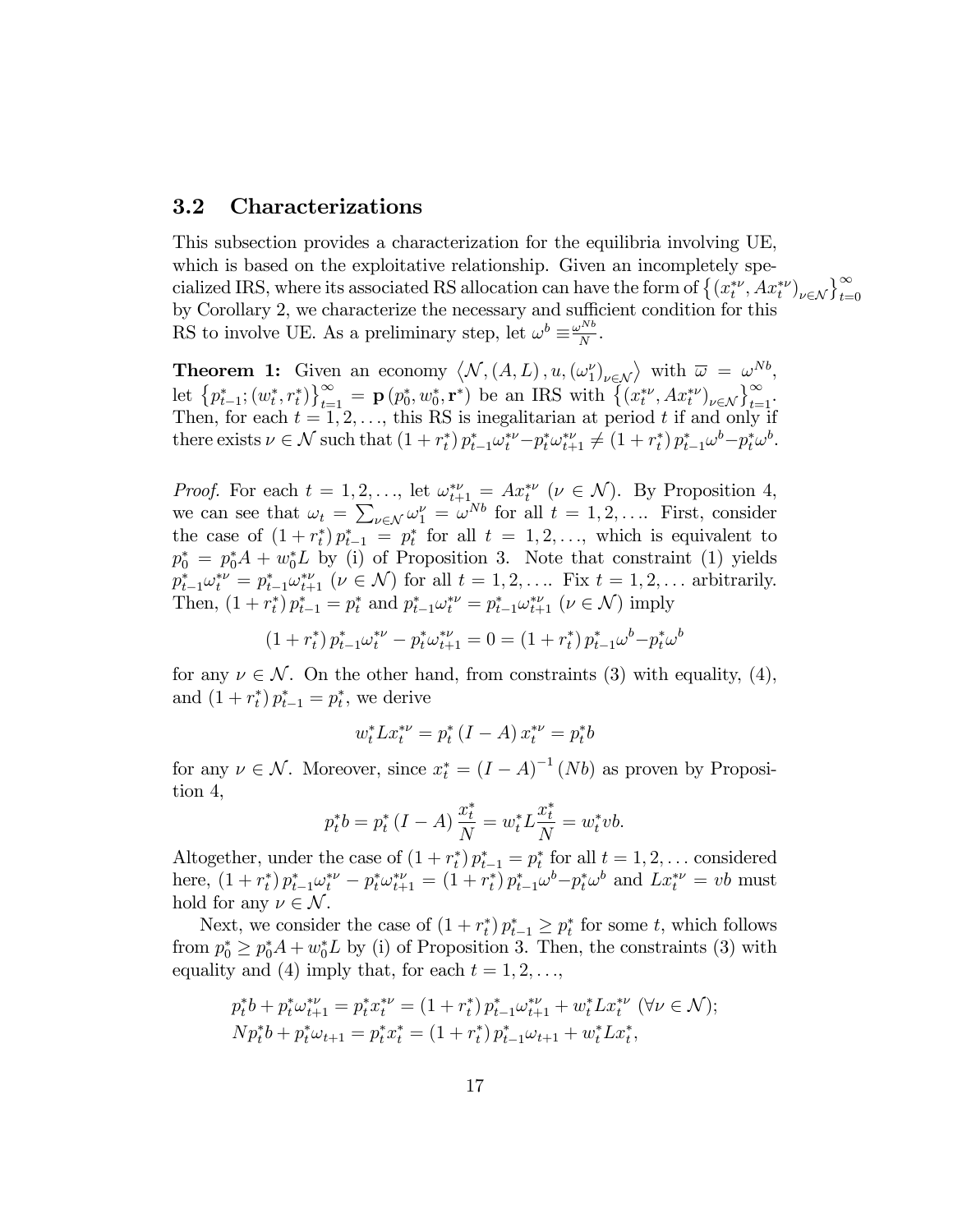and the constraint (1) yields that for each  $t = 1, 2, \ldots, p_{t-1}^* \omega_t^{*\nu} = p_{t-1}^* \omega_{t+1}^{*\nu}$  $(\nu \in \mathcal{N})$ . Since  $(1 + r_t^*) p_{t-1}^* - p_t^* \geq 0$  and  $p_{t-1}^* \omega_t^{*\nu} = p_{t-1}^* \omega_{t+1}^{*\nu}$ , we have  $(1+r_t^*)p_{t-1}^*\omega_t^{*\nu} - p_t^*\omega_{t+1}^{*\nu} > 0$ , as well as  $(1+r_t^*)p_{t-1}^*\omega_t - p_t^*\omega_{t+1} > 0$  given that  $\omega_t = \omega_{t+1} = \omega^{Nb}$ . Let  $\pi_t^{\nu} \equiv$  $\frac{(1+r_t^*)p_{t-1}^*\omega_t^{*\nu}}{p_t^*\omega_{t+1}^{*\nu}} - 1 > 0$  and  $\pi_t^* \equiv$  $\frac{(1+r_t^*)p_{t-1}^*\omega_t}{p_t^*\omega_{t+1}}-1>0.$ Note that  $(1+r_t^*)p_{t-1}^* - p_t^* \geq 0$  is a necessary and sufficient condition for  $\pi_t^{\nu} = \frac{(1+r_t^*)p_{t-1}^*\omega_t^{*\nu}}{p_t^*\omega_{t+1}^{*\nu}} - 1 > 0$  and  $\pi_t^* = \frac{(1+r_t^*)p_{t-1}^*\omega_t}{p_t^*\omega_{t+1}} - 1 > 0$ . Then, for each  $t = 1, 2, \ldots$ 

$$
p_t^*b + p_t^*\omega_{t+1}^{*\nu} = (1 + r_t^*)p_{t-1}^*\omega_t^{*\nu} + w_t^*Lx_t^{*\nu} = (1 + r_t^*)p_{t-1}^*\omega_{t+1}^{*\nu} + w_t^*Lx_t^{*\nu}
$$
  
\n
$$
= (1 + \pi_t^{\nu})p_t^*\omega_{t+1}^{*\nu} + w_t^*Lx_t^{*\nu} \quad (\forall \nu \in \mathcal{N});
$$
  
\n
$$
Np_t^*b + p_t^*\omega_{t+1} = (1 + r_t^*)p_{t-1}^*\omega_t + w_t^*Lx_t^* = (1 + r_t^*)p_{t-1}^*\omega_{t+1} + w_t^*Lx_t^*
$$
  
\n
$$
= (1 + \pi_t^*)p_t^*\omega_{t+1} + w_t^*Lx_t^*.
$$

These yield, for each  $t = 1, 2, \ldots, p_t^* b = \pi_t^{\nu} p_t^* \omega_{t+1}^{*\nu} + w_t^* L x_t^{*\nu} \quad (\forall \nu \in \mathcal{N})$  and  $p_t^*b = \pi_t^* p_t^* \omega^b + w_t^* v b$ . Then, we obtain

$$
Lx_t^{*\nu} \geqq v b \Leftrightarrow \pi_t^{\nu} p_t^* \omega_{t+1}^{*\nu} \leqq \pi_t^* p_t^* \omega^b
$$
  
\n
$$
\Leftrightarrow (1+r_t^*) \, p_{t-1}^* \omega_t^{*\nu} - p_t^* \omega_{t+1}^{*\nu} \leqq (1+r_t^*) \, p_{t-1}^* \omega^b - p_t^* \omega^b
$$
  
\n
$$
\Leftrightarrow (1+r_t^*) \, p_{t-1}^* \omega_{t+1}^{*\nu} - p_t^* \omega_{t+1}^{*\nu} \leqq (1+r_t^*) \, p_{t-1}^* \omega^b - p_t^* \omega^b
$$
  
\n
$$
\Leftrightarrow [(1+r_t^*) \, p_{t-1}^* \, (I-A) - w_t^* L] \, \omega_{t+1}^{*\nu} \leqq [(1+r_t^*) \, p_{t-1}^* \, (I-A) - w_t^* L] \, \omega^b.
$$

Therefore, since

$$
\sum_{\nu \in \mathcal{N}} \left[ \left( 1 + r_t^* \right) p_{t-1}^* \left( I - A \right) - w_t^* L \right] \omega_{t+1}^{*\nu} = \left[ \left( 1 + r_t^* \right) p_{t-1}^* \left( I - A \right) - w_t^* L \right] \omega^{Nb},
$$

we can see that, for each  $t = 1, 2, \ldots$ , there exists  $\nu \in \mathcal{N}$  such that  $(1 + r_t^*) p_{t-1}^* \omega_t^{*\nu}$  $p_t^* \omega_{t+1}^{*\nu} \neq (1 + r_t^*) p_{t-1}^* \omega^b - p_t^* \omega^b$  if and only if there exist  $\nu, \mu \in \mathcal{N}$  such that  $Lx_t^{\mu} > vb$  and  $Lx_t^{\mu} < vb$ , where the latter implies that this IRS is inegalitarian at period t.  $\Box$ 

Theorem 1 establishes that in IRSs, a nation is exploiting if and only if its interest income is higher than the world average interest income, and similarly, a nation is exploited if and only if its interest income is lower than the world average.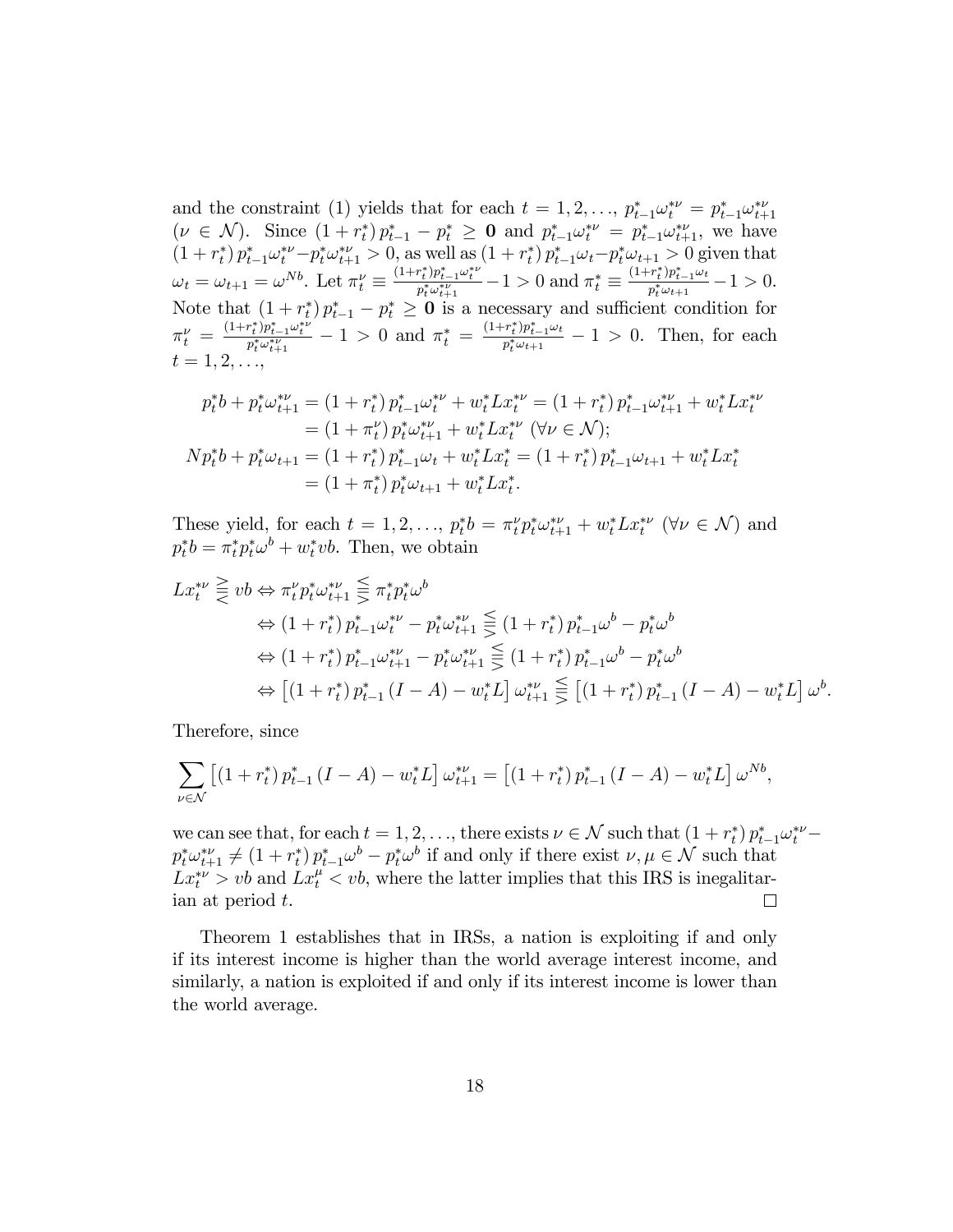### 3.3 The impossibility of the persistent UE

This subsection examines the persistent generation of UE, i.e., it checks whether an RS being inegalitarian at any finite period involves UE even in the infinite limit. First, the following theorem establishes that UE generated in an IRS necessarily tends to disappear in the infinite limit:

**Theorem 2:** Let  $\langle N, (A, L), u, (\omega_1)_{\nu \in \mathcal{N}} \rangle$  be an economy with  $\overline{\omega} = \omega^{Nb}$ . For  $p_0^* \geqq p_0^* A + w_0^* L$ , let  $\left\{ p_{t-1}^*; (w_t^*, r_t^*) \right\}_{t=1}^{\infty} = \mathbf{p} (p_0^*, w_0^*, \mathbf{r}^*)$  be an incompletely specialized IRS with  $\{(x_t^{*\nu}, Ax_t^{*\nu})_{\nu \in \mathcal{N}}\}_{t=1}^{\infty}$ . Then,  $\lim_{t\to\infty} Lx_t^{*\nu} = vb$  holds for any  $\nu \in \mathcal{N}$ .

*Proof.* Fix  $t = 1, 2, \ldots$ , arbitrarily. Since  $p_t^* = (1 + r_t^*) p_{t-1}^* A + w_t^* L$  and  $w_t^* = (1 + r_t^*) w_{t-1}^*$ , we have from  $p_t^* (I - A) x_t^{*\nu} = p_t^* b \ (\forall \nu \in \mathcal{N})$  that

$$
\prod_{\tau=1}^t (1 + r_\tau^*) w_0^* L x_t^{*\nu} = p_t^* b - \left[ (1 + r_t^*) p_{t-1}^* - p_t^* \right] A x_t^{*\nu} \leqq p_t^* b.
$$

Moreover, since  $p_t^* = \prod_{\tau=1}^t (1 + r_{\tau}^*) p_0^* A^t + \prod_{\tau=1}^t (1 + r_{\tau}^*) w_0^* L \sum_{\tau=0}^t A^{\tau}$ ,

$$
Lx_t^{*\nu} \le \frac{p_t^*b}{\prod_{\tau=1}^t (1+r_\tau^*)w_0^*} = \frac{p_0^*}{w_0^*} A^t b + L \sum_{\tau=0}^t A^\tau b, \quad (\forall t). \tag{10}
$$

Note that  $A^t \to 0$  as  $t \to \infty$ . Then, the first term on the rightmost side of (10),  $\frac{p_0^*}{w_0^*}A^t b$ , converges to 0 in the infinite limit of time. Also, the second term has the property,  $\lim_{t\to\infty} L \sum_{\tau=0}^t A^\tau b = L (I - A)^{-1} b = vb$ . Thus, (10) implies  $\lim_{t\to\infty} Lx_t^{*\nu} \leq v b$ . Moreover, such an allocation attains as an RS given that  $\lim_{t\to\infty} Lx_t^{\nu} = vb$ . Indeed, if  $\lim_{t\to\infty} Lx_t^{*\nu} < vb$  for some  $\nu \in \mathcal{N}$ , then  $\lim_{t\to\infty} Lx_t^{\mu} > vb$  for some  $\mu \in \mathcal{N} \setminus \{\nu\}$ , which violates the feasibility condition for  $\mu$ .

What is the underlying mechanism to establish the impossibility of persistent UE? The following observation of an equilibrium price system  $\mathbf{p}$  ( $p_0, w_0, \mathbf{r}$ ) under the IRS gives us useful information:

**Proposition 5:** For  $\mathbf{r} \in \mathbb{R}_+$ , let  $\{p_{t-1}; (w_t, r_t, )\}_{t=1}^{\infty} = \mathbf{p} (p_0, w_0, \mathbf{r})$  with  $p_0 \geq p_0A + w_0L$ . Then, the followings holds: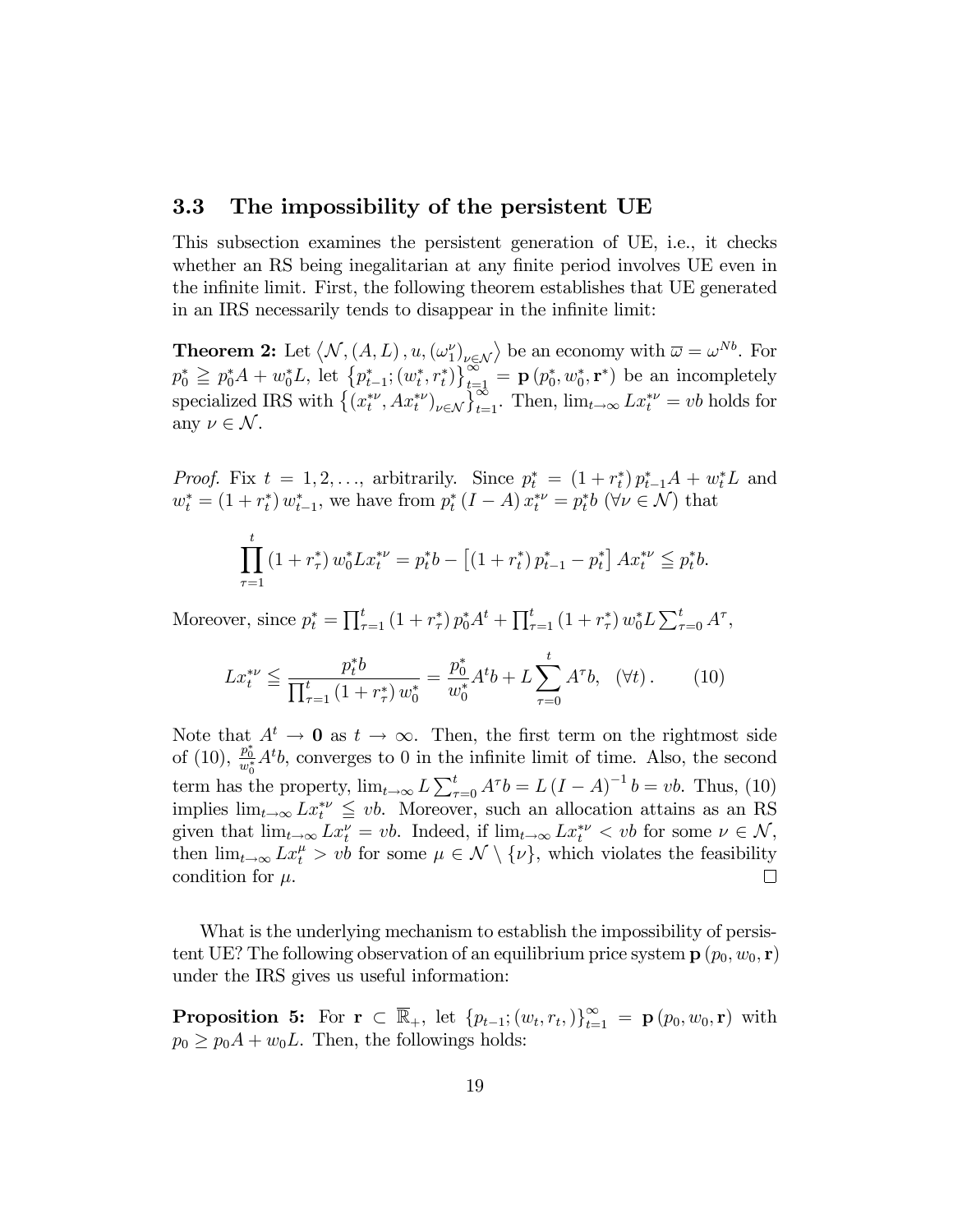- (i) if  $\limsup_{t\to\infty} r_t < R$ , then  $\lim_{t\to\infty} [(1+r_t) p_{t-1} p_t] = \mathbf{0}$ ; and conversely,
- (ii) if  $\liminf_{t\to\infty} r_t > R$ , then  $\liminf_{t\to\infty} [(1 + r_t) p_{t-1} p_t]_i > 0$  for all i.

 $\Box$ 

Proof. See Appendix.

Proposition 5 classifies the equilibrium price systems of incompletely specialized RSs, according to whether the nominal interest rates in the infinite limit remains above or below the threshold. In the former case, the real interest rate converges to zero:  $\lim_{t \to \infty} [(1 + r_t) p_{t-1} - p_t] = \mathbf{0}$ , while in the latter, it remains positive.

Remark 1: Proposition 5 suggests that an equilibrium price system of an incompletely specialized RS does not necessarily converge to a stationary system of relative prices of commodities. Indeed, it can be shown that there exists an incompletely specialized RS in which the sequence of equilibrium interest rates is such that  $\liminf_{t \to \infty} r_t > R$ .<sup>17</sup>

The classification by Proposition 5 is key for characterizing the mechanism to make the generated UE disappear in the infinite limit. First, we have.

**Corollary 3:** Let  $\langle N, (A, L), u, (\omega_1^{\nu})_{\nu \in \mathcal{N}} \rangle$  be an economy with  $\overline{\omega} = \omega^{Nb}$ . For  $p_0^* \geqq p_0^* A + w_0^* L$ , let  $\{p_{t-1}^*; (w_t^*, r_t^*)\}_{t=1}^{\infty} \geq {\bf p} (p_0^*, w_0^*, {\bf r}^*)$  be an incompletely specialized IRS with  $\{(x_t^{*\nu}, Ax_t^{*\nu})_{\nu \in \mathcal{N}}\}_{t=1}^{\infty}$  such that  $\limsup_{t\to\infty} r_t^*$ R. Then,  $\lim_{t\to\infty} Lx_t^{*\nu} = vb$  holds for any  $\nu \in \mathcal{N}$ , while  $\lim_{t\to\infty} \left[ (1 + r_t^*) p_{t-1}^* \omega_t^{*\nu} - p_t^* \omega_{t+1}^{*\nu} \right] =$ 0 for any  $\nu \in \mathcal{N}$ .

*Proof.* By Proposition 5(i),  $\lim_{t\to\infty} [(1 + r_t^*) p_{t-1}^* - p_t^*] = 0$  holds. Then, for any  $\nu \in \mathcal{N}$ ,

$$
\lim_{t \to \infty} \left[ \left( 1 + r_t^* \right) p_{t-1}^* \omega_t^{*\nu} - p_t^* \omega_{t+1}^{*\nu} \right] = \lim_{t \to \infty} \left[ \left( 1 + r_t^* \right) p_{t-1}^* - p_t^* \right] \omega_{t+1}^{*\nu}
$$
\n
$$
= 0 = \lim_{t \to \infty} \left[ \left( 1 + r_t^* \right) p_{t-1}^* - p_t^* \right] \omega^b,
$$

by  $p_{t-1}^* \omega_t^{*\nu} = p_{t-1}^* A x_t^{*\nu} = p_{t-1}^* \omega_{t+1}^{*\nu}$ . Then, by Theorem 1, it concludes that  $\lim_{t \to \infty} L x_t^{*\nu} = v b$  for any  $\nu \in \mathcal{N}$ .  $\Box$ 

<sup>&</sup>lt;sup>17</sup>See the Addendum for a detailed discussion of it.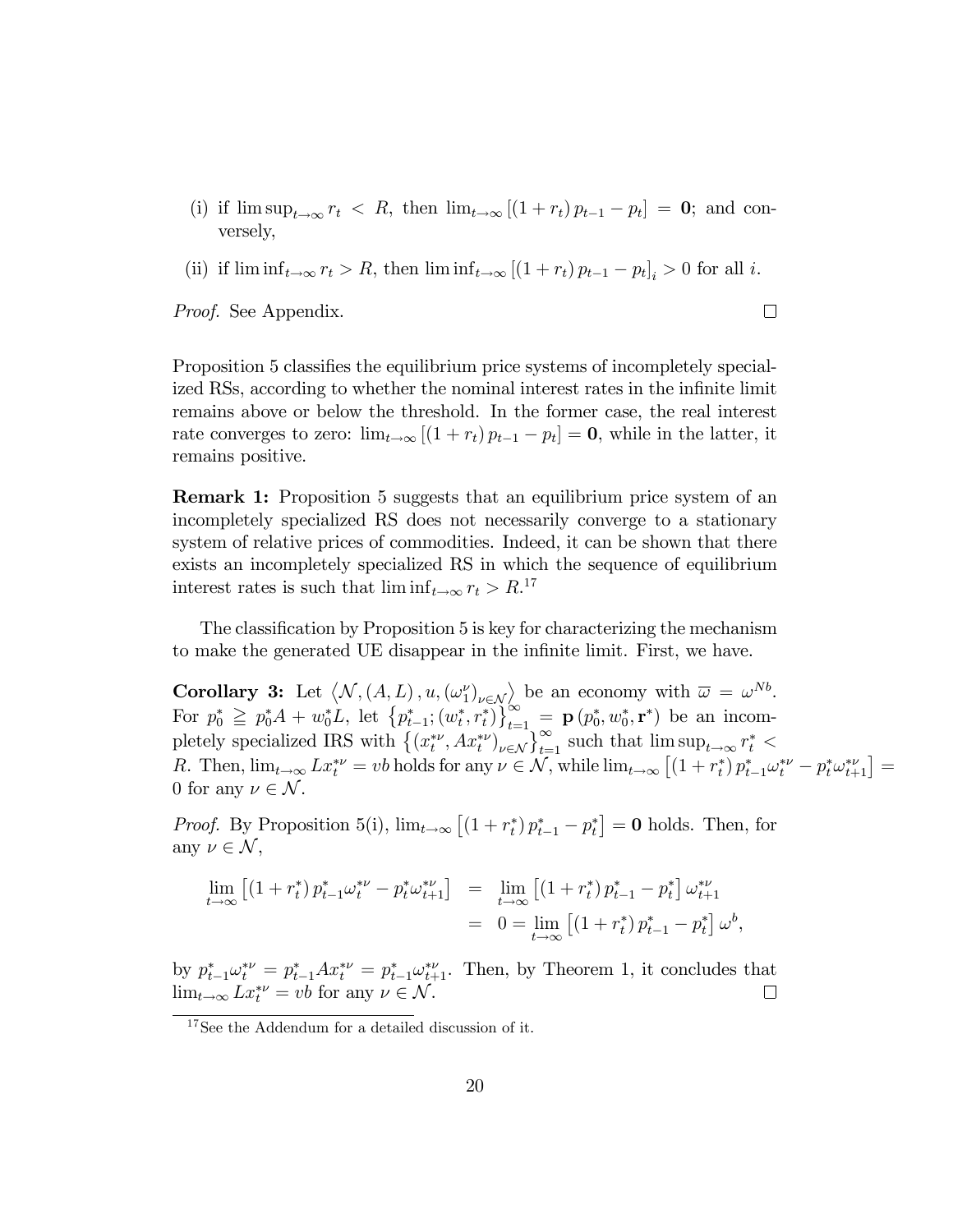Thus, Corollary 3 shows that the generated UE tends to disappear in the infinite limit while, equivalently, the real interest income converges to zero. This result is similar to Venezianiís (2007) result, which shows that under an economy with a labor market, UE tends to disappear in the infinite limit, due to the tendency of the profit rates to converge to zero.

However, an IRS does not necessarily fulfill  $\lim_{t\to\infty} \left[ (1 + r_t^*) p_{t-1}^* - p_t^* \right] =$ 0, so that the real interest rate does not necessarily converge to zero. In this case, the argument underlying Corollary 3 cannot apply. Even in such cases, an IRS tends to equalize the associated allocations across nations and eventually attains no UE. In fact:

**Corollary 4:** Let  $\langle N, (A, L), u, (\omega_1^{\nu})_{\nu \in \mathcal{N}} \rangle$  be an economy with  $\overline{\omega} = \omega^{Nb}$ . For  $p_0^* \geq p_0^* A + w_0^* L$ , let  $\left\{ p_{t-1}^*; (w_t^*, r_t^*) \right\}_{t=1}^{\infty} = \mathbf{p} \left( p_0^*, w_0^*, \mathbf{r}^* \right)$  be an incompletely specialized IRS with  $\{(x_t^{*\nu}, Ax_t^{*\nu})_{\nu \in \mathcal{N}}\}_{t=1}^{\infty}$  such that  $\liminf_{t \to \infty} r_t^* > R$ . Then,  $\lim_{t\to\infty} L x_t^{*\nu} = vb$  holds for any  $\nu \in \mathcal{N}$ , while equivalently  $\lim_{t\to\infty} \omega_{t+1}^{\nu} = \omega^b$  $(\forall \nu \in \mathcal{N})$ , i.e., the wealth distribution converges to be egalitarian in the infinite limit.

*Proof.* By Proposition 5(ii),  $\lim_{t\to\infty} [(1 + r_t^*) p_{t-1}^* - p_t^*] > 0$  holds. Then, as  $p_0^* \geq p_0^* A + w_0^* L$  and  $p_0^* A$  and L are linearly independent,  $p_t^*$  does not converge to be labor value pricing by Proposition 3(ii). Equivalently,  $p_t^*(I - A)$  and L do not converge to be linearly dependent.

Let  $Lx^{*\nu} \equiv \lim_{t \to \infty} Lx_t^{*\nu}$  for any  $\nu \in \mathcal{N}$ . By Theorem 2,  $Lx^{*\nu} = Lx^{*\mu}$ and  $p_t^* (I - A) x_t^{*\nu} = p_t^* b = p_t^* (I - A) x_t^{*\mu}$  for any t. Suppose that  $x^{*\nu} \neq$  $x^{*\mu}$  for some  $\nu, \mu \in \mathcal{N}$ . Then,  $p_t^*(I - A) \cdot (x_t^{*\nu} - x_t^{*\mu}) = 0$  for any t and  $\lim_{t\to\infty} L(x_t^{*\nu} - x_t^{*\mu}) = 0$  with  $x^{*\nu} \neq x^{*\mu}$  imply that  $p_t^*(I - A)$  and L converge to be linearly dependent. Therefore,  $p_t^*$  converges to be labor value pricing as  $t \to \infty$ , which is a contradiction. Thus,  $x^{*\nu} = x^{*\mu}$  holds for any  $\nu, \mu \in \mathcal{N}$ . This implies that  $\lim_{t \to \infty} x_t^{*\nu} = (I - A)^{-1} b$  for any  $\nu \in \mathcal{N}$ . This is equivalent to  $\lim_{t\to\infty} \omega_{t+1}^{\nu} = \lim_{t\to\infty} Ax_t^{*\nu} = A(I-A)^{-1}b = \omega^b$  for any  $\nu \in \mathcal{N}$ .  $\Box$ 

Remark 2: All of the main theorems in this paper can be preserved even if the overtaking criterion is applied instead of the catching up criterion.

Remark 3: Though the result of Corollary 3 looks similar to the impossibility of persistent exploitation in Venezaini  $(2007)$ , there are some significant differences between these two. The model developed in Veneziani  $(2007)$  is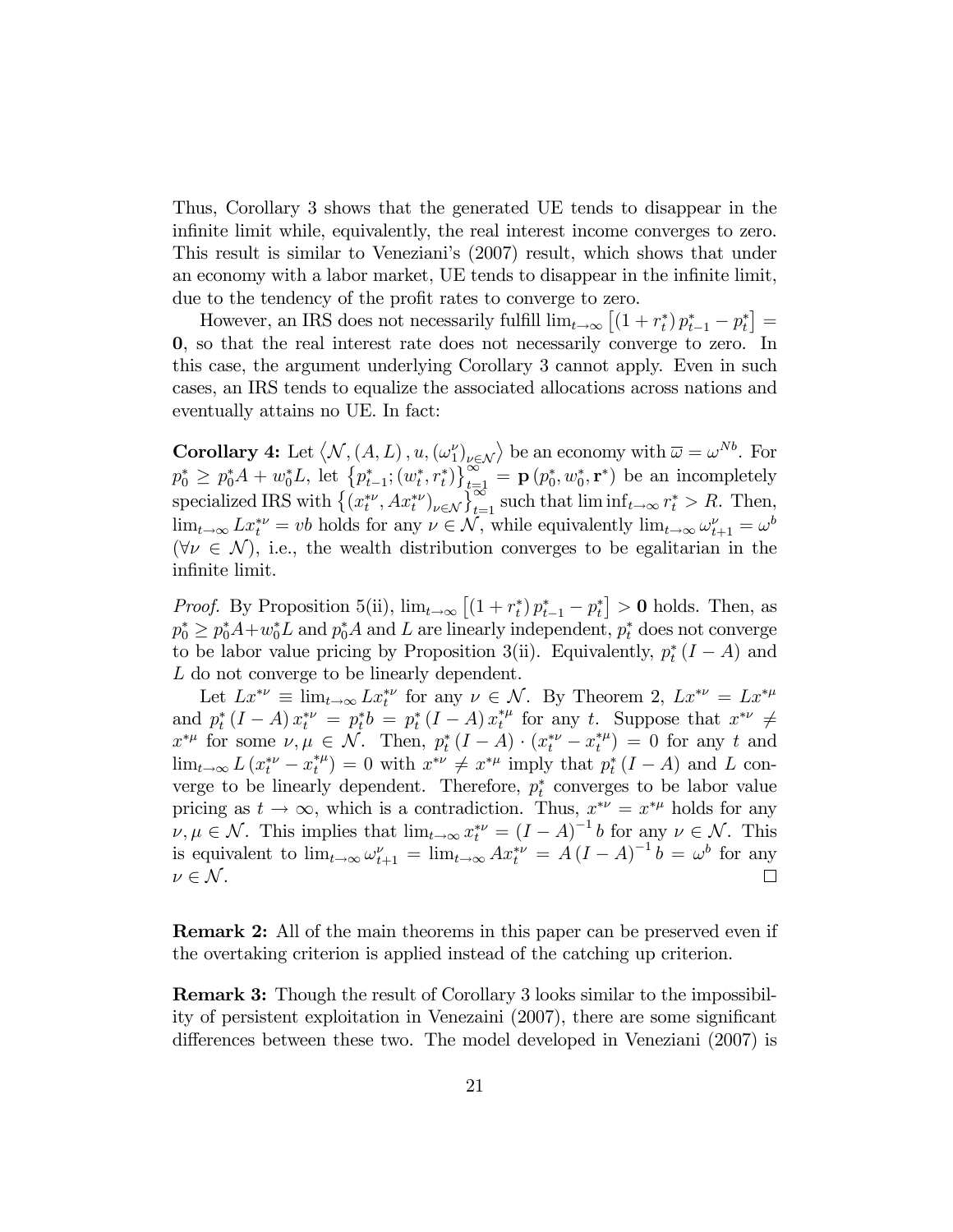an approximation of a continuous time model, in that prices of commodities at the beginning of a production period are assumed to be identical to those at the end of that period. Because of this setting, an equilibrium price system in Veneziani (2007) can be characterized by:  $p_t = (1 + r_t) p_t A + L$  and  $p_t = (1 + r_{t+1}) p_{t+1}$  for every  $t = 1, 2, \ldots$ . To preserve such a property, v and  $L$  must be the Frobenius eigenvectors of  $A$ , and the commodity price vector  $p$  must be labor value pricing. Under such a specific environment,  $\lim_{t\to\infty} r_t = 0$  holds.<sup>18</sup> In contrast, Corollary 3 of this paper can be applied to a broader class of environments beyond such a specific one.

Remark 4: The type of non-persistency of UE discussed in Corollary 4 may be attributed to an intrinsic feature of economies without (international) markets for labor or credit. For inequality (10), which is critical to derive the non-persistent UE, is established under the assumption of  $p_t^*(I - A) x_t^{*\nu} =$  $p_t^*b$  ( $\forall \nu \in \mathcal{N}$ ) at every period t. This condition holds as a feature of RSs only in economies without any (international) factor market. Indeed, if we assume a model of economies with labor markets like Veneziani (2007), then there may exist agents in such a model, who have no endowment of material input goods but can survive as employed workers. Since such an agent does not satisfy  $p_t^*$   $(I - A)$   $x_t^{*\nu} = p_t^*b$ , Theorem 2 and Corollary 4 cannot apply to such a model of economies.

## 4 Concluding Remarks

This paper presented a model of infinite-horizon international economies with a leisure preference and a Leontief production technique and characterized free trade equilibria, RSs, in terms of the persistency of UE. First, focusing on incompletely specialized RSs where factor price equalization holds, the necessary and sufficient condition for the emergence of UE was examined (Theorem 1). Moreover, it was shown that the UE that emerged in such equilibria tends to disappear in the infinite limit (Theorem 2). Two mechanisms driving the observed UE to vanish were discussed. One mechanism corresponds to the subclass of equilibria whose associated sequences of equilibrium prices converge to the labor-value pricing. In such equilibria, the UE

<sup>&</sup>lt;sup>18</sup>More precisely speaking,  $p = \lim_{t \to \infty} \prod_{\tau=1}^t (1 + r_\tau) v$  holds, which also implies that  $\lim_{t \to \infty} r_t = 0$  should hold to ensure  $\lim_{t \to \infty} \prod_{\tau=1}^{\overline{t}} (1 + r_{\tau}) < \infty$ .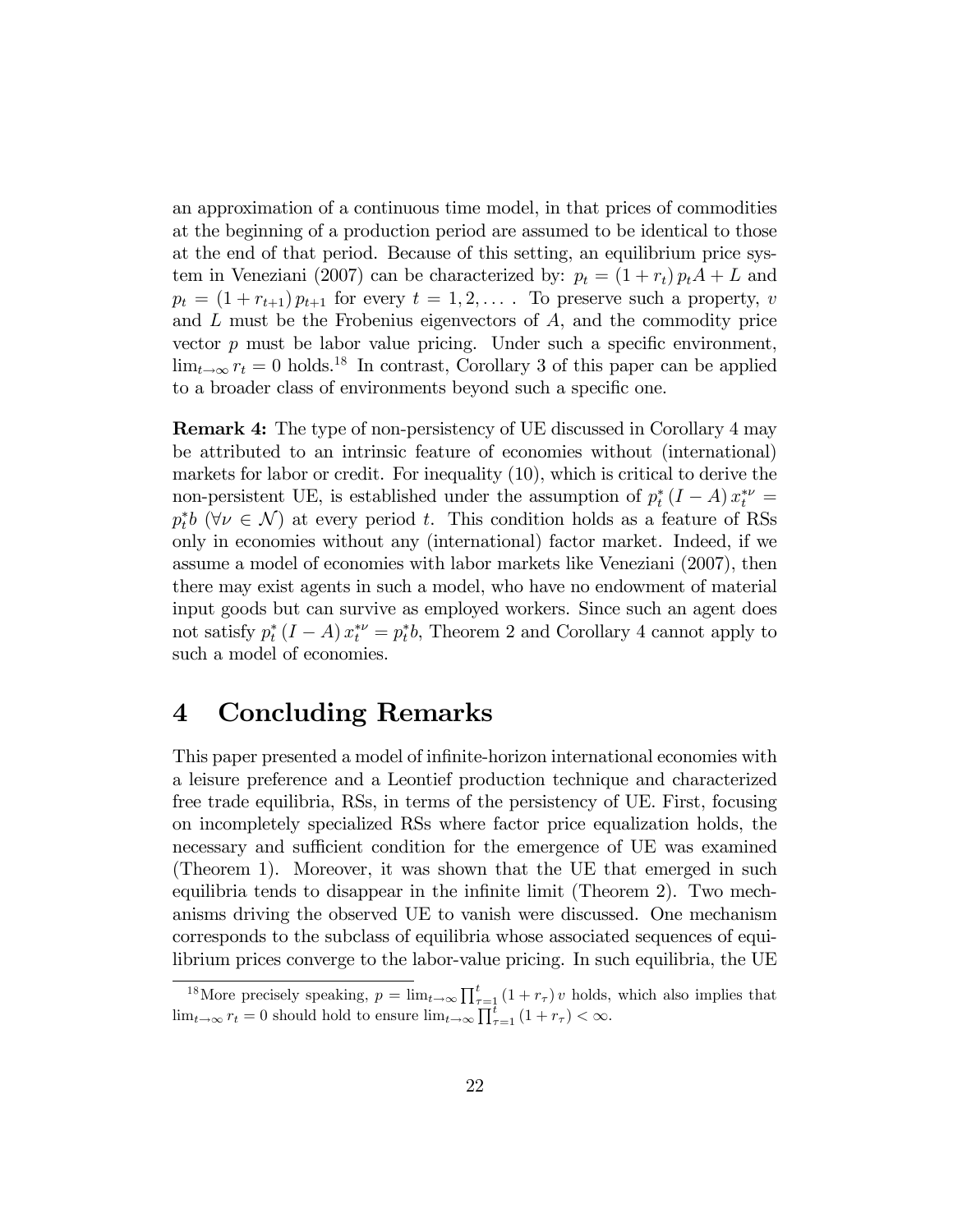that emerges tends to disappear because the sequences of equilibrium interest rates converge to zero (Corollary 3). The other mechanism corresponds to the subclass of equilibria in which the distributions of capital endowments tend to be equalized in the long run. Because of this equalization, UE cannot emerge persistently (Corollary 4). Finally, if a RS does not preserve factor price equalization, then its equilibrium prices are the labor-value pricing, and so no UE emerges.

Among these results, the second type of mechanism for non-persistent UE is particularly interesting. First, such a mechanism corresponds to the case where the equilibrium prices do not converge to any stationary price vector and the equilibrium 'real' interest rates do not converge to zero. Neither the standard literature of intertemporal general equilibrium theory nor Marxian exploitation theory has paid attention to this case. Such a mechanism is not vacuous, since these types of RSs can exist under a reasonable restriction of economic environments, as shown in the Addendum. Second, the functioning of such a mechanism may be attributed to an intrinsic feature of economies with neither (international) labor nor credit markets. The tendency of the distribution of capital endowments to equalize, proved in Corollary 4, relies crucially on the property that neither labor nor credit markets are internationalized. Indeed, this equalization tendency is not necessarily observed if either (international) labor or credit markets exist, according to Chen and Yoshihara  $(2018).<sup>19</sup>$ 

A relevant work was developed by Veneziani (2007), who also assumes an intertemporal economy with a labor market, the leisure preference, and no time preference, and then shows that UE tends to vanish in the infinite limit.<sup>20</sup> However, in his model, no time structure of production like ours is assumed, and so at every period any equilibrium commodity prices are laborvalue pricing and converge to the (absolute) labor value, as mentioned by Remark 3 in section 3.3 above. In contrast, in a model with a time structure of production like ours, the same two types of equilibrium sequences of prices

<sup>&</sup>lt;sup>19</sup>Chen and Yoshihara (2018) show that, in a perfectly competitive economy with a labor market and the leisure preference, any interior RS is associated with a sequence of equilibrium (real) interest rates converging to zero, whenever propertyless agents of the working class exist in the initial period.

<sup>&</sup>lt;sup>20</sup> If the leisure preference is replaced by the standard strongly monotonic preferences in the intertemporal economy with the labor market and no time preference, then it is even easy to show that UE tends to vanish in the finite period of time. (See Giorgos, Veneziani, and Yoshihara (2018).)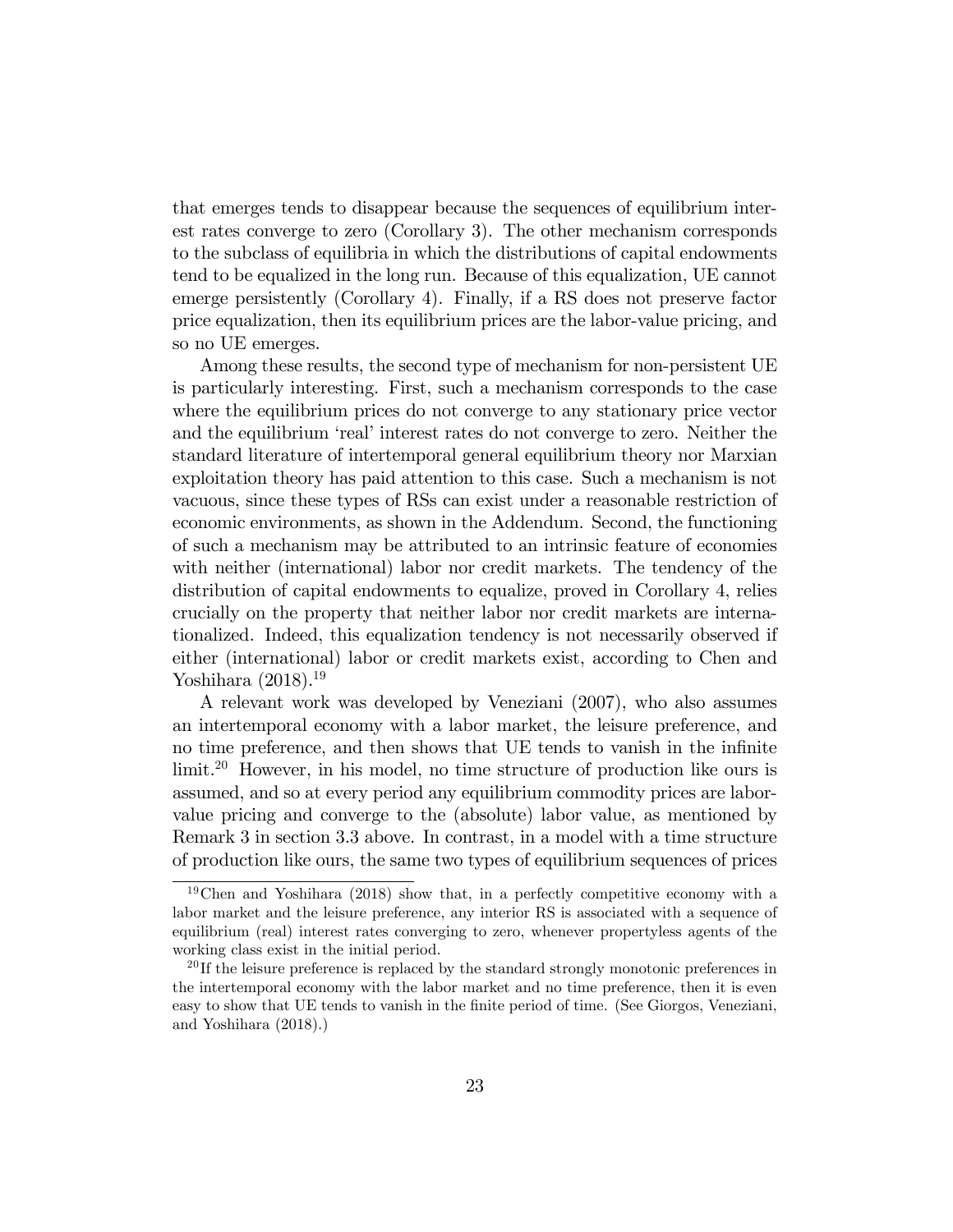(as shown in Proposition 5) can be observed even in economies with a labor or credit market. Then, it can be shown, due to Chen and Yoshihara (2018), that UE emerges at every period persistently if the equilibrium sequence of proÖt rates or interest rates does not converge to zero. It is in a sharp contrast with Corollary 4 of this paper obtained under the international trade model.

# 5 Appendix

#### Proof of Proposition 1:

*Proof.* Let  $\{x_t^{\nu}\}_{t=1}^{\infty}$  be catching-up optimal. Note that the inequality constraint (3) holds with equality under optimality. Suppose on the contrary that  $p_{\tau}x_{\tau}^{\nu} + p_{\tau}\delta_{\tau}^{\nu} > p_{\tau}b + p_{\tau}\omega_{\tau+1}^{\nu}$  for some  $\tau$ . Then, by the assumption of  $x_t^{\nu} \geq 0$  ( $t = 1, 2, ...$ ), we can take another possible path  $\{x_t^{\prime}\}_{t=1}^{\infty} \in \mathbf{x}(\omega_1^{\nu})$ such that  $x'_{\tau} \leq x''_{\tau}$  for  $\tau$  and  $x'_{t} = x''_{t}$  for  $t = 1, 2, \ldots, \tau - 1, \tau + 1, \ldots$  We have from  $L > 0$  that

$$
\liminf_{T \to \infty} \sum_{t=1}^{T} \left( Lx'_t - Lx_t^{\nu} \right) = \left( Lx'_{\tau} - Lx_{\tau}^{\nu} \right) < 0,
$$

which contradicts the optimality. Then, the following holds:

$$
w_t^{\nu} L x_t^{\nu} = p_t x_t^{\nu} - (1 + r_t^{\nu}) p_{t-1} A x_t^{\nu} \text{ by (4)}
$$
  
=  $p_t b + p_t \omega_{t+1}^{\nu} - p_t \delta_t^{\nu} - (1 + r_t^{\nu}) p_{t-1} A x_t^{\nu} \text{ by (3) with equality}$   
=  $p_t b + p_t \omega_{t+1}^{\nu} - (1 + r_t^{\nu}) p_{t-1} (\omega_t^{\nu} - \delta_t^{\nu}) - p_t \delta_t^{\nu} \text{ by (1).}$ 

Putting  $s_t^{\nu} \equiv \omega_{t+1}^{\nu} - \omega_t^{\nu}$ , we have, from  $w_t^{\nu} > 0$  for any  $\nu \in \mathcal{N}$ , that

$$
Lx_t^{\nu} = \frac{p_t b + p_t s_t^{\nu} + \left[p_t - \left(1 + r_t^{\nu}\right) p_{t-1}\right] \left(\omega_t^{\nu} - \delta_t^{\nu}\right)}{w_t^{\nu}},
$$

and analogically,

$$
Lx_{t+1}^{\nu} = \frac{p_{t+1}b + p_{t+1}s_{t+1}^{\nu} + [p_{t+1} - (1 + r_{t+1}^{\nu}) p_t] \left(\omega_{t+1}^{\nu} - \delta_{t+1}^{\nu}\right)}{w_{t+1}^{\nu}}.
$$

As a one-period perturbation for an arbitrary  $\tau < \infty$ , let  $s'_{\tau} \equiv s''_{\tau} + \Delta''_{\tau}$ and  $s'_{\tau+1} \equiv s^{\nu}_{\tau+1} + \Delta^{\nu}_{\tau+1}$  meet  $\Delta^{\nu}_{\tau} = -\Delta^{\nu}_{\tau+1}$ . In the perturbation path,

$$
Lx'_{\tau} + Lx'_{\tau+1} = Lx''_{\tau} + Lx''_{\tau+1} + \left[\frac{p_{\tau}\Delta^{\nu}_{\tau}}{w_{\tau}^{\nu}} - \frac{(1 + r^{\nu}_{\tau+1})p_{\tau}\Delta^{\nu}_{\tau}}{w^{\nu}_{\tau+1}}\right].
$$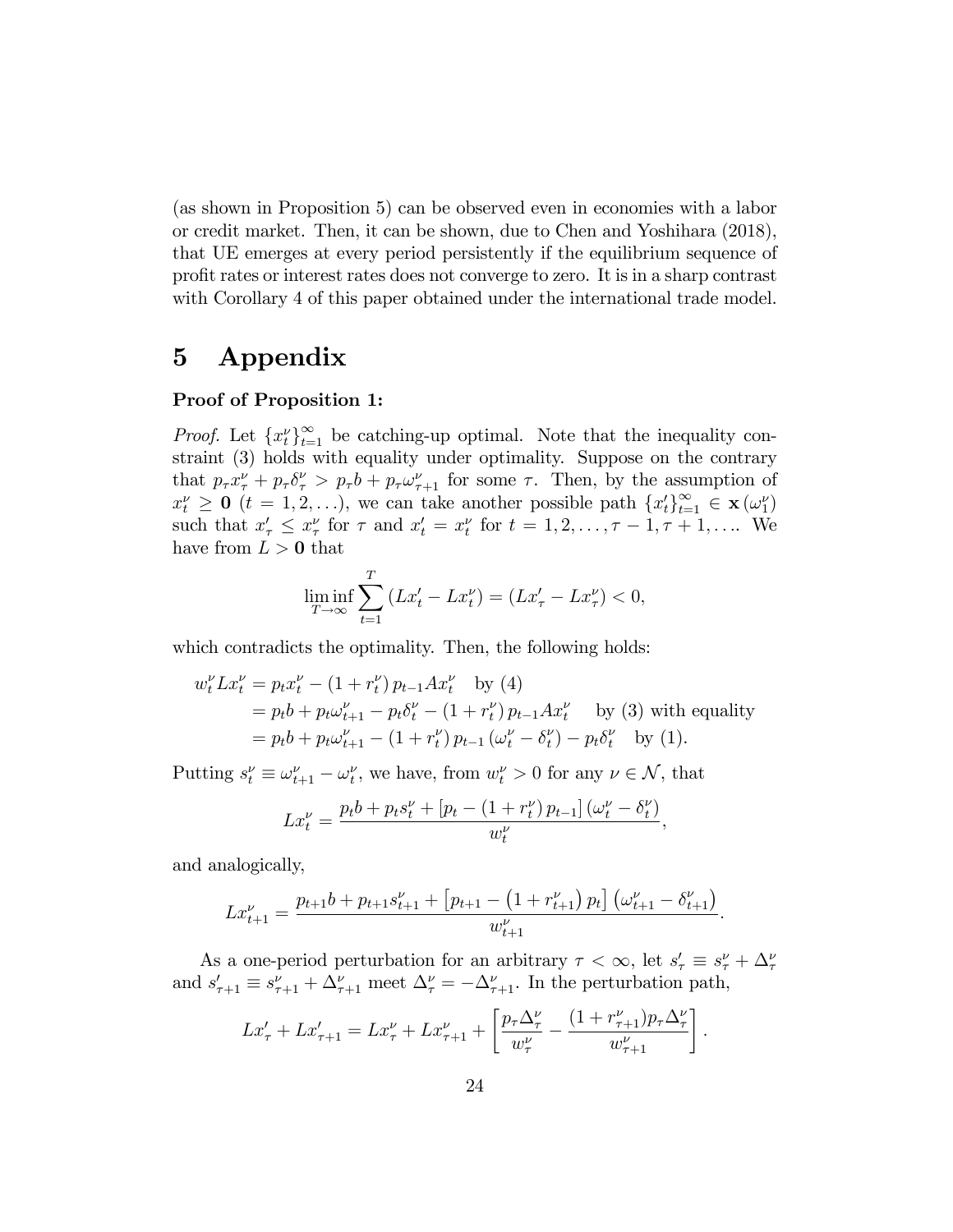Since  $\{x_t^{\nu}\}_{t=1}^{\infty}$  is catching-up optimal,  $\frac{p_{\tau}\Delta_{\tau}^{\nu}}{w_{\tau}^{\nu}} \geq \frac{(1+r_{\tau+1}^{\nu})p_{\tau}\Delta_{\tau}^{\nu}}{w_{\tau+1}^{\nu}}$  holds. Indeed, if  $\frac{p_{\tau}\Delta_{\tau}^{\nu}}{w_{\tau}^{\nu}} < \frac{(1+r_{\tau+1}^{\nu})p_{\tau}\Delta_{\tau}^{\nu}}{w_{\tau+1}^{\nu}} < 0$ , then

$$
\liminf_{T \to \infty} \sum_{t=1}^{T} \left( Lx'_t - Lx_t^{\nu} \right) = \left[ \frac{p_\tau \Delta_{\tau-1}^{\nu}}{w_{\tau}^{\nu}} - \frac{\left( 1 + r_{\tau+1}^{\nu} \right) p_\tau \Delta_{\tau}^{\nu}}{w_{\tau+1}^{\nu}} \right] < 0,
$$

which contradicts the optimality of  $\{x_t^{\nu}\}_{t=1}^{\infty}$ . Note the assumption of  $p_{t-1}, p_t >$ **0** for all  $t = 1, 2, \ldots$  Therefore, if  $\frac{p_{i\tau}}{w_{\tau}^{\nu}} > \frac{(1 + r_{\tau+1}^{\nu})p_{i\tau}}{w_{\tau+1}^{\nu}}$  $\frac{\binom{r+1}{r+1}}{\binom{w^{\nu}}{r+1}}$  for some commodity i, then there is a suitable perturbation  $\Delta_{i\tau}^{\nu} < 0$  such that the perturbation path is possible. This generates  $Lx'_{\tau} + Lx'_{\tau+1} < L^{\nu}_{\tau} + Lx^{\nu}_{\tau+1}$ , which contradicts the optimality by an argument similar to the one above. Since we take  $\tau < \infty$  $\frac{p_t}{w_t^{\nu}} = \frac{\left(1 + r_{t+1}^{\nu}\right) p_t}{w_{t+1}^{\nu}}$ arbitrarily, we obtain that for each  $t = 1, 2, \ldots, \frac{p_t}{m^2}$  $\frac{t_{t+1}^{\prime}P^{t}}{w_{t+1}^{\nu}},$  which yields  $w_{t+1}^{\nu} = (1 + r_{t+1}^{\nu}) w_t^{\nu}$  by  $p_t \ge 0$ . This completes the proof.  $\Box$ 

#### Proof of Proposition 2:

*Proof.* (i) Note that an incompletely specialized RS yields  $p_t^* = (1 + r_t^{\nu*}) p_{t-1}^* A +$  $w_t^{\nu*}L$  for every  $\nu \in \mathcal{N}$ . Fix arbitrarily  $\nu, \mu \in \mathcal{N}$ . Then, we obtain from  $(1+r_t^{\nu*})p_{t-1}^*A+w_t^{\nu*}L=p_t^*=(1+r_t^{\mu*})p_{t-1}^*A+w_t^{\mu*}L$  that  $(r_t^{\nu*}-r_t^{\mu*})p_{t-1}^*A+m_t^{\nu*}L$  $(w_t^{\nu*} - w_t^{\mu*}) L = 0$ . This implies that for i and j such that  $i \neq j$  and  $\frac{\left(p_{t-1}^* A\right)_i}{L_i} \neq$  $\frac{\left(p_{t-1}^*A\right)_j}{L_j},$ 

$$
(r_t^{\nu*} - r_t^{\mu*}, w_t^{\nu*} - w_t^{\mu*}) \begin{bmatrix} p_{t-1}^* A e_i & p_{t-1}^* A e_j \\ L_i & L_j \end{bmatrix} = (0,0).
$$

Since the matrix

$$
\begin{bmatrix} p_{t-1}^* A e_i & p_{t-1}^* A e_j \\ L_i & L_j \end{bmatrix}
$$

is nonsingular by  $\frac{(p_{t-1}^* A)_i}{L_i} \neq$  $\frac{(p_{t-1}^*A)_j}{L_j}$ , we obtain  $(w_t^{\nu*}, r_t^{\nu*}) = (w_t^{\mu*}, r_t^{\mu*})$ . Note that this result follows for every  $\nu, \mu \in \mathcal{N}$ , which completes the proof.

(ii) Let  $(w_t^{\nu*}, r_t^{\nu*}) = (w_t^{\mu*}, r_t^{\mu*}) = (w_t^*, r_t^*)$  for every  $\nu, \mu \in \mathcal{N}$ . If  $p_t^*A$  and L are linearly independent, then  $(w_{t+1}^{\nu*}, r_{t+1}^{\nu*}) = (w_{t+1}^{\mu*}, r_{t+1}^{\mu*}) = (w_{t+1}^*, r_{t+1}^*)$ for every  $\nu, \mu \in \mathcal{N}$  by (i). Therefore, suppose that  $p_t^* A$  and L are linearly dependent. This implies that

$$
\frac{p_{it+1}^*}{p_{jt+1}^*} = \frac{p_t^* A e_i}{p_t^* A e_j} = \frac{L_i}{L_j} \text{ for all } i \text{ and } j.
$$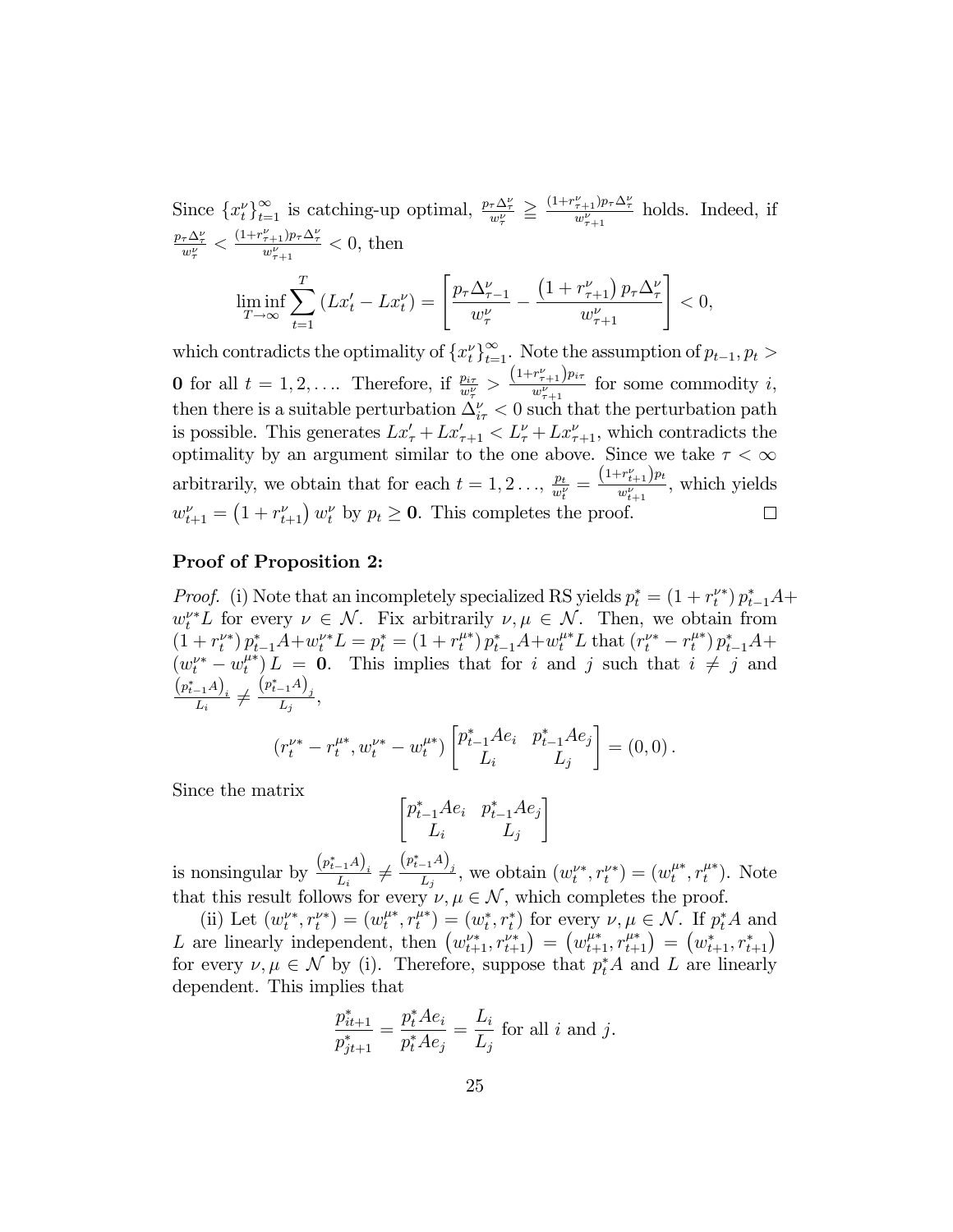In such a case, for any nation  $\nu \in \mathcal{N}$ , any  $(w_{t+1}^{\nu*}, r_{t+1}^{\nu*}) \in \mathbb{R}^2_+ \setminus \{0\}$  can be the factor price vectors whenever  $p_{t+1}^* = \left(1 + r_{t+1}^{\nu*}\right) p_t^* A + w_{t+1}^{\nu*} L$  holds. Suppose that  $(w_{t+1}^{\nu*}, r_{t+1}^{\nu*}) \neq (w_{t+1}^{\mu*}, r_{t+1}^{\mu*})$  for some  $\nu, \mu \in \mathcal{N}$ . First, let  $r_{t+1}^{\nu*} > r_{t+1}^{\mu*}$ without loss of generality. Then, by Proposition 1, it follows that

$$
w_{t+1}^{\nu*} = \left(1 + r_{t+1}^{\nu*}\right)w_t^* > \left(1 + r_{t+1}^{\mu*}\right)w_t^* = w_{t+1}^{\mu*}.
$$

Then,

$$
p_{t+1}^* = (1 + r_{t+1}^{\nu*}) p_t^* A + w_{t+1}^{\nu*} L = (1 + r_{t+1}^{\nu*}) p_t^* A + (1 + r_{t+1}^{\nu*}) w_t^* L
$$
  
> 
$$
(1 + r_{t+1}^{\mu*}) p_t^* A + (1 + r_{t+1}^{\mu*}) w_t^* L = (1 + r_{t+1}^{\mu*}) p_t^* A + w_{t+1}^{\mu*} L = p_{t+1}^*,
$$

which is a contradiction. Therefore,  $r_{t+1}^{\nu*} = r_{t+1}^{\mu*}$  must hold. Second, let  $w_{t+1}^{\mu*} > w_{t+1}^{\mu*}$  without loss of generality. However, by Proposition 1, this inequality implies that  $r_{t+1}^{\nu*} > r_{t+1}^{\mu*}$ , which is a contradiction. Therefore,  $(w_{t+1}^{\nu*}, r_{t+1}^{\nu*}) = (w_{t+1}^{\mu*}, r_{t+1}^{\mu*}) = (w_{t+1}^*, r_{t+1}^*)$  holds for every  $\nu, \mu \in \mathcal{N}$ , whenever  $(w_t^{\nu*}, r_t^{\nu*}) = (w_t^{\mu*}, r_t^{\mu*}) = (w_t^*, r_t^*)$  for every  $\nu, \mu \in \mathcal{N}$ .

#### Proof of Proposition 3:

*Proof.* Let  ${p_{t-1}}; (w_t, r_t)_{t=1}^{\infty} = \mathbf{p}(p_0, w_0, \mathbf{r})$ . We notice that  $w_t = \prod_{\tau=1}^t (1 + r_\tau) w_0$ for all  $t = 1, 2, \ldots$  Then, we obtain that for any  $t = 1, 2, \ldots$ ,

$$
(1 + r_t) p_{t-1} - p_t = \prod_{\tau=1}^t (1 + r_\tau) [p_0 (I - A) - w_0 L] A^{t-1} \geq \mathbf{0} \tag{7}
$$

by the induction on  $t$ . Indeed,

$$
(1 + r1) p0 - p1 = (1 + r1) p0 - (1 + r1) p0 A - w0 L = (1 + r1) [p0 (I - A) - w0 L]
$$

holds and supposing

$$
(1 + r_t) p_{t-1} - p_t = \prod_{\tau=1}^t (1 + r_\tau) [p_0 (I - A) - w_0 L] A^{t-1}
$$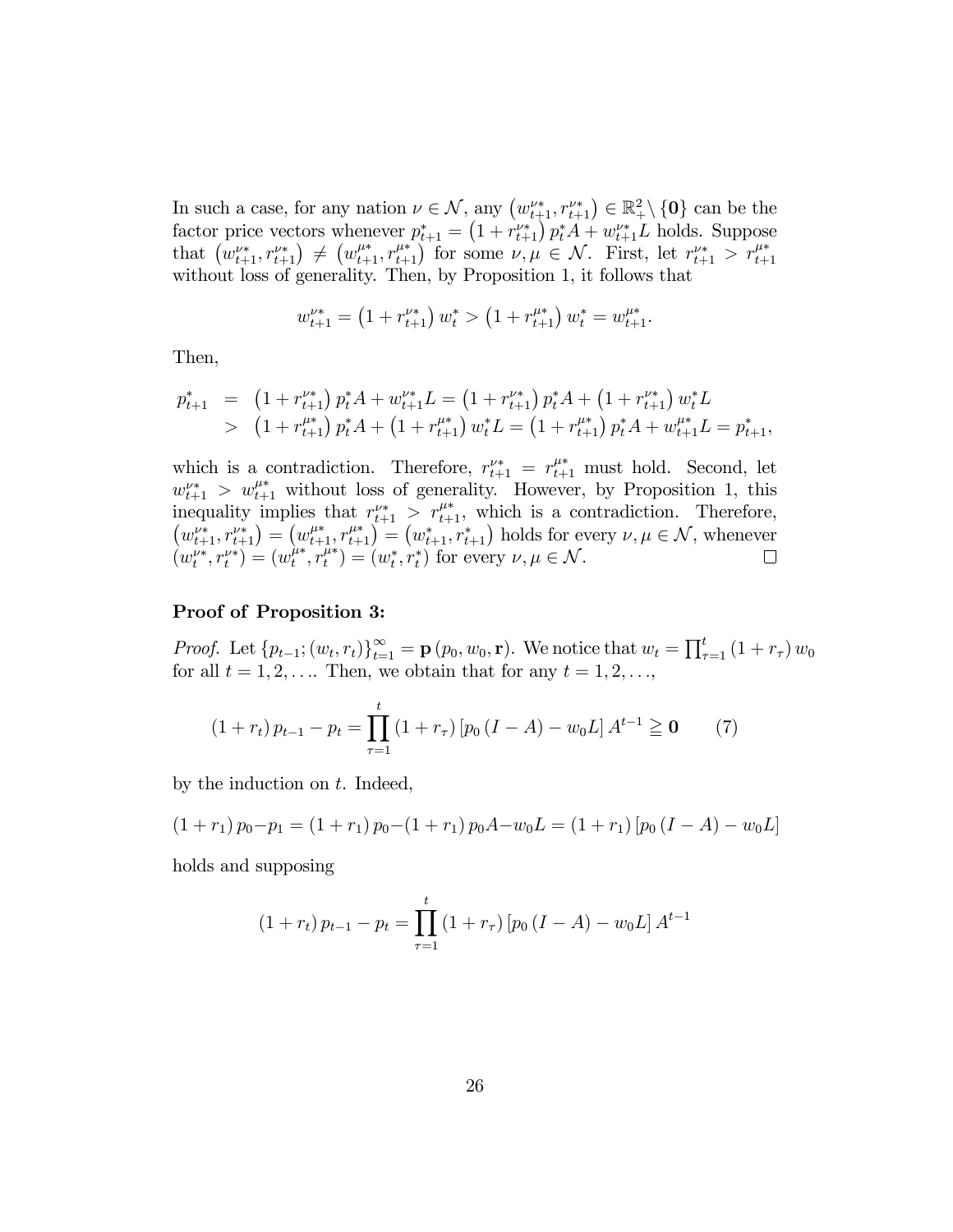yields

$$
(1 + r_{t+1}) p_t - p_{t+1}
$$
  
=  $(1 + r_{t+1}) \left[ (1 + r_t) p_{t-1} A + \prod_{\tau=1}^t (1 + r_\tau) w_0 L \right] - (1 + r_{t+1}) p_t A - \prod_{\tau=1}^{t+1} (1 + r_\tau) w_0 L$   
=  $(1 + r_{t+1}) [(1 + r_t) p_{t-1} - p_t] A$   
=  $\prod_{\tau=1}^{t+1} (1 + r_\tau) [p_0 (I - A) - w_0 L] A^t.$   
For (i),

$$
0 \le (1 + r_1) p_0 - p_1 = (1 + r_1) (p_0 - p_0 A - w_0 L),
$$

which proves the "only if" part. For the "if" part of (i), let  $p_0 \geq p_0A + w_0L$ . Then,  $(1 + r_1) p_0 - p_1 \ge 0$ . Inductively, suppose  $(1 + r_t) p_{t-1} - p_t \ge 0$ . Note that (7) yields

$$
(1 + r_{t+1}) p_t - p_{t+1} = (1 + r_{t+1}) [(1 + r_t) p_{t-1} - p_t] A.
$$
 (8)

Then, the indecomposability of A ensures  $(1 + r_{t+1}) p_t - p_{t+1} \ge 0$  (see footnote 6), which completes the proof of (i).

For (ii), it suffices to show the "only if" part since the "if" part is obvious. Let  $q > 0$  and  $\varsigma_t > 0$  satisfy  $p_t = \varsigma_t q$   $(t = 0, 1, \ldots)$ . Fixing t arbitrarily, we have  $(1 + r_{t+1}) p_t - p_{t+1} = [(1 + r_{t+1}) \zeta_t - \zeta_{t+1}] q$ . Since  $(1 + r_{t+1}) p_t - p_{t+1} =$  $(1 + r_{t+1}) [(1 + r_t) p_{t-1} - p_t] A$  by (7), we derive

$$
[(1 + r_{t+1}) \varsigma_t - \varsigma_{t+1}] q = (1 + r_{t+1}) [(1 + r_t) \varsigma_{t-1} - \varsigma_t] qA.
$$

Then,  $(1 + r_t) \zeta_{t-1} - \zeta_t = 0$  holds for all  $t = 1, 2, \ldots$ ; or  $q > 0$  is an eigenvector for A, and therefore, must be the unique (up to scalar) Perron-Frobenius eigenvector by the indecomposability of  $A$ . For the former case, it is equivalent to

$$
p_0 = p_0 A + w_0 L \Leftrightarrow p_0 = w_0 v
$$

by (7), so that  $q = \frac{w_0}{a_0}$  $\frac{w_0}{\varsigma_0}v$ . For the latter case, let  $\frac{1}{1+R}$  be the Perron-Frobenius eigenvalue of  $A$ . Note that  $L$  must be the Perron-Frobenius eigenvector of  $A$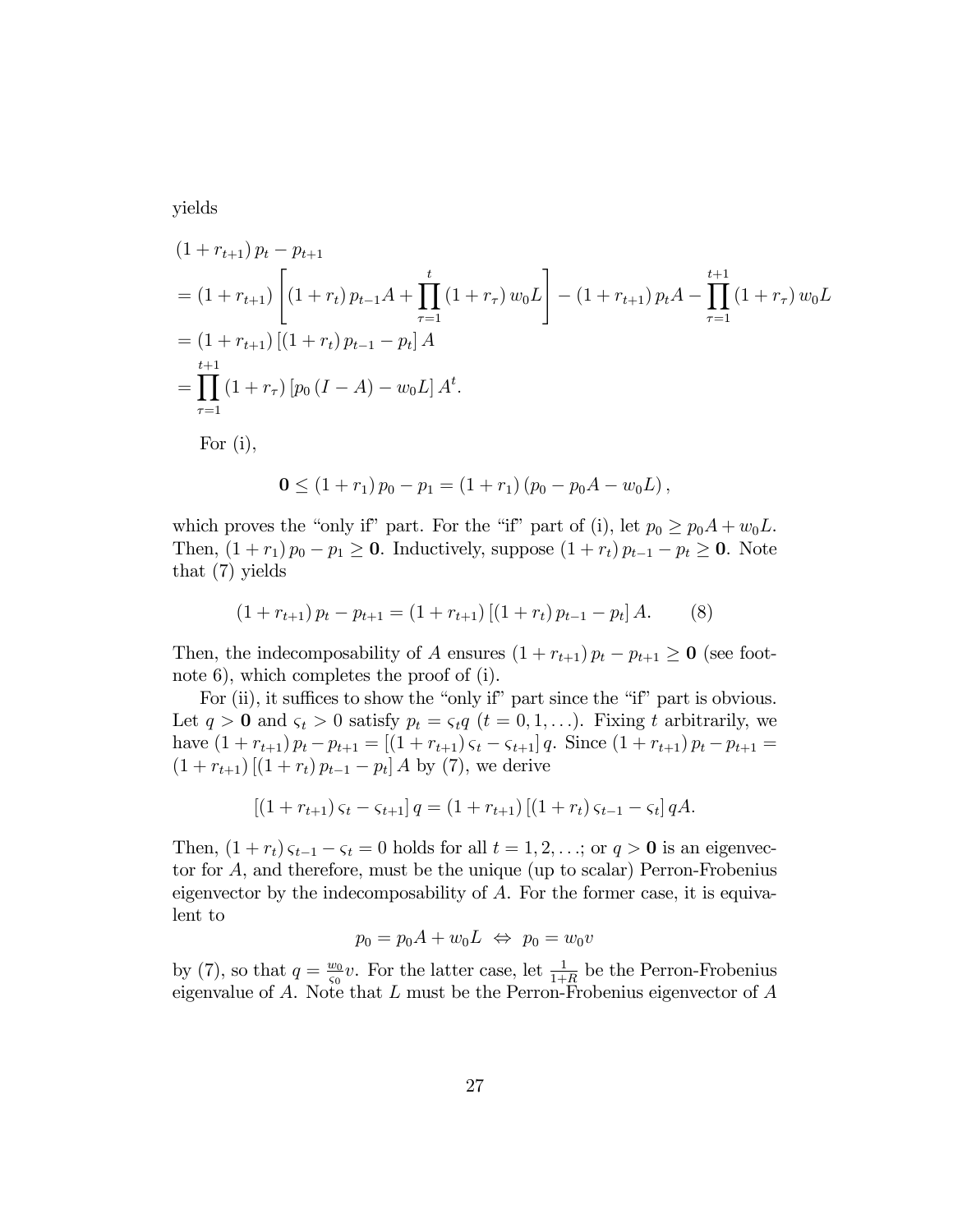as well, since

$$
\varsigma_1 q = p_1 = (1+r_1) p_0 A + (1+r_1) w_0 L
$$
  
= 
$$
\frac{1+r_1}{1+R} p_0 + (1+r_1) w_0 L
$$
  
= 
$$
\frac{1+r_1}{1+R} \varsigma_0 q + (1+r_1) w_0 L
$$
  

$$
\Leftrightarrow L = \frac{(1+R)\varsigma_1 - (1+r_1)\varsigma_0}{(1+r_1)(1+R) w_0} q.
$$

Then, from the Neumann series  $(I - A)^{-1} = \sum_{\tau=0}^{\infty} A^{\tau}$ , we have that

$$
v = L + LA + LA^{2} + \dots = L + \frac{1}{1+R}L + \left(\frac{1}{1+R}\right)^{2}L + \dots = \frac{1+R}{R}L,
$$
  
and therefore,  $q = \frac{(1+r_{1})Rw_{0}}{(1+R)s_{1}-(1+r_{1})s_{0}}v.$ 

 $(1+R)\zeta_1 - (1+$ 

### $\Box$

#### Proof of Proposition 4:

*Proof.* We first show that, under  $\overline{\omega} = \omega^{Nb}$ , there only exists an RS such that  $\omega_t^* \geq \omega^{Nb}$  for all  $t = 1, 2, ...$  Suppose on the contrary that  $\omega_t^* \geq \omega^{Nb}$  for some t. Fixing such t and taking  $\varepsilon \equiv \omega_t^* - \omega^{Nb}$ , we have  $\varepsilon_i < 0$  for some i. To derive a contradiction, it suffices to focus on ex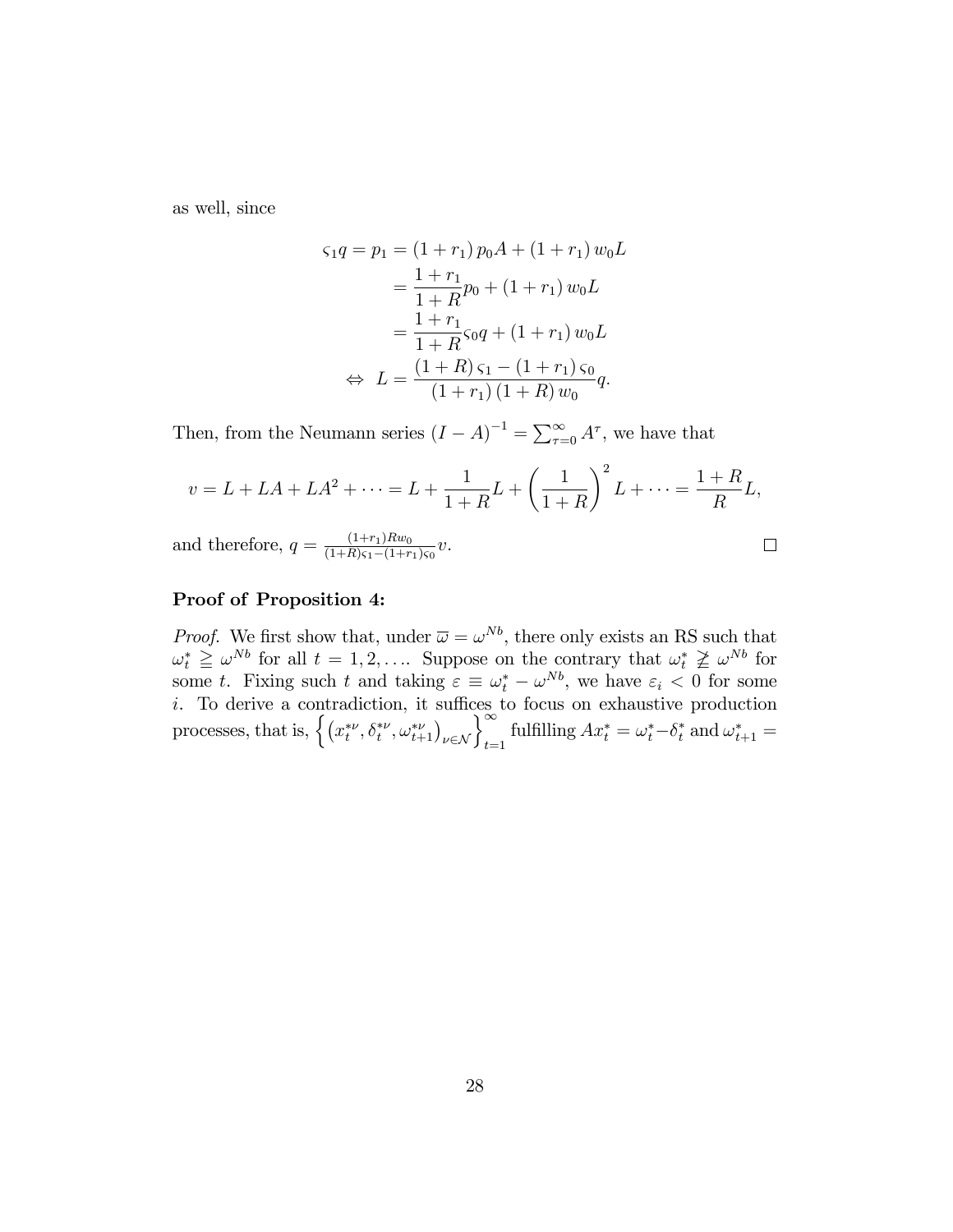$$
A^{\tau}\omega_{t+\tau}^{*} = A^{\tau} (x_{t+\tau-1}^{*} + \delta_{t+\tau-1}^{*}) - A^{\tau} (Nb) = A^{\tau-1}\omega_{t+\tau-1}^{*} - A^{\tau-1} (I-A) \delta_{t+\tau-1}^{*} - A^{\tau} (Nb)
$$
  
\n
$$
= A^{\tau-1} (x_{t+\tau-2}^{*} + \delta_{t+\tau-2}^{*}) - A^{\tau-1} (Nb) - A^{\tau-1} (I-A) \delta_{t+\tau-1}^{*} - A^{\tau} (Nb)
$$
  
\n
$$
= A^{\tau-2} \omega_{t+\tau-2}^{*} - A^{\tau-1} (I+A) (Nb) - A^{\tau-1} (I-A) \delta_{t+\tau-1}^{*} - A^{\tau-2} (I-A) \delta_{t+\tau-2}^{*}
$$
  
\n
$$
= \cdots = \omega_{t}^{*} - A (I+A+\cdots + A^{\tau-1}) (Nb) - \sum_{k=0}^{\tau-1} A^{k} (I-A) \delta_{t+k}^{*}
$$
  
\n
$$
= \omega^{Nb} - A (I+A+\cdots + A^{\tau-1}) (Nb) + \varepsilon - \sum_{k=0}^{\tau-1} A^{k} (I-A) \delta_{t+k}^{*}
$$
  
\n
$$
= A (I+A+A^{2}+\cdots) (Nb) - A (I+A+\cdots + A^{\tau-1}) (Nb) + \varepsilon - \sum_{k=0}^{\tau-1} A^{k} (I-A) \delta_{t+k}^{*}
$$
  
\n
$$
= A^{\tau+1} (I+A+A^{2}+\cdots) (Nb) + \varepsilon = A^{\tau} \omega^{Nb} + \varepsilon - \sum_{k=0}^{\tau-1} A^{k} (I-A) \delta_{t+k}^{*}.
$$

 $(I - A)x_t^* + \omega_t^* - Nb = x_t^* + \delta_t^* - Nb$  for all  $t = 1, 2, \dots$  Then, for t fixed,

Since  $(I - A)$  is nonsingular,  $A^t \to 0$  as  $t \to \infty$ , so that there exists a sufficiently large  $\tau$  such that  $(A^{\tau} \omega^{Nb})_i + \varepsilon_i < 0$  for i concerned here. Then, as  $\sum_{k=0}^{\tau-1} A^k (I - A) \doteq (I - A)^{-1} (I - A)$  for sufficiently large  $\tau$ , we have  $\sum_{k=0}^{\tau-1} A^k (I - A) \delta_{t+k}^* \geq \sum_{k=0}^{\tau-1} A^k (I - A) \delta^* (\tau)$  where  $\delta^* (\tau) \equiv (\delta_j^* (\tau))_{j=1,...,n}$ with  $\delta_j^*(\tau) \equiv \min_{0 \leq h \leq \tau-1} \{ \delta_{jt+h}^* \}$  for each commodity  $j = 1, ..., n$ . Thus,<br>  $A^{\tau} \omega_{t+\tau}^* = A^{\tau} \omega^{Nb} + \varepsilon - \sum_{k=0}^{\tau-1} A^k (I - A) \delta_{t+k}^* \leq A^{\tau} \omega^{Nb} + \varepsilon - \sum_{k=0}^{\tau-1} A^k (I - A) \delta^* \tau$ <br>
and  $-\sum_{k=0}^{\tau-1} A^k (I - A) \delta$ This implies  $\omega_{t+\tau}^* \notin \mathbb{R}^n_+$ , which is a contradiction.

We next confirm that conditions (b) and (c) of Definition 1 hold for  $t = 1$  if and only if  $x_1^* = (I - A)^{-1} (Nb)$ . Indeed, condition (b) implies  $x_1^* + \delta_1^* \geq Nb +$  $\omega_2^*$ , which implies  $(I - A) x_1^* + \omega^{Nb} \geq Nb + \omega_2^* \geq Nb + \omega^{Nb}$  by  $\overline{\omega} = \omega_1^{\overline{N}b}$  and  $\omega_2^* \geq \omega^{Nb}$ . Therefore,  $(I - A)x_1^* \geq Nb$ , which implies  $x_1^* \geq (I - A)^{-1}(Nb)$ .<br>Moreover, if  $x_1^* \geq (I - A)^{-1}(Nb)$ , then  $Ax_1^* \geq A(I - A)^{-1}(Nb) = \omega^{Nb}$  by the indecomposability of A. Thus, it violates condition (c) by  $\overline{\omega} = \omega^{Nb}$ . Therefore,  $x_1^* = (I - A)^{-1} (Nb)$  must hold.

Moreover  $x_1^* = (I - A)^{-1} (Nb)$  yields  $\omega_2^* = \omega^{Nb}$ , so that the same argument applies to  $x_t^* = (I - A)^{-1}(Nb)$ , inductively. In conclusion, any RS allocation meets  $x_t^* = (I - A)^{-1} (Nb)$ ,  $\delta_t^* = 0$ , and  $\omega_{t+1}^* = \omega^{Nb}$  for all  $t = 1, 2, \ldots$  $\Box$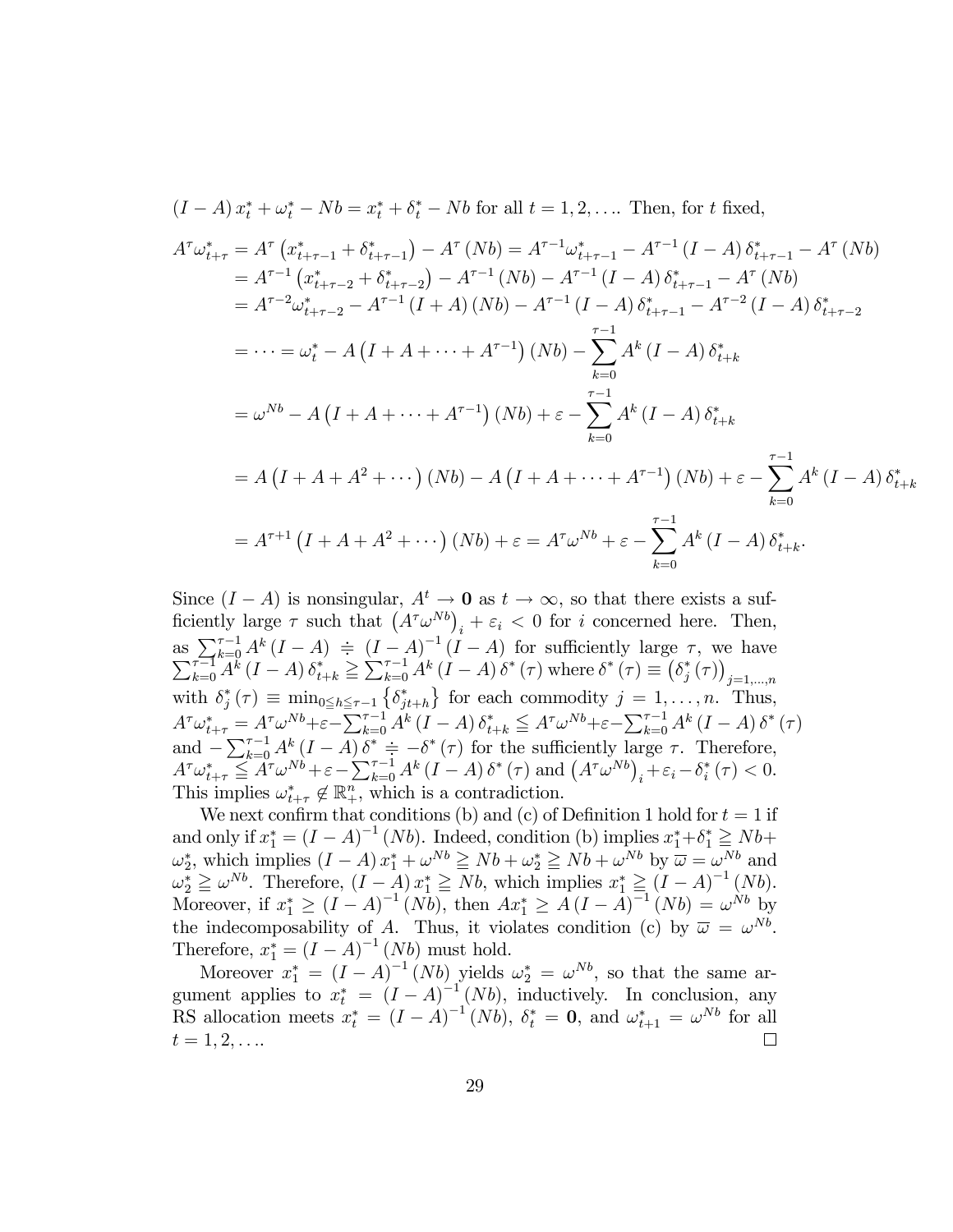#### Proof of Lemma 1:

*Proof.* Note that  $\{(x_t^{\nu}, \omega_t^{\nu})\}_{t=1}^T$  meets all of the constraints in  $(MP_T^{\nu})$  since a catching-up optimal path  $\left\{ \left( x_t^{\nu}, \delta_t^{\nu}, \omega_{t+1}^{\nu} \right) \right\}_{t=1}^{\infty}$  is possible, i.e., satisfies (1)–(4). Suppose on the contrary that  $\{(x_t^{\nu}, \delta_t^{\nu}, \omega_{t+1}^{\nu})\}_{t=1}^T$  is not a solution to  $(M_{\tau}^{\nu})$ for some T. For this T, there exists another solution,  $\left\{ \left( x_{t}^{\nu\prime},\delta_{t}^{\nu\prime},\omega_{t+1}^{\nu\prime}\right)\right\} _{t=1}^{T}$ , which implies  $\sum_{t=1}^T L x_t^{\nu} < \sum_{t=1}^T L x_t^{\nu}$ . Let us take  $\left\{ (x_t^{\nu}, \delta_t^{\nu}, \omega_{t+1}^{\nu}) \right\}_{t=T+1}^{\infty}$ such that  $x_t^{\nu\prime} = x_t^{\nu}, \delta_t^{\nu\prime} = \delta_t^{\nu}$  $t'_{t}$ , and  $\omega_{t+1}^{\nu'} = \omega_{t+1}^{\nu}$  for  $t = T + 1, T + 2, \ldots$ , which is possible by  $p_T A x_{T+1}^{\nu} = p_T \omega_{T+1}^{\nu} = p_T \omega_{T+1}^{\nu}$ . Then,  $\left\{ \left( x_t^{\nu}, \delta_t^{\nu}, \omega_{t+1}^{\nu} \right) \right\}_{t=1}^{\infty}$  catches up to  $\left\{ \left( x_t^{\nu}, \delta_t^{\nu}, \omega_{t+1}^{\nu} \right) \right\}_{t=1}^{\infty}$ , i.e.,

$$
\liminf_{T \to \infty} \sum_{t=1}^{T} \left( Lx'_t - Lx''_t \right) = \sum_{t=1}^{T} \left( Lx'_t - Lx''_t \right) < 0,
$$

which is a contradiction.

 $\Box$ 

#### Proof of Lemma 2:

*Proof.* Since  $p_t = (1 + r_t) p_{t-1}A + w_tL > 0$  and  $w_t = (1 + r_t) w_{t-1}$  for  $t =$  $1, 2, \ldots, T,$ 

$$
w_0 L = \frac{p_T - (1 + r_T) p_{T-1} A}{\prod_{t=1}^T (1 + r_t)} = \frac{p_{T-1} - (1 + r_{T-1}) p_{T-2} A}{\prod_{t=1}^{T-1} (1 + r_t)} = \dots = \frac{p_1 - (1 + r_1) p_0 A}{1 + r_1}.
$$

Let  $\{(x'_t, \delta'_t, \omega'_{t+1})\}_{t=1}^T$  be any plan satisfying all of the constraints in  $(MP_T^{\nu})$ . Then, constraint (1) for  $t = 1$  yields that  $p_0 Ax'_1 + p_0 b'_1 = p_0 \omega_1^{\nu} = p_0 Ax_1^{\nu}$ . Given that constraint (3) holds with equality, the constraints (1) and (3) for  $t = 1, 2, \ldots, T-1$  imply that

$$
p_t x_t' + p_t \delta_t' = p_t b + p_t \omega_{t+1}' = p_t b + p_t A x_{t+1}' + p_t \delta_{t+1}' ,
$$

while for  $t = T$ ,

$$
p_T x'_T + p_T \delta'_T = p_T b + p_T \omega'_{T+1}
$$
  
= 
$$
p_T b + p_T \omega'_{T+1}.
$$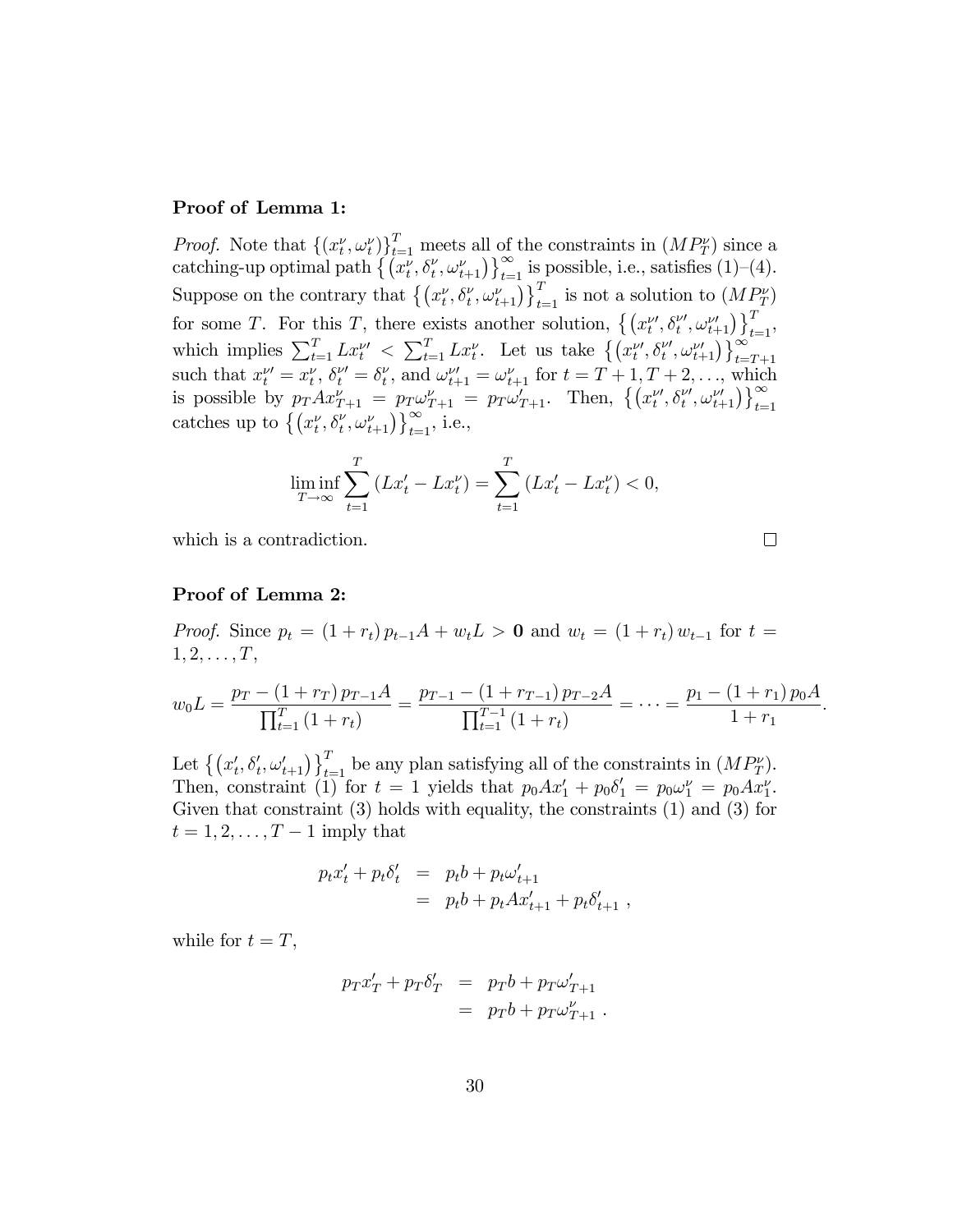Therefore,

$$
p_t (x'_t - x''_t) = (p_t x'_t - p_t b) - (p_t x''_t - p_t b)
$$
  
=  $p_t A x'_{t+1} - p_t A x''_{t+1} + p_t \delta'_{t+1} - p_t \delta'_{t}$  for each  $t = 1, 2, ..., T - 1$ ;  

$$
p_T (x'_T - x''_T) = (p_T x'_T - p_T b) - (p_T x''_T - p_T b) = p_T \omega'_{T+1} - p_t \omega''_{T+1} - p_T \delta'_{T} = -p_T \delta'_{T}.
$$

Then,

$$
w_0 L \sum_{t=1}^T (x'_t - x'_t) = \sum_{t=1}^T \left[ \frac{p_t - (1 + r_t) p_{t-1} A}{\prod_{\tau=1}^t (1 + r_\tau)} (x'_t - x''_t) \right]
$$
  
=  $-p_0 A (x'_1 - x''_1) + \sum_{t=1}^{T-1} \left[ \frac{p_t (x'_t - x''_t) - p_t A (x'_{t+1} - x''_{t+1})}{\prod_{\tau=1}^t (1 + r_\tau)} \right] + \frac{p_T (x'_T - x''_T)}{\prod_{t=1}^T (1 + r_t)}$   
=  $\sum_{t=1}^T \left[ \frac{(1 + r_t) p_{t-1} - p_t}{\prod_{\tau=1}^t (1 + r_\tau)} \delta'_t \right] \ge 0$  (9)

holds for any  $\{\delta_t'\}_{t=1}^T \subset \mathbb{R}^n_+$ , as  $p_0 \geqq p_0 A + w_0 L$  yields  $(1 + r_t) p_{t-1} - p_t \geqq 0$ by Proposition 3(i). Therefore,  $\{(x_t^{\nu}, \mathbf{0}, Ax_t^{\nu})\}_{t=1}^T$  constitutes a solution to  $(MP_T^{\nu}).$  $\Box$ 

#### Proof of Corollary 2:

*Proof.* Focusing on (9), we obtain that the possible path  $\{(x_t^{\nu}, \mathbf{0}, Ax_t^{\nu})\}_{t=1}^{\infty}$ meets  $\liminf_{T\to\infty} L \sum_{t=1}^T (x'_t - x_t^{\nu}) \ge 0$  for any  $\{x'_t\}_{t=1}^{\infty} \in \mathbf{x}(\omega_1^{\nu}).$  $\Box$ 

#### Proof of Proposition 5:

*Proof.* (i): Defining  $\overline{r} \equiv \limsup_{t \to \infty} r_t$ , we let  $\overline{r} < R$ . We notice that for any  $\varepsilon > 0$ , there exists  $t_0$  such that  $1 + r_t < 1 + \overline{r} + \varepsilon$  for all  $t \geq t_0$ . Then,  $\prod_{\tau = t_0 + 1}^{t} (1 + r_\tau)$  $\frac{(t-t_0+1)^{(1-t-t_0)}}{(1+\bar{\tau}+\varepsilon)^{t-t_0}}$  is decreasing with respect to t and converges to 0 as  $t \to \infty$ , so that for a sufficiently large  $T_0 \geq t_0$ ,

$$
\frac{\prod_{\tau=t_0+1}^{T_0} (1+r_\tau)}{\left(1+\overline{r}+\varepsilon\right)^{T_0-t_0}} < \frac{\left(1+\overline{r}+\varepsilon\right)^{t_0}}{\prod_{\tau=1}^{t_0} \left(1+r_\tau\right)} \Leftrightarrow \prod_{\tau=1}^{T_0} \left(1+r_\tau\right) < \left(1+\overline{r}+\varepsilon\right)^{T_0},
$$

which yields  $\prod_{\tau=1}^t (1 + r_\tau) < (1 + \overline{r} + \varepsilon)^t$  for all  $t \geq T_0$ . Thus, for any  $\varepsilon \in (0, R - \overline{r})$ , we can take  $T_0$  such that  $t \geq T_0$  implies  $\prod_{\tau=1}^t (1 + r_\tau) A^{t-1}$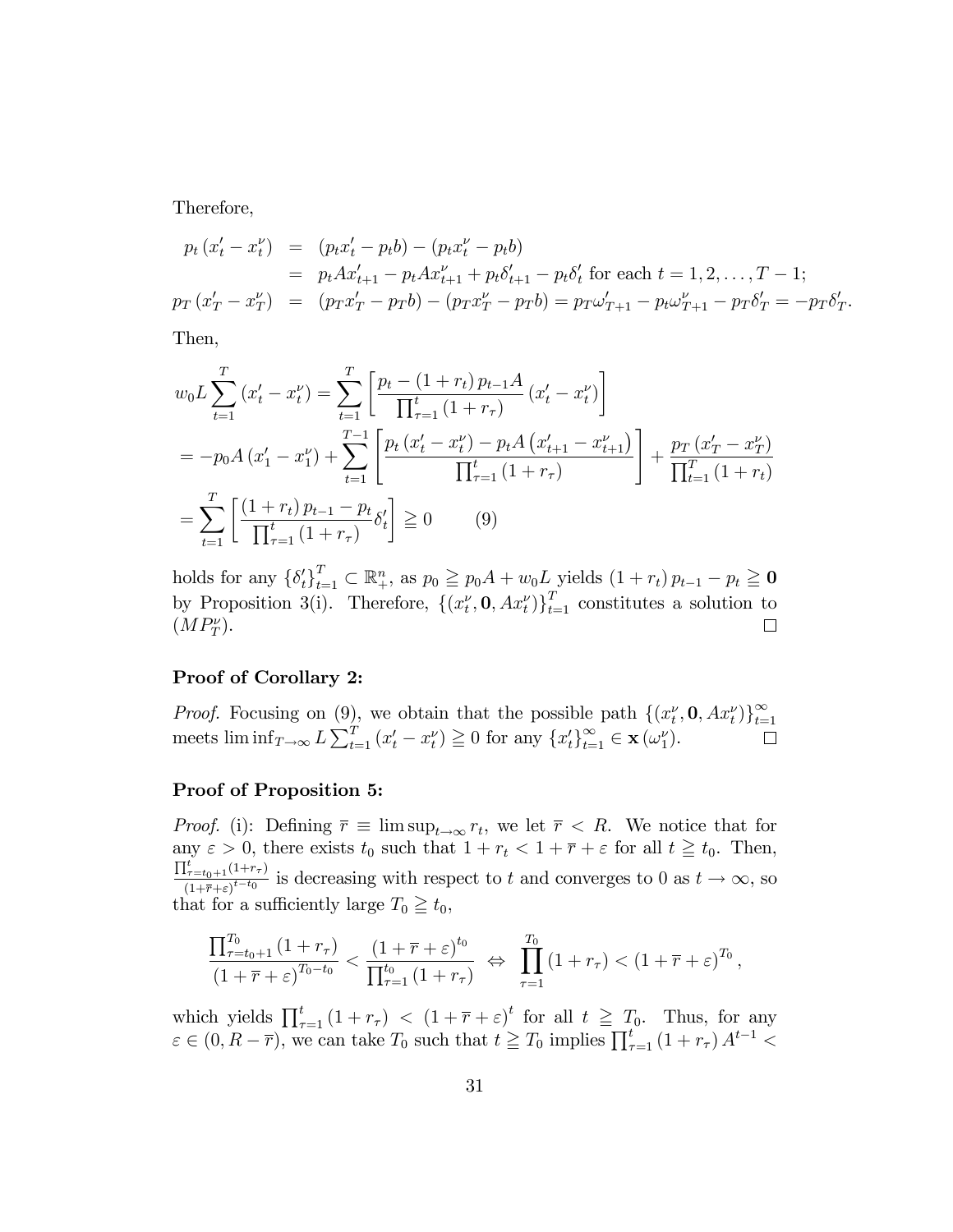$(1 + \overline{r} + \varepsilon)^t A^{t-1}$ . By the choice of  $\varepsilon \in (0, R - \overline{r})$ ,  $\prod_{\tau=1}^t (1 + r_\tau) A^{t-1}$  $(1 + \overline{r} + \varepsilon)^t A^{t-1} \rightarrow 0$  as  $t \rightarrow \infty$  (e.g., Meyer, 2000, 7.10.5). Recall (7) in the proof of Proposition 3. Then, it follows that the right-hand side of (7) converges to the zero vector, which implies  $\lim_{t\to\infty} [(1 + r_t) p_{t-1} - p_t] = 0.$ 

(ii): Defining  $\underline{r} \equiv \liminf_{t \to \infty} r_t$ , we let  $\underline{r} > R$ . By an argument similar to the above, there exists  $T_0$  such that  $t \geq T_0$  implies  $\prod_{\tau=1}^t (1 + r_\tau)$  $(1 + \underline{r} - \varepsilon)^t$  for any  $\varepsilon > 0$ . Then, for each *i*,

$$
\liminf_{t \to \infty} \left[ \prod_{\tau=1}^{t} (1 + r_{\tau}) (p_0 - p_0 A - w_0 L) A^{t-1} \right]_i
$$
\n
$$
\geq \sup_{\varepsilon > 0} \liminf_{t \to \infty} \left[ (1 + \underline{r} - \varepsilon)^t (p_0 - p_0 A - w_0 L) A^{t-1} \right]_i
$$
\n
$$
= \liminf_{t \to \infty} \left[ (1 + \underline{r})^t (p_0 - p_0 A - w_0 L) A^{t-1} \right]_i
$$
\n
$$
= (1 + \underline{r}) (p_0 - p_0 A - w_0 L) \liminf_{t \to \infty} \left\{ \left[ (1 + \underline{r}) A \right]^{t-1} \right\}_i.
$$

We know from  $\underline{r} > R$  that each entry of  $[(1 + \underline{r})A]^t$  diverges as  $t \to \infty$  (e.g., Meyer, 2000, 7.10.33), so that the rightmost side of the above inequality diverges. Recalling (7) again, we then have  $\lim_{t\to\infty} [(1 + r_t) p_{t-1} - p_t]_i = \infty$ for all  $i = 1, \ldots, n$ . This completes the proof.

## 6 References

Allen, R. C. (2011): Global Economic History. Oxford University Press, Oxford.

Bacha, E.L. (1978): "An Interpretation of Unequal Exchange from Prebisch-Singer to Emmanuel," Journal of Development Economics 5, 319-330.

Ben-David, D. (1993): "Equalizing Exchange: Trade Liberalization and Income Convergence," Quarterly Journal of Economics 108, pp. 653-679.

Chen, W., and N. Yoshihara  $(2018)$ : "On the persistency of exploitation in the pre-industrial economy with the labor market,"  $(in$  progress).

Emmanuel, A. (1972): Unequal Exchange, New York, Monthly Review Press.

DumÈnil, G. (1980): De la Valeur aux Prix de Production, Economica, Paris.

Duménil, G. (1984): "The So-Called 'Transformation Problem' Revisited: A Brief Comment," Journal of Economic Theory 33, pp. 340-348.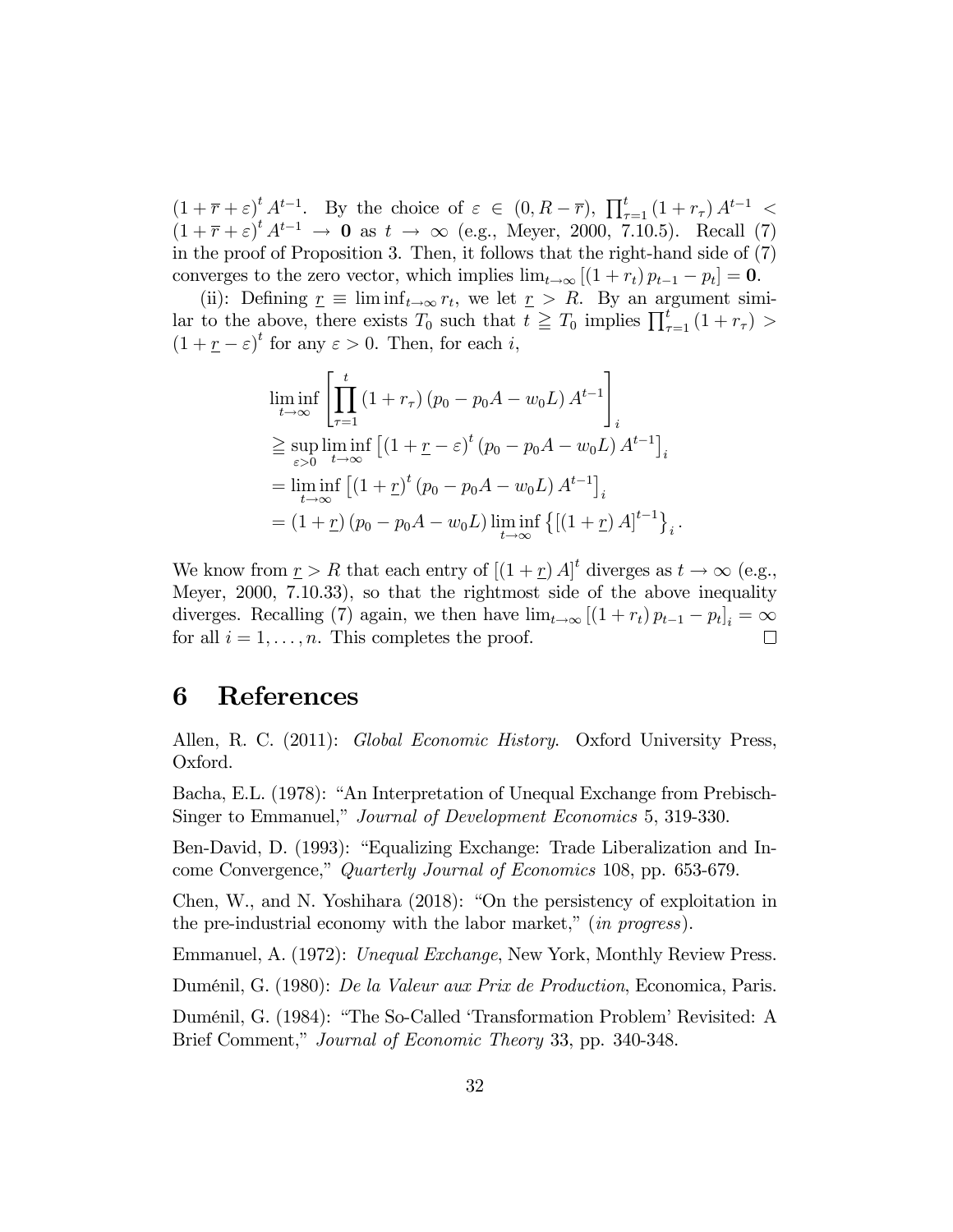Fleurbaey, M.  $(2014)$ : "The facets of exploitation," *Journal of Theoretical* Politics, 26, pp.  $653-676$ .

Foley, D.K. (1982): "The Value of Money, the Value of Labor Power, and the Marxian Transformation Problem," Review of Radical Political Economics 14, 37-47.

Galanis, G., Veneziani, R., and N. Yoshihara  $(2018)$ : "The dynamics of inequalities and unequal exchange of labor in intertemporal linear economies," forthcoming in Journal of Economic Dynamics and Control.

Gale, D. (1967): "On Optimal Development in a Multi-Sector Economy," Review of Economic Studies, 34, pp.  $1-18$ .

Galor, O., and A. Mountford. (2006): "Trade and the Great Divergence: The Family Connection," American Economic Review, Papers and Proceedings, 96, pp. 299–303.

Galor, O., and A. Mountford. (2008): "Trading Population for Productivity: Theory and Evidence," Review of Economic Studies, 75, pp. 1143–1179.

Griffin, K., and J. Gurley (1985): "Radical Analyses of Imperialism, The Third World, and the Transition to Socialism: A Survey Article," Journal of Economic Literature 23, pp. 1089-1143.

Kawakita, M. (2010): Lectures on Modern British History, (in Japanese) Gendai-Shinsho series 2070, Kodansha Ltd., Tokyo, Japan.

Korotayev, A., Goldstone, J. A., and J. Zinkina (2015): "Phases of global demographic transition correlate with phases of the Great Divergence and Great Convergence," Technological Forecasting  $\mathcal C$  Social Change, 95. pp. 163-169.

Maddison, A. (2001): *The World Economy*, OECD, Paris.

Marx, K. (1968): Theories of Surplus Value, Vol.III, Lawrence & Wishart, London.

Medvegyev, P.  $(2013)$ : "A necessary and sufficient condition for the positivity of the growth rate in the Neumann-Gale model of economic growth," Journal of Mathematical Economics 49, pp. 213-217.

Meyer, C. D. (2000): Matrix Analysis and Applied Linear Algebra, Society for Industrial and Applied Mathematics, Philadelphia.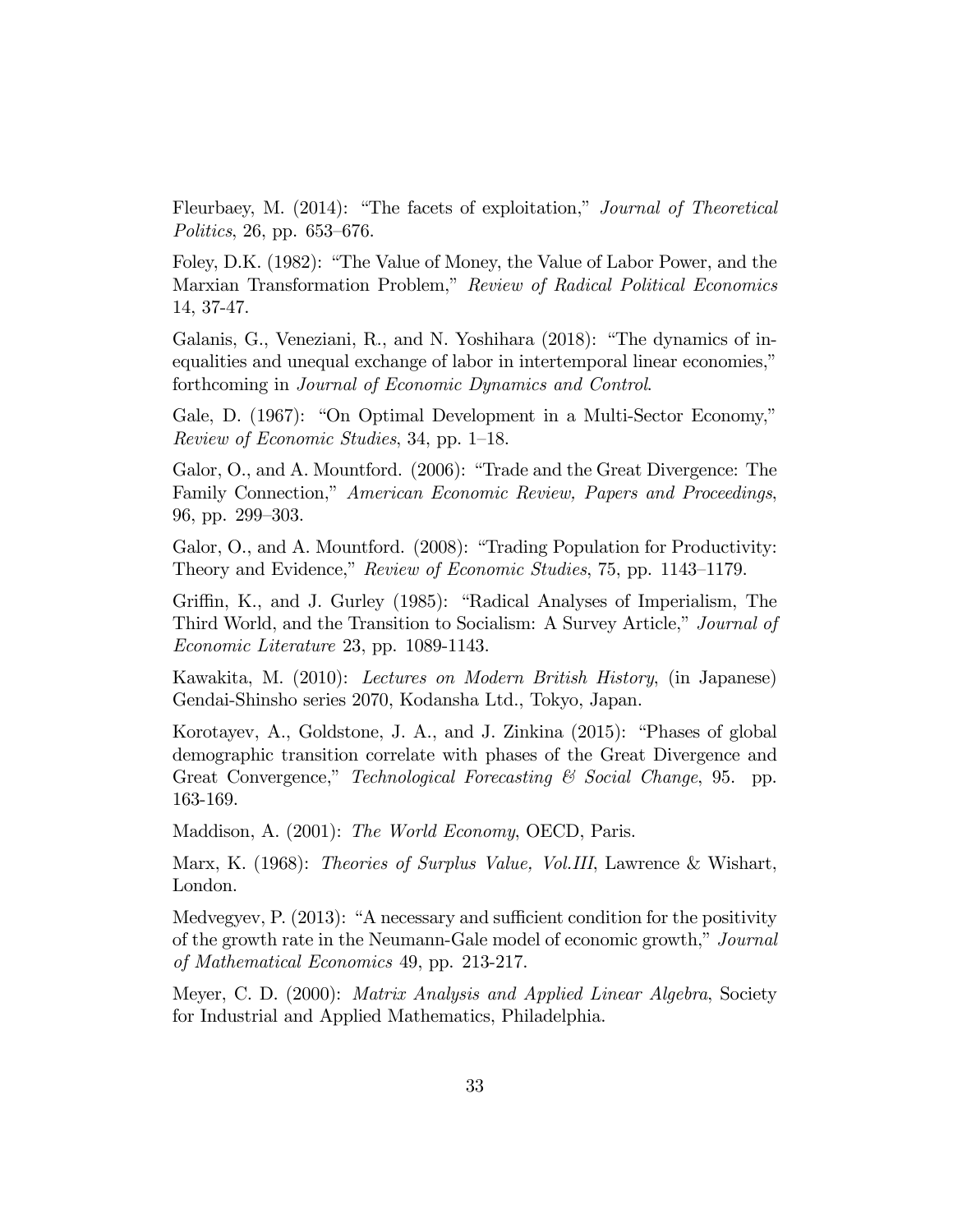Morishima, M. (1973): *Marx's Economics*, Cambridge University Press, Cambridge.

Morishima, M. (1974): "Marx in the Light of Modern Economic Theory," Econometrica 42, 611-632.

Okishio, N. (1963): "A Mathematical Note on Marxian Theorems," Weltwirtschaftliches *Archiv*, 91, pp. 287–299.

Ramsey, F. P. (1928): "A mathematical theory of saving," *Economic Journal*, 38, pp. 543-559.

Rawls, J., 1971. A Theory of Justice, Harvard University Press, Cambridge, MA.

Roemer, J. E. (1982): "Origins of Exploitation and Class: Value Theory of Pre-Capitalist Economy," Econometrica 50, 163-192.

Roemer, J. E. (1982a): A General Theory of Exploitation and Class. Harvard University Press, Cambridge, MA.

Roemer, J. E. (1983): "Unequal Exchange, Labor Migration and International Capital Flows: A Theoretical Synthesis," Marxism, Central Planning and the Soviet Economy: Economic Essays in Honor of Alexander Erlich (Padma Desai, ed.), MIT Press.

Sala-i-Martin, X.X. (2006) The world distribution of income: falling poverty and... convergence, period. Quarterly Journal of Economics, 121, pp. 351– 397.

Samuelson, P. (1976): "Illogic of Neo-Marxian Doctrine of Unequal Exchange," in Belsley, D. A. et al. (eds.), *Inflation*, *Trade and Taxes: Essays in Honour of Alice Bourneuf*, Columbus, Ohio State University Press.

Samuelson, P. (1978): "Free Trade's Intertemporal Preto-optimality," Journal of International Economics, 8, pp. 147-149.

Sidgwick, H. (1907): *The Method of Ethics*, London: Macmillan.

Sokoloff, K. L., and S. L. Engerman (2000): "History Lessons: Institutions, Factor Endowments, and Paths of Development in the New World," Journal *of Economic Perspectives*, 14, pp. 217-232.

Veneziani, R. (2007): "Exploitation and Time," Journal of Economic Theory, 132, pp. 189-207.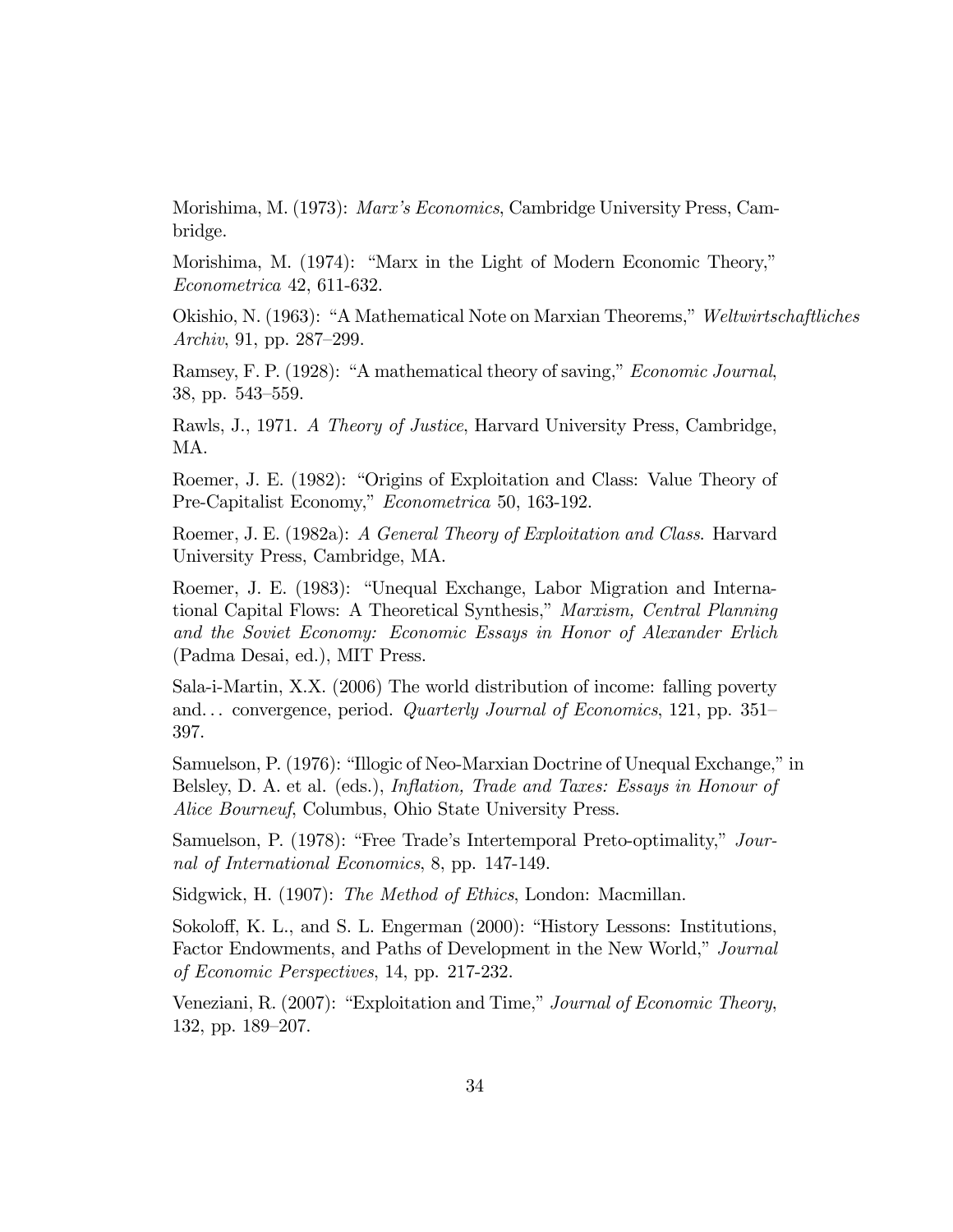Veneziani, R. (2013): "Exploitation, Inequality, and Power," Journal of Theoretical Politics,  $25$ , pp.  $526-545$ .

Veneziani, R., and N. Yoshihara (2015): "Exploitation in Economies with Heterogeneous Preferences, Skills and Assets: An Axiomatic Approach," Journal of Theoretical Politics,  $27$ , pp.  $8-33$ .

Veneziani, R., and N. Yoshihara  $(2017a)$ : "One million miles to go: taking the axiomatic road to defining exploitation," Cambridge Journal of Economics, 41, pp.  $1607-1626$ .

Veneziani, R., and N. Yoshihara  $(2017b)$ : "Globalisation and Inequality in a Dynamic Economy: An Axiomatic Analysis of Unequal Exchange," Social Choice and Welfare, 49, pp.  $445-468$ .

von Weizsäcker, C. C. (1965): "Existence of Optimal Programs of Accumulation for an Infinite Time Horizon," Review of Economic Studies, 32, pp. 85–104.

Vrousalis, N. (2013): "Exploitation, Vulnerability, and Social Domination," Philosophy and Public Affairs, 41, pp. 131-157.

Wright, E.O. (2000): "Class, Exploitation, and Economic Rents: Reflections on Sorensen's 'Sounder Basis'," The American Journal of Sociology, 105, pp. 1559-1571.

Yoshihara, N. (2010): "Class and Exploitation in General Convex Cone Economies," Journal of Economic Behavior & Organization, 75, pp. 281– 296.

Yoshihara, N. (2017): "A Progress Report on Marxian Economic Theory: On the Controversies in Exploitation Theory since Okishio  $(1963)$ ," Journal of Economic Surveys, 31, pp.  $632-659$ .

Yoshihara, N., and S. Kaneko (2016): "On the Existence and Characterization of Unequal Exchange in the Free Trade Equilibrium," Metroeconomica, 67, pp. 210-241.

Yoshihara, N., and R. Veneziani  $(2018)$ : "The theory of exploitation as the unequal exchange of labour," forthcoming in *Economics and Philosophy* 34, pp. 381-409.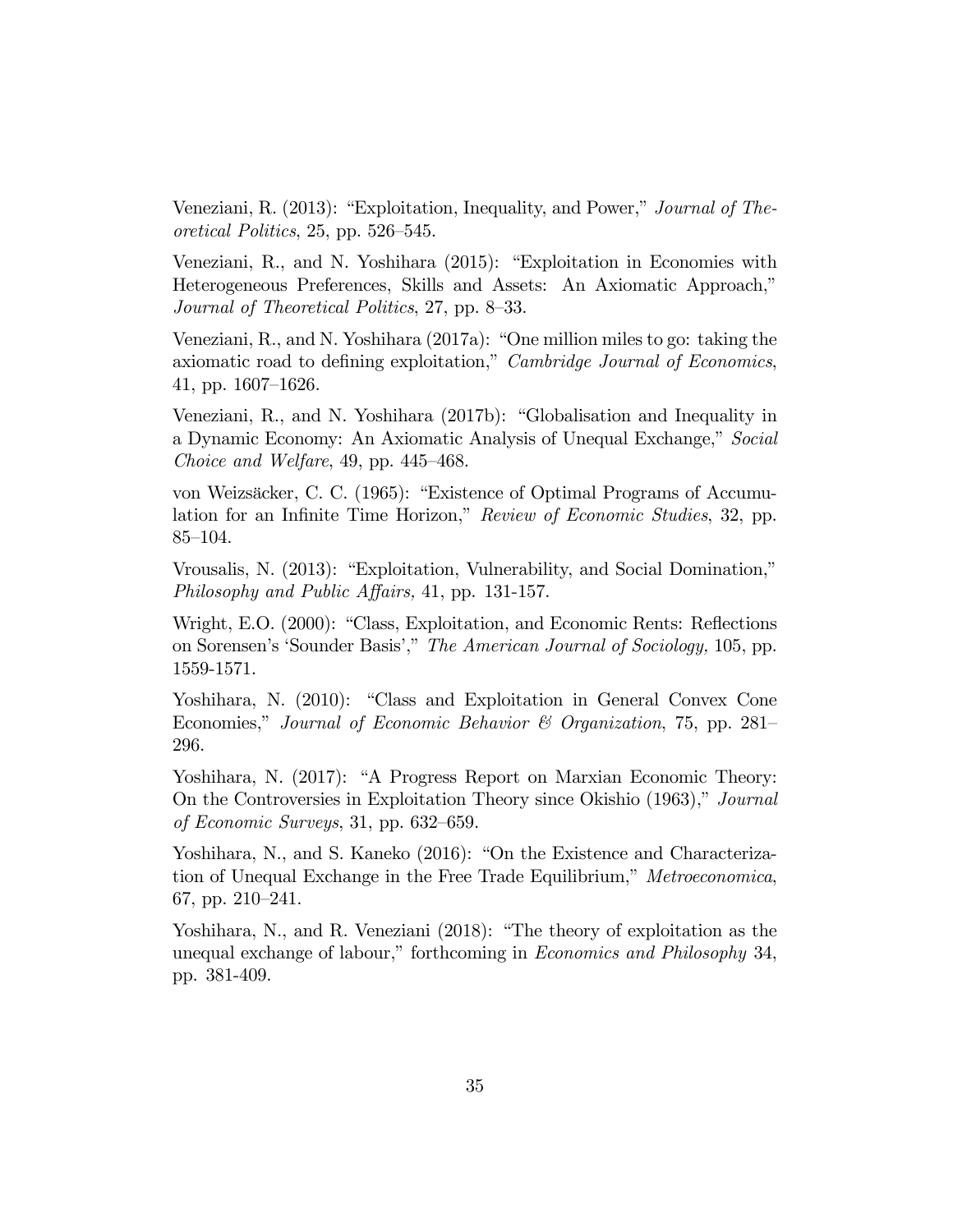#### 7  $\operatorname{Addendum}$

#### $7.1$ Efficiency

This subsection shows the welfare properties of RSs. In particular, any equilibrium allocation associated with an RS (an *RS-allocation*) starting from any initial aggregate endowments of material input goods,  $\overline{\omega}$ , which may differ from the minimally necessary capital stock,  $\omega^{Nb}$ , is shown to be Pareto efficient, and moreover the associated path of aggregate capital accumulation  $\{\omega_{t+1}\}_{t=1}^{\infty}$  converges to  $\omega^{Nb}$  even though  $\overline{\omega} \neq \omega^{Nb}$ .<br>To simplify the notation, we denote the elements of aggregate plans by

 $x_t \equiv \sum_{\nu \in \mathcal{N}} x_t^{\nu}, \ \delta_t \equiv \sum_{\nu \in \mathcal{N}} \delta_t^{\nu}, \ \text{and} \ \omega_{t+1} \equiv \sum_{\nu \in \mathcal{N}} \omega_{t+1}^{\nu} \ \text{ for all } t = 1, 2, \dots$ Then,

**Definition A.1:** For an economy,  $\langle N, (A, L), u, \overline{\omega} \rangle$ , an allocation  $\{((x_t^{\nu})_{\nu \in \mathcal{N}}, \delta_t, \omega_{t+1})\}_{t=1}^{\infty}$ is *feasible (from*  $\overline{\omega}$ *)* if it satisfies, for each  $t = 1, 2, \ldots$ , that

- (a)  $Lx_t^{\nu} \in [0,1]$  for every  $\nu \in \mathcal{N}$ ;
- (b)  $(I A)x_t + \omega_t \geq Nb + \omega_{t+1}$ ; and
- (c)  $Ax_t + \delta_t = \omega_t$ .

**Definition A.2:** For an economy,  $\langle \mathcal{N}, (A, L), u, \overline{\omega} \rangle$ , a feasible allocation  $\{((x_t^{\nu})_{\nu \in \mathcal{N}}, \delta_t, \omega_{t+1})\}_{t=1}^{\infty}$  is Pareto efficient (in terms of the catching-up criterion from  $\overline{\omega}$ ) if any feasible allocation  $\{(x_t^{\prime\prime})_{\nu\in\mathcal{N}}, \delta_t^{\prime}, \omega_{t+1}^{\prime}\}\}_{t=1}^{\infty}$  satisfies the following:

$$
\liminf_{T \to \infty} \sum_{t=1}^{T} \left( Lx'_t - Lx_t \right) \geq 0.
$$

For convenience, let

 $\Gamma(\omega_t) \equiv \{(x_t, \delta_t, \omega_{t+1}) \in \mathbb{R}^{3n}_+ \mid (a), (b), \& (c) \text{ of Definition A.1}\},$ 

which is closed in the product topology. The following proposition provides the characterization of all Pareto efficient allocations under  $\overline{\omega} = \omega^{Nb}$ :

**Proposition A.1:** Given an economy  $\langle \mathcal{N}, (A, L), u, \overline{\omega} \rangle$ , let  $\overline{\omega} = \omega^{Nb}$ . Then, a feasible allocation  $\{((x_t^{\nu})_{\nu \in \mathcal{N}}, \delta_t, \omega_{t+1})\}_{t=1}^{\infty}$  is Pareto efficient if and only if it satisfies  $Lx_t = Nvb$  for all  $t = 1, 2, ...$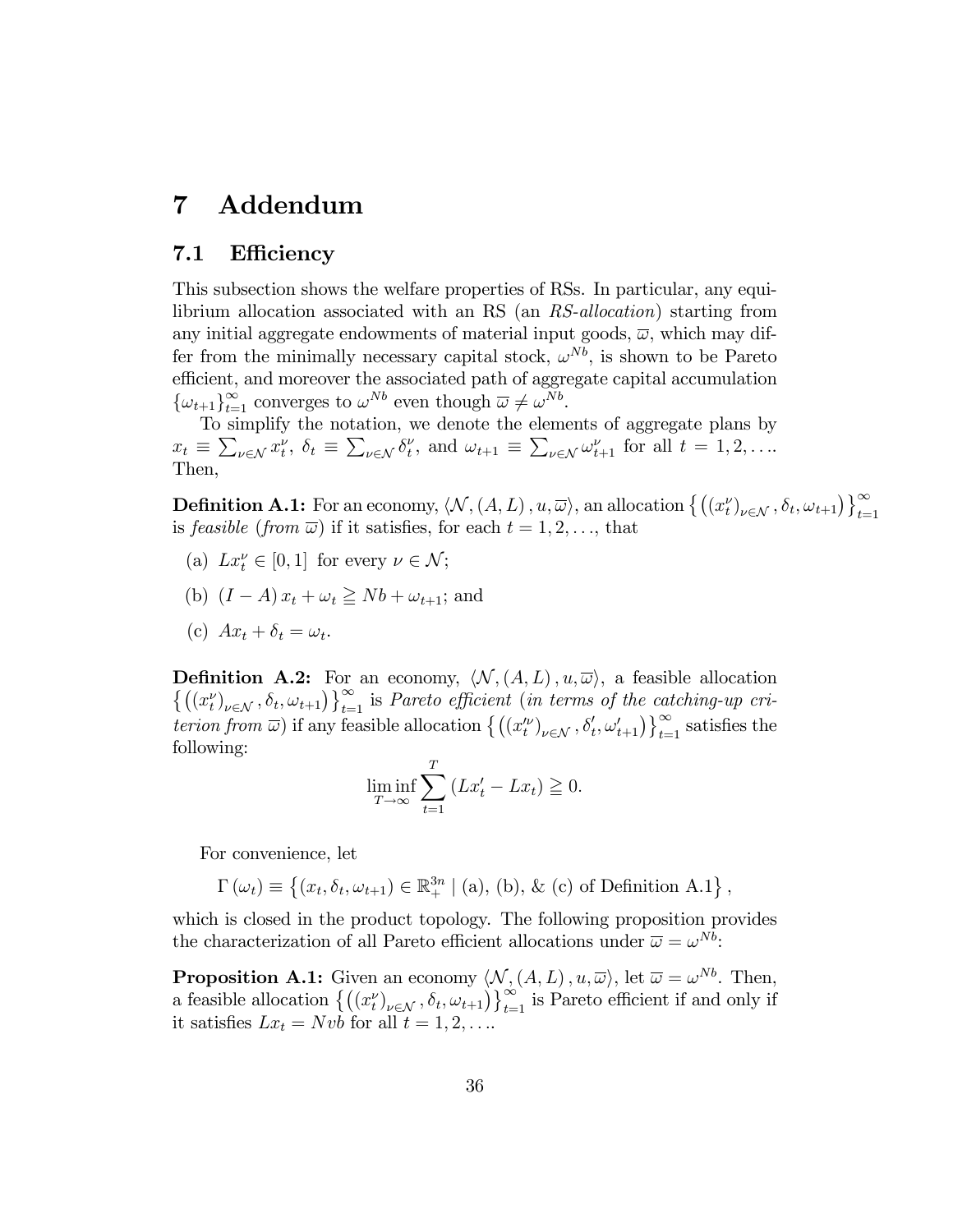Proof. Let  $\{((x_t^{\nu})_{\nu \in \mathcal{N}}, \delta_t, \omega_{t+1})\}_{t=1}^{\infty}$  be feasible for  $\langle \mathcal{N},(A,L), u, \overline{\omega} \rangle$  with  $\overline{\omega} =$  $\omega^{Nb}$ . Under  $\overline{\omega} = \omega^{Nb}$ , we can apply the argument in the proof of Proposition 4 to show that any allocation  $\{((x_t^{\nu})_{\nu \in \mathcal{N}}, \delta_t, \omega_{t+1})\}_{t=1}^{\infty}$  is feasible in the sense of the conditions (a), (b), and (c) of Definition A.1 if and only if  $x_t =$  $(I - A)^{-1} (Nb)$  with  $Lx_t^{\nu} \in [0,1]$   $(\nu \in \mathcal{N}); \delta_t = \mathbf{0};$  and  $\omega_{t+1} = \omega^{Nb}$  for all  $t = 1, 2, \ldots$  This is because the conditions of Definition A.1 are identical to the conditions for RS allocations, except for the catching up optimality condition. Note that, by  $L(I - A)^{-1}(Nb) < N$ , there exists a profile  $(x_t^{\nu})_{\nu \in \mathcal{N}}$  such that  $Lx_t^{\nu} \in [0,1]$   $(\nu \in \mathcal{N})$  for all  $t = 1,2,...$ 

Thus, by such a characterization, it follows that for any feasible allocation  $\left\{ \left( (x_t^{\nu})_{\nu \in \mathcal{N}}, \delta_t, \omega_{t+1} \right) \right\}_{t=1}^{\infty}, Lx_t = Nvb$  holds for all  $t = 1, 2, ...,$  which implies that any feasible allocation is Pareto efficient in terms of the catching-up criterion.  $\Box$ 

To consider the characterization of all Pareto efficient allocations under the case of  $\overline{\omega} \ge \omega^{Nb}$  and  $\overline{\omega} \le \omega^{Nb} + Nb$ , we prove the following two lemmas:

**Lemma I:** Given an economy  $\langle N, (A, L), u, \overline{\omega} \rangle$  with  $\omega^{Nb} \leq \overline{\omega} \leq \omega^{Nb} + Nb$ , let  $\left\{ \left( (x_t^{\nu})_{\nu \in \mathcal{N}}, \delta_t, \omega_{t+1} \right) \right\}_{t=1}^{\infty}$  be a feasible allocation. Suppose that there exists  $T < \infty$  such that  $\omega_T = \omega^{Nb}$ . If  $\left\{ ((x_t^{\nu})_{\nu \in \mathcal{N}}, \delta_t, \omega_{t+1}) \right\}_{t=1}^{\infty}$  is Pareto efficient, then it satisfies  $\sum_{t=1}^{T-1} Lx_t = TNvb - v(\overline{\omega} - \omega^{Nb})$  and  $Lx_t = Nvb$  for all  $t \geq R$ .

*Proof.* Let  $\omega^{Nb} \leq \overline{\omega} \leq \omega^{Nb} + Nb$  and let  $\left\{ ((x_t^{\nu})_{\nu \in \mathcal{N}}, \delta_t, \omega_{t+1}) \right\}_{t=1}^{\infty}$  be a feasible path. Note that  $x_1 = 0$  cannot be feasible by  $\overline{\omega} \not\geq \omega^{Nb} + Nb$ , and therefore  $Lx_1 > 0$  holds. Suppose that there exists  $T < \infty$  such that  $\omega_T = \omega^{Nb}$ . Then,  $x_t = (I - A)^{-1} (Nb)$ ;  $\delta_t = 0$ ; and  $\omega_{t+1} = \omega^{Nb}$  must hold for all  $t \geq T$ , by the same argument as the proof of Proposition A.1.

Fix  $T < \infty$  and consider the following program:

$$
\begin{aligned}\n\min_{\{(x_t, \delta_t, \omega_{t+1})\}_{t=1}^T} \sum_{t=1}^T L x_t, \text{ s.t. } & \quad L x_t \leq N; \ (I - A) \, x_t + \omega_t \geq N b + \omega_{t+1}; \\
& \quad \omega_{T+1} = \omega^{N b}; \quad \omega_1 \equiv \overline{\omega} \text{ given.} \\
& \quad (M P_T)\n\end{aligned}
$$

Let  $\{(x_t^*, \delta_t^*, \omega_{t+1}^*)\}_{t=1}^T$  be the solution to the program  $(MP_T)$  and define a allocation  $\{(x_t^*, \delta_t^*, \omega_{t+1}^*)\}_{t=1}^{\infty}$  such that  $x_t^* \equiv (I - A)^{-1} (Nb)$ ;  $\delta_t^* \equiv 0$ ; and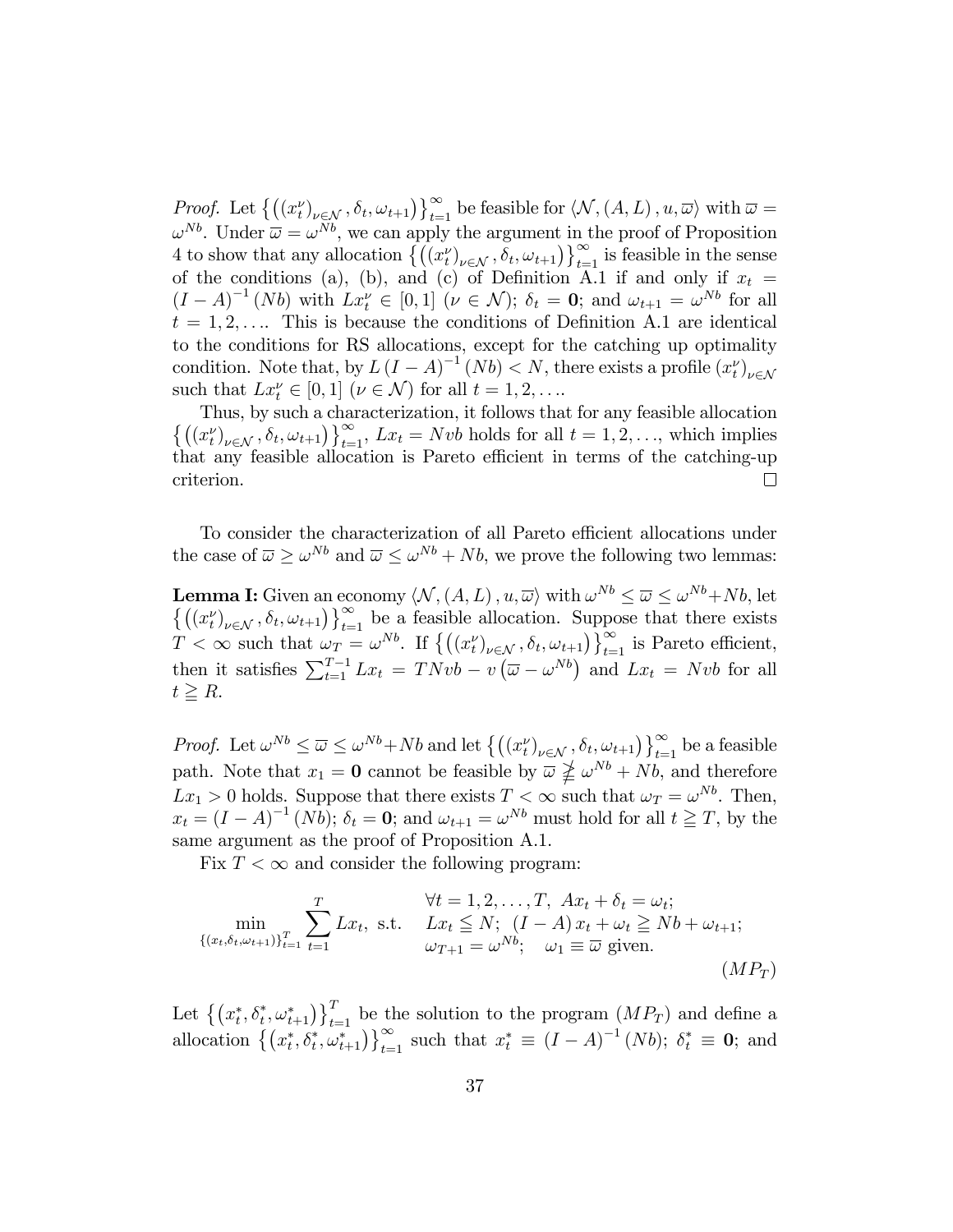$\omega_{t+1} \equiv \omega^{Nb}$  for  $t = T + 1, T + 2, \ldots$  Note that  $\left\{ (x_t^*, \delta_t^*, \omega_{t+1}^*) \right\}_{t=1}^{\infty}$  satisfies the conditions (b) and (c) of Definition A.1. Then,  $\{((x_t^{*\nu})_{\nu \in \mathcal{N}}, \delta_t^*, \omega_{t+1}^*)\}_{t=1}^{\infty}$ with  $\sum_{\nu \in \mathcal{N}} x_i^* \nu = x_i^*$   $(t = 1, 2, ...)$  is feasible if and only if for every  $\nu \in \mathbb{R}$  $\mathcal{N}, Lx_t^{*\nu} \in [0,1]$  for all  $t = 1,2,...$  Now, we can prove that if a feasible path  $\{((x_t^{\nu})_{\nu \in \mathcal{N}}, \delta_t, \omega_{t+1})\}_{t=1}^{\infty}$  with  $\omega_T = \omega^{Nb}$  is Pareto efficient, then  $\{((\sum_{\nu\in\mathcal{N}} x_t^{\nu}), \delta_t, \omega_{t+1})\}_{t=1}^{\infty}$  with  $\omega_{T+1} = \omega^{Nb}$  is a solution to  $(MP_T)$ .

To this end, suppose not: a Pareto efficient path  $\left\{ \left( (x_t^{\nu})_{\nu \in \mathcal{N}}, \delta_t, \omega_{t+1} \right) \right\}_{t=1}^{\infty}$ with  $\omega_{T+1} = \omega^{Nb}$ , does not constitutes a solution to  $(MP_T)$ . Note that because of feasibility, it satisfies all the constraints in  $(MP_T)$  for any  $t \leq T$ and  $x_t = (I - A)^{-1} (Nb)$ ;  $\delta_t = 0$ ; and  $\omega_{t+1} = \omega^{Nb}$  for any  $t > T$ , as we have seen. Since  $\{(x_t, \delta_t, \omega_{t+1})\}_{t=1}^T$  cannot be the solution to  $(MP_T)$  under  $\omega_{T+1} = \omega^{Nb}$ , we have  $\sum_{t=1}^{T} Lx_t > \sum_{t=1}^{T-1} Lx_t^*$ . Then,

$$
\liminf_{T \to \infty} \sum_{t=1}^{T} \left( Lx_t^* - Lx_t \right) = \sum_{t=1}^{T} Lx_t^* - \sum_{t=1}^{T} Lx_t < 0,
$$

which contradicts the Pareto efficiency of  $\{(x_t^{\nu})_{\nu \in \mathcal{N}}, \delta_t, \omega_{t+1}\}_{t=1}^{\infty}$ .

Finally, we demonstrate that  $\left\{ \left( (x_t^{\nu})_{\nu \in \mathcal{N}}, \delta_t, \omega_{t+1} \right) \right\}_{t=1}^{\infty}$  has the above form of  $\left\{ \left( (x_t^{\ast \nu})_{\nu \in \mathcal{N}}, \delta_t^{\ast}, \omega_{t+1}^{\ast} \right) \right\}_{t=1}^{\infty}$  if and only if it satisfies  $\sum_{t=1}^T L x_t = T N v b$  $v\left(\overline{\omega}-\omega^{Nb}\right)$  and  $Lx_t = Nvb$  for all  $t > T$ . By its construction,  $\left\{\left(\left(x_t^{\nu}\right)_{\nu \in \mathcal{N}}, \delta_t, \omega_{t+1}\right)\right\}_{t=1}^{\infty}$ satisfies  $Lx_t = Nvb$  for all  $t > T$ , and conversely,  $Lx_t \neq Nvb$  for some  $t > T$  violates the feasibility of  $\left\{ \left( (x_t^{\nu})_{\nu \in \mathcal{N}}, \delta_t, \omega_{t+1} \right) \right\}_{t=1}^{\infty}$ . Moreover, since  $\{(x_t, \delta_t, \omega_{t+1})\}_{t=1}^T$  is the solution to  $(MP_T)$ , it satisfies the constraints of  $(MP_T)$  with equality under the minimization, i.e.,  $(I - A) x_t + \omega_t = N b + \omega_{t+1}$ for any any  $t \leq T$ . We have, from the summation with respect to t, that  $T_{t=1}^T x_t = T (I - A)^{-1} (Nb) - (I - A)^{-1} (\overline{\omega} - \omega^{Nb})$ . Then, the solution to  $\sum$  $(MP_T)$ ,  $\{(x_t, \delta_t, \omega_{t+1})\}_{t=1}^T$  satisfies  $\sum_{t=1}^T Lx_t = TNvb - v(\overline{\omega} - \omega^{Nb})$ . This completes the proof.  $\Box$ 

**Lemma II:** Given an economy  $\langle N, (A, L), u, \overline{\omega} \rangle$  with  $\omega^{Nb} \leq \overline{\omega} \leq \omega^{Nb} + Nb$ , let  $\{(x_t^{\nu})_{\nu \in \mathcal{N}}, \delta_t, \omega_{t+1}\}_{t=1}^{\infty}$  be a Pareto efficient allocation. Then, it satisfies  $\sum_{t=1}^{\infty} (Lx_t - Nvb) = -v(\overline{\omega} - \omega^{Nb})$  and  $\lim_{t\to\infty} Lx_t = Nvb$  if and only if it fulfills  $\lim_{t \to \infty} \omega_t = \omega^{Nb}$ .

*Proof.* Let  $\omega^{Nb} \leq \overline{\omega} \leq \omega^{Nb} + Nb$ . Note first that a Pareto efficient path  $\{((x_t^{\nu})_{\nu \in \mathcal{N}}, \delta_t, \omega_{t+1})\}_{t=1}^{\infty}$  satisfies the condition (b) of Definition A.1 with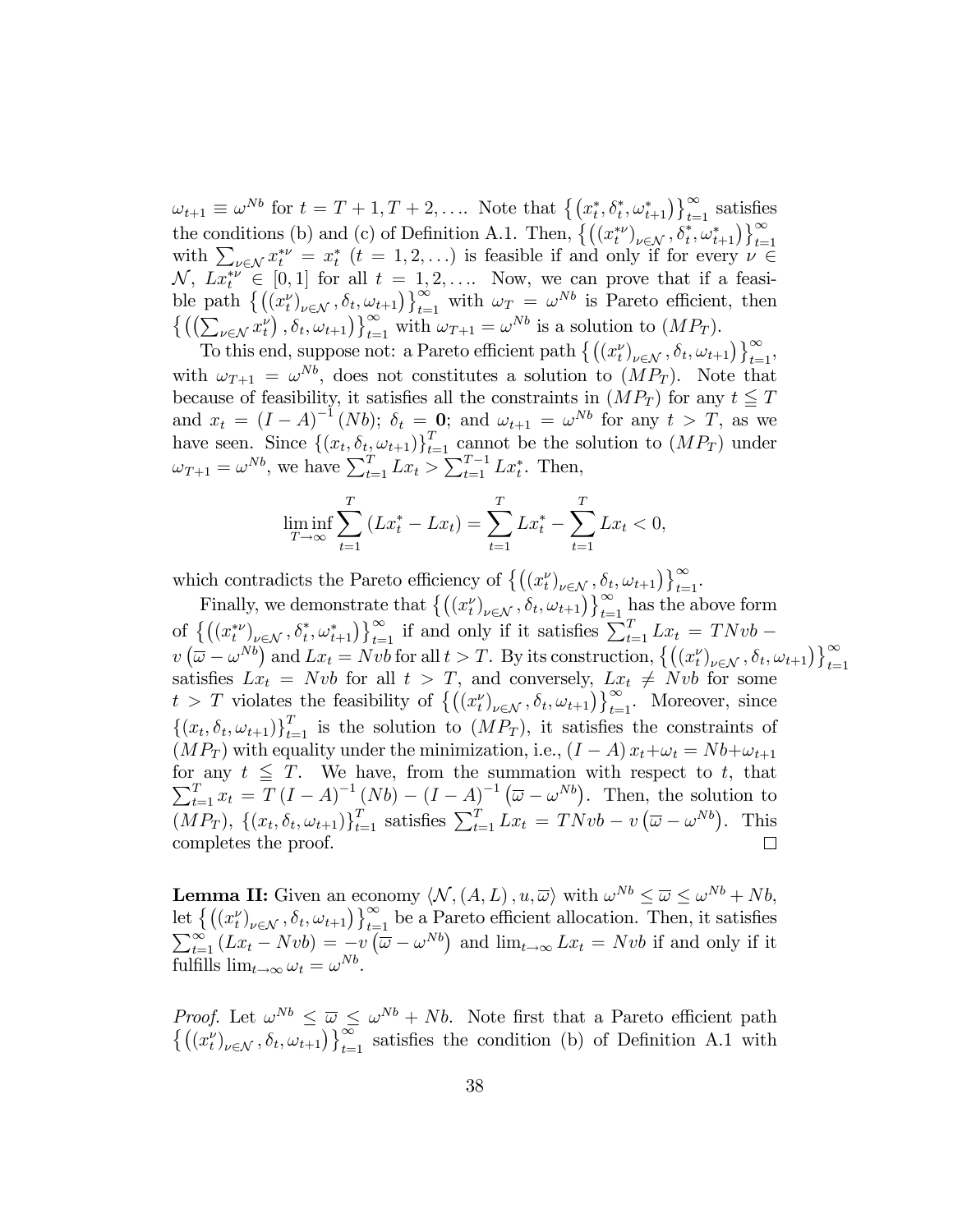equality for all  $t = 1, 2, \ldots$  Suppose, contrarily, that there exists a Pareto equality for all  $t = 1, 2, ...$  suppose, contrarity, that there exists a Fareto<br>efficient path  $\{((x_t^{\nu})_{\nu \in \mathcal{N}}, \delta_t, \omega_{t+1})\}_{t=1}^{\infty}$  such that  $(I - A) x_T + \omega_T \ge Nb + \omega_{T+1}$ <br>for some  $T < \infty$ . Then, taking  $\varepsilon_T \ge 0$  with  $(I$  $Lx'_T < Lx_T$  and

$$
\liminf_{T \to \infty} \sum_{t=1}^{T} (Lx'_t - Lx_t) = (Lx'_T - Lx_T) < 0,
$$

which contradicts the Pareto efficiency of  $\left\{((x_t^{\nu})_{\nu \in \mathcal{N}}, \delta_t, \omega_{t+1})\right\}_{t=1}^{\infty}$ . This implies that any Pareto efficient path satisfies condition (b) of Definition A.1 with equality for all  $t = 1, 2, ...$  Thus, taking  $\Delta_t \equiv \omega_t - \omega^{Nb} \geq 0$  ( $t =$ 1, 2,...), we can denote any Pareto efficient path  $\left\{((x_t^{\nu})_{\nu \in \mathcal{N}}, \delta_t, \omega_{t+1})\right\}_{t=1}^{\infty}$ by  $x_t = (I - A)^{-1} (Nb - \Delta_t + \Delta_{t+1})$  and  $\delta_t = (I - A)^{-1} (\Delta_t - A\Delta_{t+1})$  for<br>  $t = 1, 2, ...$  We notice from  $x_1 = (I - A)^{-1} (Nb - \overline{\omega} + \omega^{Nb} + \Delta_2)$  that for a period  $T < \infty$ ,

$$
\sum_{t=1}^{T} Lx_t = TNvb - v(\overline{\omega} - \omega^{Nb}) + v\Delta_{T+1}.
$$

For the "if" part, let  $\lim_{t\to\infty}\omega_t=\omega^{Nb}$ . Then, we have from  $\lim_{t\to\infty}v\Delta_t=$ 0 in (A1) that  $\sum_{t=1}^{\infty} (Lx_t - Nvb) = -v(\overline{\omega} - \omega^{Nb})$ . Since  $\Gamma(\overline{\omega})$  is closed in the product topology,  $\lim_{t\to\infty} (x'_t, \delta'_t, \omega'_{t+1}) \in \Gamma(\overline{\omega})$  with  $\lim_{t\to\infty} \omega'_t = \omega^{Nb}$  implies  $\lim_{t\to\infty} x'_t = (I - A)^{-1} (Nb)$ , and therefore,  $\lim_{t\to\infty} Lx_t = Nvb$ . To show the "only if" part, we suppose conversely that it violates  $\lim_{t\to\infty} \omega_t = \omega^{Nb}$ , i.e.,  $\limsup_{t\to\infty} \omega_{it} > \omega_i^{Nb}$  for some *i*, where  $\omega_{it}$  and  $\omega_i^{Nb}$  are respectively the *i*-th element of  $\omega_t$  and  $\omega^{Nb}$ . Then, we have from (A1) and  $v > 0$  that

$$
\limsup_{T \to \infty} \sum_{t=1}^{T} (Lx_t - Nvb) = -v(\overline{\omega} - \omega^{Nb}) + \limsup_{T \to \infty} v\Delta_T > -v(\overline{\omega} - \omega^{Nb}),
$$

which contradicts  $\sum_{t=1}^{\infty} (Lx_t - Nvb) = -v(\overline{\omega} - \omega^{Nb})$ . This completes the proof.  $\Box$ 

**Proposition A.2:** Given an economy  $\langle \mathcal{N}, (A, L), u, \overline{\omega} \rangle$ , let  $\omega^{Nb} \leq \overline{\omega} \leq$  $\omega^{Nb}$  + Nb. Then, a feasible allocation  $\left\{((x_t^{\nu})_{\nu \in \mathcal{N}}, \delta_t, \omega_{t+1})\right\}_{t=1}^{\infty}$  is Pareto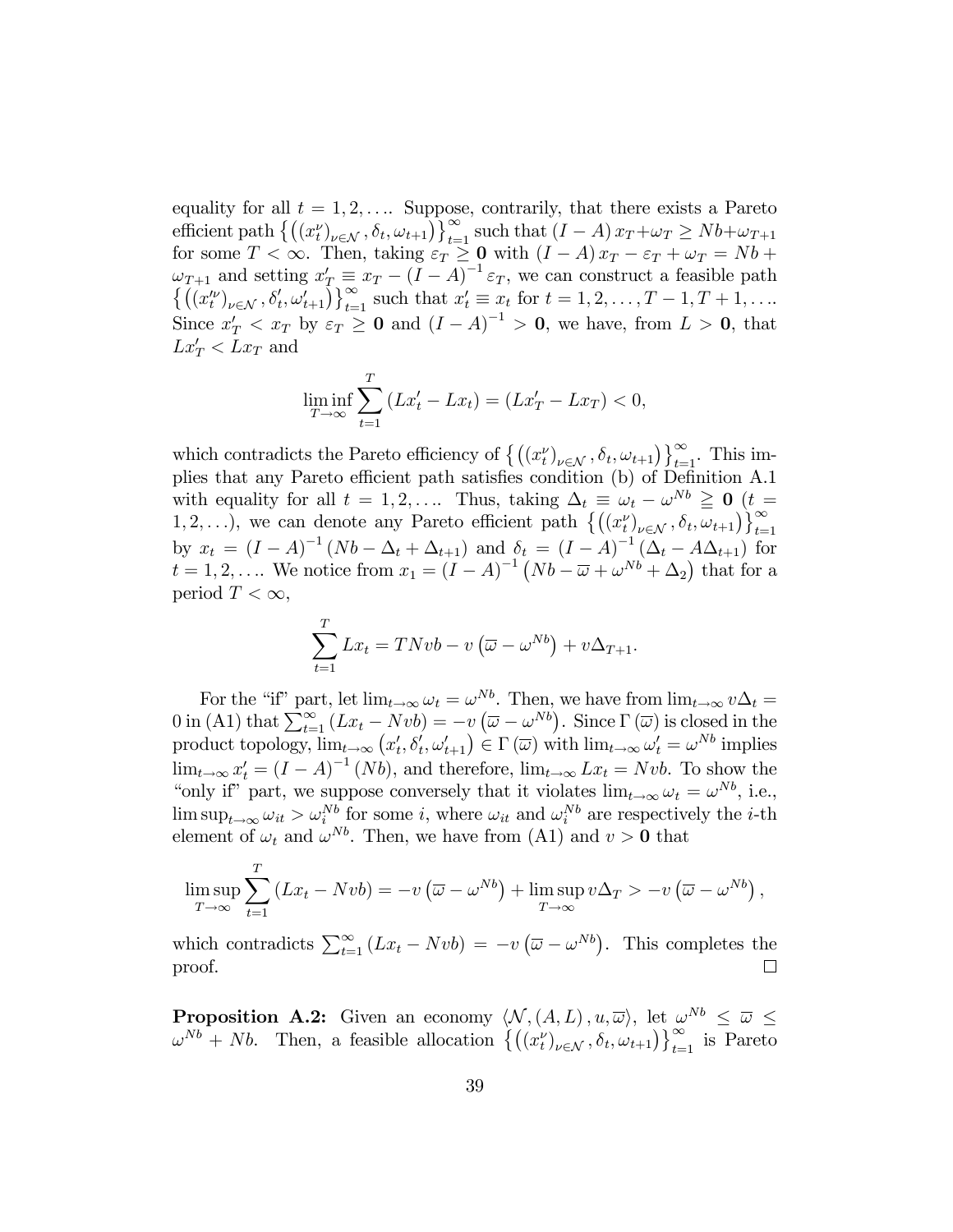efficient if and only if it satisfies  $\sum_{t=1}^{\infty} (Lx_t - Nvb) = -v(\overline{\omega} - \omega^{Nb})$  and  $\lim_{t\to\infty} Lx_t = Nvb.$ 

*Proof.* Let  $\omega^{Nb} \leq \overline{\omega} \leq \omega^{Nb} + Nb$ . We first show the "only if" part. To see this, suppose, contrarily, that a Pareto efficient path  $\{((x_t^{\nu})_{\nu \in \mathcal{N}}, \delta_t, \omega_{t+1})\}_{t=1}^{\infty}$  violates  $\sum_{t=1}^{\infty} (Lx_t - Nvb) = -v(\overline{\omega} - \omega^{Nb})$  or  $\lim_{t\to\infty} Lx_t = Nvb$ . By Lemma II, this is equivalent to the violation of  $\lim_{t\to\infty} \omega_t = \omega^{Nb}$ , i.e.,  $\limsup_{t\to\infty} \omega_{it} >$  $\omega_i^{Nb}$  for some commodity *i*. As we have seen in the proof of Lemma II,  $\{((x_t^{\nu})_{\nu \in \mathcal{N}}, \delta_t, \omega_{t+1})\}_{t=1}^{\infty}$  satisfies (b) of Definition A.1 with equality for all  $t = 1, 2, ...$  by its Pareto efficiency. Then, taking  $\Delta_t \equiv \omega_t - \omega^{Nb} \geq 0$  $(t = 1, 2, ...)$ , we have (A1). Let  $x_1^* \equiv (I - A)^{-1} (Nb - \bar{\omega} + \omega^{Nb})$  and<br>  $\delta_1^* \equiv \bar{\omega} - Ax_1^* = (I - A)^{-1} (\bar{\omega} - \omega^{Nb})$ . Define a path  $\{(x_t^*, \delta_t^*, \omega_{t+1}^*)\}_{t=1}^{\infty}$ such that  $x_t^* \equiv (I - A)^{-1}(Nb)$ ;  $\delta_t^* \equiv 0$ ; and  $\omega_{t+1} \equiv \omega^{Nb}$  for  $t = 2, 3, ...$ As in the proof of Lemma I, it is feasible if and only if for every  $\nu \in \mathcal{N}$ ,  $Lx_t^{*\nu} \in [0,1]$  for all  $t = 1,2,...$  For a period  $T < \infty$ , we have from the summation with respect to t that

$$
\sum_{t=1}^{T} Lx_t^* = \sum_{t=1}^{T} Nvb - v(\overline{\omega} - \omega^{Nb}).
$$

Then, we obtain from  $\Delta_t \geq 0$  for all  $t = 1, 2, \ldots$ , that

$$
\liminf_{T \to \infty} \sum_{t=1}^{T} \left( Lx_t^* - Lx_t \right) = \liminf_{T \to \infty} \left( -v \Delta_{T+1} \right) < 0.
$$

Note that since  $\limsup_{t\to\infty} \omega_{it} \geq \omega_i^{Nb}$  for some *i*, this inequality holds. This contradicts the Pareto efficiency of  $\{(x_t^{\nu})_{\nu \in \mathcal{N}}, \delta_t, \omega_{t+1}\}_{t=1}^{\infty}$ , which completes the proof of the "only if" part.

To show the "if" part, we will consider all admissible feasible paths. Note that since a feasible path  $\{((x_t^{\nu})_{\nu \in \mathcal{N}}, \delta_t, \omega_{t+1})\}_{t=1}^{\infty}$  satisfies  $\omega_t \geq \omega^{Nb}$  for all  $t = 2, 3, \dots$ , it exactly fulfills one of the following two cases: either (I)  $\omega_t \geq \omega^{Nb}$  holds for all  $t = 2, 3, ...$ ; or (II) there exists  $\tau < \infty$  such that<br>  $\omega_t \geq \omega^{Nb}$  for any  $t \leq \tau$  and  $\omega_t = \omega^{Nb}$  for any  $t > \tau$ . For the case of (I), let  $\{((x_t^{\prime\prime})_{\nu \in \mathcal{N}}, \delta_t^{\prime}, \omega_{t+1}^{\prime})\}_{t=1}^{\in$  $-v(\overline{\omega}-\omega^{Nb})$  and  $\lim_{t\to\infty} Lx'_t = Nvb$ . For the case of (II), note that, any Pareto efficient path satisfies  $\sum_{t=1}^{\tau} Lx_t = \tau N v b - v (\overline{\omega} - \omega^{Nb})$  and  $Lx_t = Nvb$  for all  $t > \tau$ , by Lemma I. Let  $\left\{ \left( (x_t''^{\nu})_{\nu \in \mathcal{N}}, \delta_t'', \omega_{t+1}'' \right) \right\}_{t=1}^{\infty}$  satisfy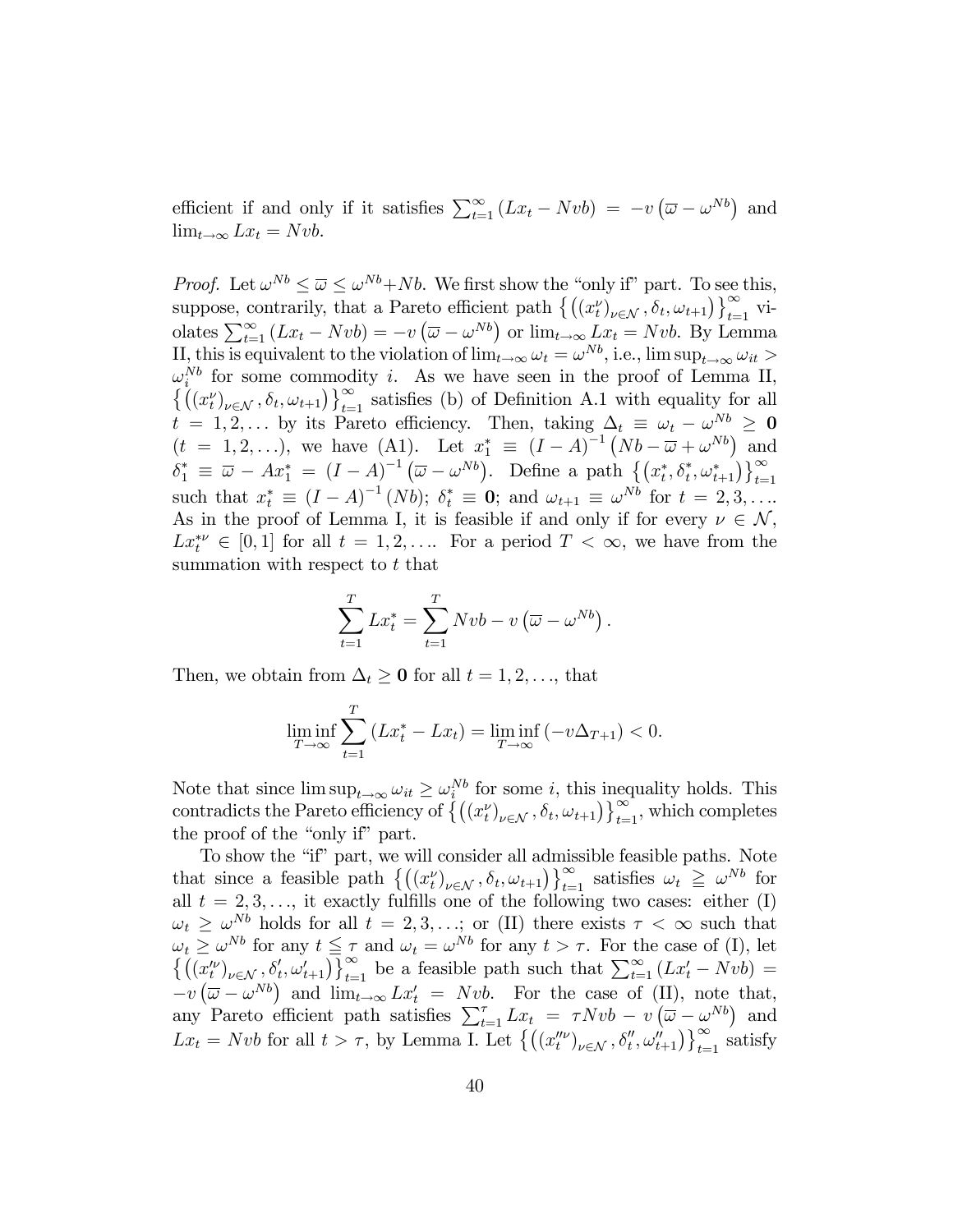$\begin{array}{l} \sum_{t=1}^{\tau} Lx_t''=\tau N v b-v\left(\overline{\omega}-\omega^{Nb}\right)\text{ and }Lx_t''= N v b\left(t>\tau\right) \text{ in case (II)}. \ \text{Then, it} \\ \text{suffixes to check that } \left\{\left(\left(x_t''\right)_{\nu\in\mathcal{N}},\delta_t',\omega_{t+1}'\right)\right\}_{t=1}^{\infty} \text{ and } \left\{\left(\left(x_t''^{\nu}\right)_{\nu\in\mathcal{N}},\delta_t'',\omega_{t+1}''\right)\right\}_{t=1}^{\infty} \end{array}$ are equivalent in terms of the catching-up optimality. By a calculation similar to that above, we have, for any  $T > \tau$ ,

$$
\sum_{t=1}^{T} (Lx_t - Lx'_t) = -v\Delta'_{T+1}.
$$

Then, we obtain from  $\lim_{t\to\infty} \Delta'_t = 0$  that

$$
\liminf_{T \to \infty} \sum_{t=1}^{T} \left( Lx_t - Lx'_t \right) = \liminf_{T \to \infty} \left( -v \Delta'_{T+1} \right) = -\lim_{T \to \infty} v \Delta'_{T+1} = 0,
$$

 $\Box$ 

which completes the proof.

Using the characterizations of Pareto efficient allocations, we now show the first fundamental theorem of welfare economics in terms of RSs.

**Proposition A.3:** Given an economy  $\langle \mathcal{N}, (A, L), u, (\omega_1^{\nu})_{\nu \in \mathcal{N}} \rangle$  with  $\omega^{Nb} \leq \overline{\omega} \leq \omega^{Nb} + Nb$ , let  $\left\{ (x_t^{*\nu}, \delta_t^{*\nu}, \omega_{t+1}^{*\nu})_{\nu \in \mathcal{N}} \right\}_{t=1}^{\infty}$  be an RS allocation associated with  $\{p_{t-1}^*; (w_t^{\nu*}, r_t^{\nu*})_{\nu \in \mathcal{N}}\}_{t=1}^{\infty}$ . Then, it is Pareto efficient.

*Proof.* Let  $\left\{ (x_t^{*\nu}, \delta_t^{*\nu}, \omega_{t+1}^{*\nu})_{\nu \in \mathcal{N}} \right\}_{t=1}^{\infty}$  be an RS allocation. We firstly prove that  $x_t^* > 0$  for all  $t = 1, 2, \ldots$  To show this, we fix t and, suppose on the contrary that  $x_{it}^* = 0$  for some commodity *i*. Note that, for any *t*,  $x_t^* = 0$  cannot be an RS activity by  $\overline{\omega} \not\geq \omega^{Nb} + Nb$ . Since  $x_t^* = (I - A)^{-1} (Nb + \omega_{t+1}^* - \omega_t^* + \varepsilon)$ <br>for a suitable  $\varepsilon \in \mathbb{R}_+^n$  by (b) of Definition 1, the supposition of  $x_{it}^* = 0$ <br>implies  $Nb + \omega_{t+1}^* - \omega_t^* + \varepsilon = 0$  by  $(I - A)^{$  $x_t^* \geq 0$ . Then,  $x_t^* > 0$  for all  $t = 1, 2, \ldots$  Fixing t arbitrarily, we have that for each commodity i, there exists  $\nu \in \mathcal{N}$  such that  $x_{it}^{*\nu} > 0$ . We then notice that  $p_{it}^* = (1 + r_t^{\nu*}) p_{t-1}^* A e_i + w_t^{\nu*} L_i$  for *i* satisfying  $x_{it}^{*\nu} > 0$ , where  $e_i$  is the *i*-th unit vector. Indeed,  $p_{it}^* < (1 + r_t^{\nu*}) p_{t-1}^* A e_i + w_t^{\nu*} L_i$  ( $\forall i$ ) or  $p_{it}^* > (1 + r_t^{\nu*}) p_{t-1}^* A e_i + w_t^{\nu*} L_i$  ( $\forall i$ ) necessarily violates constraint (4). Moreover, if  $p_{it}^* < (1 + r_t^{\nu*}) p_{t-1}^* A e_i + w_t^{\nu*} L_i$  for some *i*, then fulfilling (4) implies  $p_{jt}^* > (1 + r_t^{\nu*}) p_{t-1}^* A e_j + w_t^{\nu*} L_j$  for some j satisfying  $x_{jt}^{*\nu} > 0$ . Taking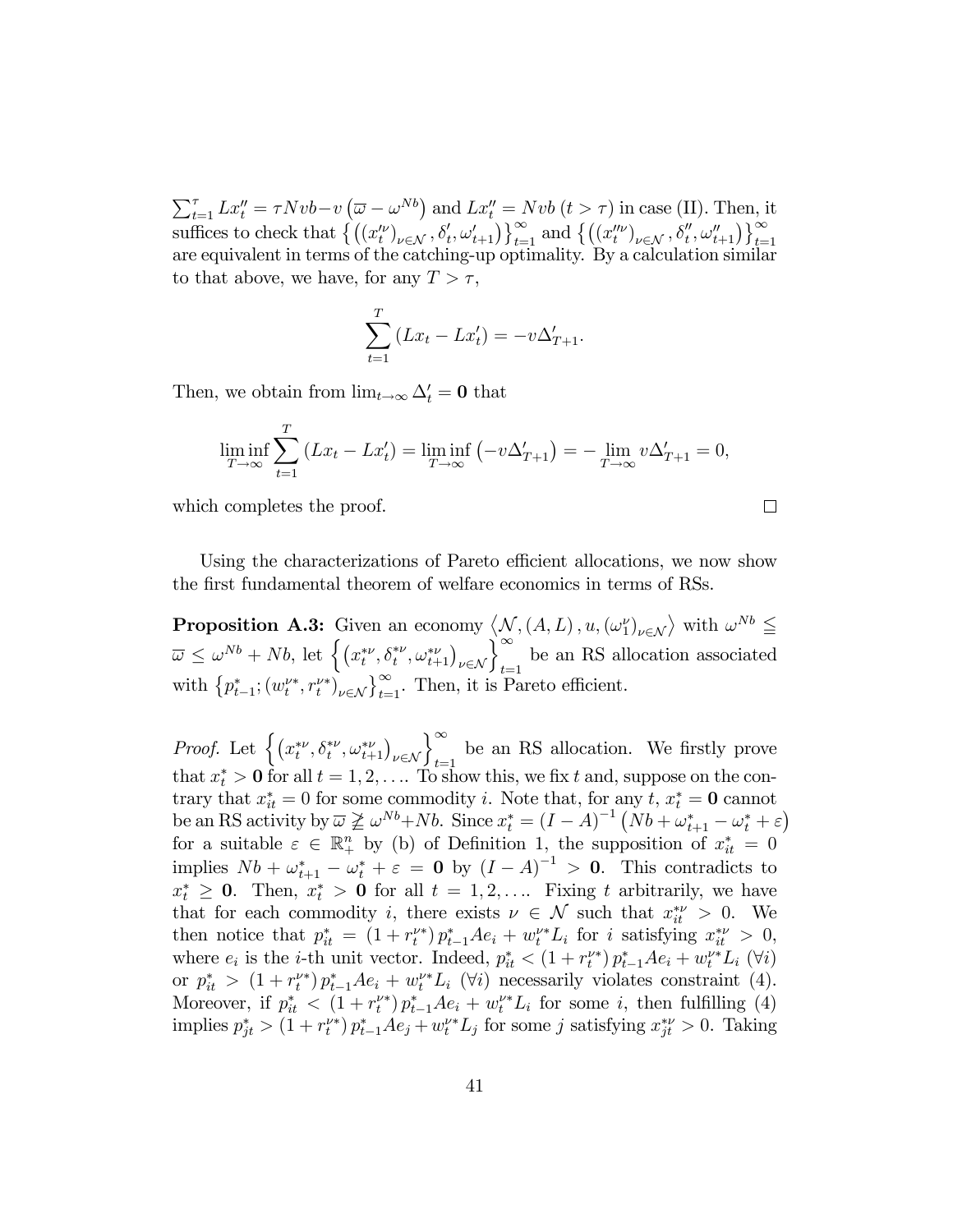$x_t^{\prime \nu} \leq x_t^{*\nu}$  such that  $x_{it}^{\prime \nu} < x_{it}^{*\nu}$  and  $x_{jt}^{\prime \nu} < x_{jt}^{*\nu}$  to meet (4), and choosing a suitable  $\delta_t^{\prime\nu}$ , we can construct a possible allocation at t,  $(x_t^{\prime\nu}, \delta_t^{\prime\nu}, \omega_{t+1}^{*\nu})$ , which is a contradiction to v's optimality. We thus have  $p_{it}^* = (1 + r_t^{\nu*}) p_{t-1}^* A e_i + w_t^{\nu*} L_i$ for *i* satisfying  $x_{it}^{*\nu} > 0$ .

We now suppose contrarily that it is not Pareto efficient. This is equivalent to  $\limsup_{t\to\infty} \omega_{it}^* > \omega_i^{Nb}$  for some commodity i, by Lemma II and Proposition A.2. Note that, for each  $t = 2, 3, ...,$  we can take  $i(t) \in$  $\{i \mid \omega_{it}^* - \omega_{i}^{Nb} \geqq \omega_{jt}^* - \omega_{j}^{Nb}, \forall j\}.$  Setting  $\Delta'_{i(t)} \equiv \max_{i} {\omega_{it}^* - \omega_{i}^{Nb} \mid i = 1, 2, ..., n} > 0$  for each  $t = 2, 3, ...,$  we have  $\liminf_{t \to \infty} \Delta'_{i(t)} > 0$ , which implies  $\inf_{t} \Delta'_{i(t)} > 0$ 0. (Indeed, if  $\inf_t \Delta'_{i(t)} = 0$ , then  $\Delta'_{i(t)} = 0$  for some t, which is a contradiction.) Taking  $\varepsilon_{i(1)} \in (0, \frac{\min_i v_i}{\max_i v_i} \inf_t \Delta'_{i(t)})$  and inductively defining  $\varepsilon_{i(t+1)} \equiv \frac{v_{i(t)}}{v_{i(t+1)}} \varepsilon_{i(t)}$  for  $t = 1, 2, \ldots$ , we have that for any t,

$$
\varepsilon_{i(t+1)} = \frac{v_{i(t)}}{v_{i(t+1)}} \varepsilon_{i(t)} = \frac{v_{i(t)}}{v_{i(t+1)}} \frac{v_{i(t-1)}}{v_{i(t)}} \varepsilon_{i(t-1)}
$$
\n
$$
= \dots = \frac{v_{i(1)}}{v_{i(t+1)}} \varepsilon_{i(1)}
$$
\n
$$
< \frac{v_{i(1)}}{v_{i(t+1)}} \frac{\min_i v_i}{\max_i v_i} \inf_t \Delta'_{i(t)}
$$
\n
$$
\leq \inf_t \Delta'_{i(t)}.
$$

Then, we obtain  $\omega_{i(t)}^* - \varepsilon_{i(t)} > \omega_{i(t)}^{Nb}$  and  $v_{i(t)}\varepsilon_{i(t)} = v_{i(t+1)}\varepsilon_{i(t+1)}$  for all  $t =$  $2,3,\ldots$ 

Setting  $\varepsilon_t \equiv \varepsilon_{i(t)t} e_{i(t)}$   $(t = 2, 3, ...)$ , and taking  $\omega'_t \equiv \omega_t^* - \varepsilon_t$   $(t =$ 2, 3, ...);  $x'_1 \equiv (I - A)^{-1} (Nb - \overline{\omega} + \omega'_2); x'_t \equiv (I - A)^{-1} (Nb - \omega'_t + \omega'_{t+1})$  $(t = 2, 3, ...); \delta'_1 \equiv \overline{\omega} - Ax'_1$ ; and  $\delta'_t \equiv \omega'_t - Ax'_t$   $(t = 2, 3, ...),$  we construct a path  $\{(x'_t, \delta'_t, \omega'_{t+1})\}_{t=1}^{\infty}$  satisfying the feasibility conditions (b) and (c) of Definition A.1. Note that it is Pareto superior to  $\left\{ (x_t^{* \nu}, \delta_t^{* \nu}, \omega_{t+1}^{* \nu})_{\nu \in \mathcal{N}} \right\}_{t=1}^{\infty}$ , since  $x'_1 = (I - A)^{-1} (Nb - \overline{\omega} + \omega_2^*) - (I - A)^{-1} \varepsilon_2 < x_1^*$  and  $Lx'_t = v (Nb - \omega_t^* + \omega_{t+1}^*) +$ <br>  $v(\varepsilon_t - \varepsilon_{t+1}) \leq Lx_t^* + (v_{i(t)}\varepsilon_{i(t)} - v_{i(t+1)}\varepsilon_{i(t+1)}) = Lx_t^*$   $(t = 2, 3, ...)$  by the construction. Then, for each  $t = 1, 2, \ldots$ , there exists a suitable assignment  $(x_t^{\prime\nu},\delta_t^{\prime\nu},\omega_{t+1}^{\prime\nu})_{\nu\in\mathcal{N}}$  such that:  $x_t^{\prime\nu} \leq x_t^{*\nu}$  for any  $\nu \in \mathcal{N}$  and  $x_t^{\prime\mu} \leq x_t^{*\mu}$  for some  $\mu \in \mathcal{N}$ ;  $p_0^* \delta_1' = p_0^* \omega_1^{\nu} - p_0^* A x^{\prime \nu}$  and  $p_1^* \omega_2^{\prime \nu} = p_1^* x_1' + p_1^* \delta_1^{\prime \nu} - p_1^* b$ ; and  $p_{t-1}^* \delta_t' = p_{t-1}^* \omega_t^{\nu} - p_{t-1}^* A x^{\prime \nu}$  and  $p_t^* \omega_{t+1}^{\prime \nu} = p_t^* x_t' + p_t^* \delta_t^{\prime \nu} - p_t^* b$  f This implies that for each  $\nu \in \mathcal{N}$ ,  $\left\{ (x_t^{\prime\nu}, \delta_t^{\prime\nu}, \omega_{t+1}^{\prime\nu})_{\nu \in \mathcal{N}} \right\}_{t=1}^{\infty}$  meets the con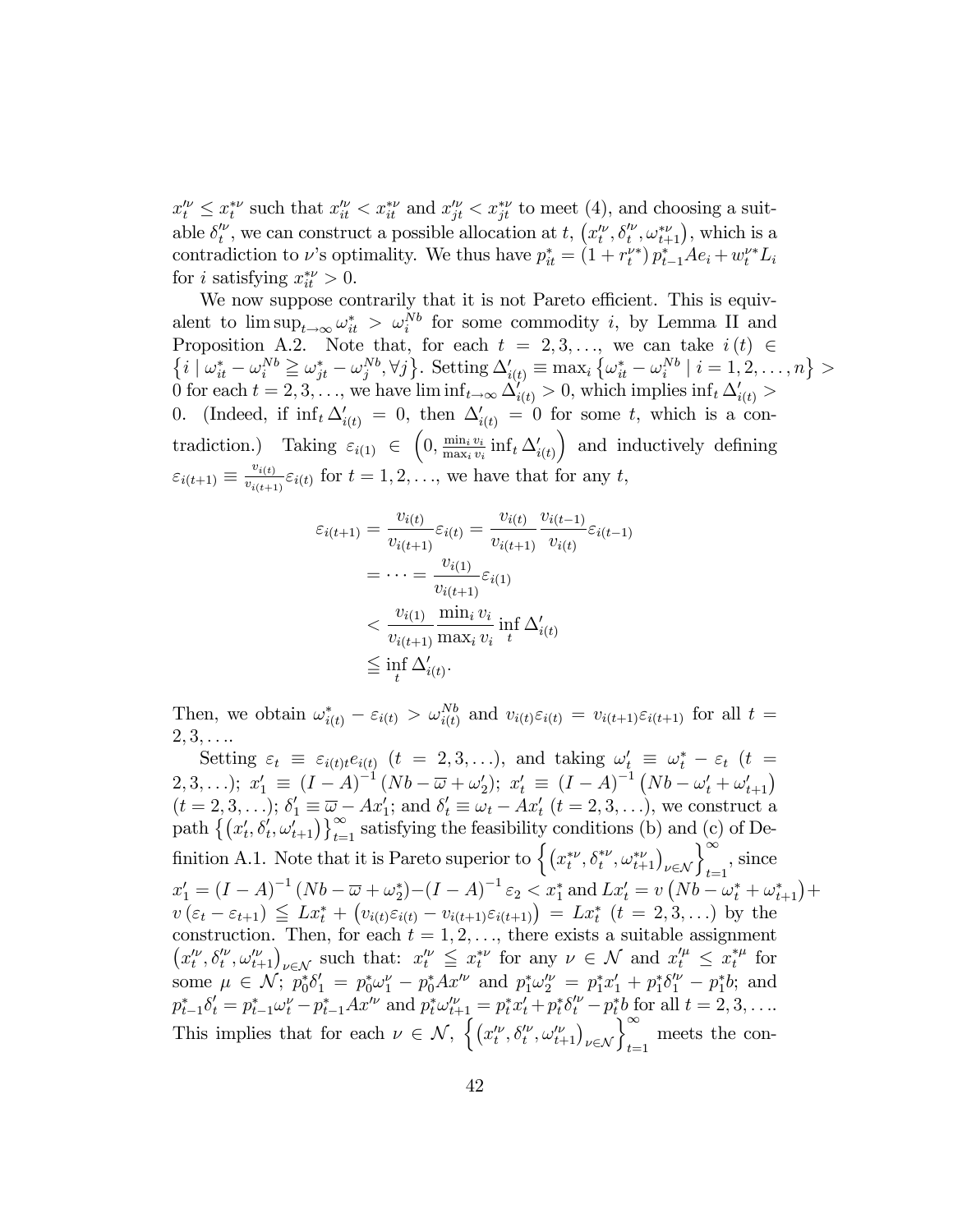straints of (1)–(3). Moreover, since  $p_{it}^* = (1 + r_t^{\nu *}) p_{it-1}^* A e_i + w_t^{\nu *} L_i$  for  $\nu \in \mathcal{N}$ satisfying  $x_{it}^{*\nu} > 0$  as noted above, it also meets constraint (4). By the construction, this assignment contradicts the claim that  $\{x_t^{*\nu}\}_{t=1}^{\infty}$  is catching-up optimal for every  $\nu \in \mathcal{N}$ .  $\Box$ 

By Lemma II, Propositions A.2 and A.3, any RSs in world economies with the leisure preference should approach to the minimally necessary capital stock in the infinite limit of time, i.e.,  $\omega_t \to \omega^{Nb}$  as  $t \to \infty$ .

#### $7.2$ Existence

This section proves the existence of an imperfectly specialized IRS for the pre-industrial world economies analyzed in the paper. The proof shows the consistency of the formal framework and establishes that the impossibility result on the persistent UE free trade equilibria characterized in Theorem 2 and Corollary 4 does not hold vacuously.

For the existence of RSs with non-stationary relative prices of commodities, we first provide suitable conditions for ruling out a kind of "factorintensity reversal," and thereby find tractable price paths.<sup>21</sup> Let q be the lefthand side Perron-Frobenius eigenvector associated with the Perron-Frobenius eigenvalue of A,  $\frac{1}{1+R}$ . Define  $\tilde{p}_0(\varsigma_0) \equiv \varsigma_0 q + w_0 v$  for  $\varsigma_0 > 0$ .

**Lemma III:** Take  $p_0 = \tilde{p}_0(\varsigma_0)$  for an arbitrary  $\varsigma_0 > 0$ , and let  $\{p_{t-1}; (w_t, r_t)\}_{t=1}^{\infty}$  $\mathbf{p}(p_0, w_0, \mathbf{r})$  for  $\mathbf{r} \subset \overline{\mathbb{R}}_+$ . Then,  $(1 + r_t)p_{t-1} - p_t = \varsigma_0 R \prod_{\tau=1}^t \left(\frac{1+r_{\tau}}{1+R}\right) q$  for all  $t = 1, 2, \ldots$ 

*Proof.* Let  $p_0 = \varsigma_0 q + w_0 v$ . Note that  $v = L (I - A)^{-1} = L + L (I - A)^{-1} A =$  $L + vA$ . Then,  $\{p_{t-1}; (w_t, r_t)\}_{t=1}^{\infty} = \mathbf{p}(p_0, w_0, \mathbf{r})$  yields

$$
p_1 = (1 + r_1) (p_0 A + w_0 L)
$$
  
= (1 + r\_1) [(s\_0 q + w\_0 v) A + w\_0 L]  
= (1 + r\_1) \left( \frac{s\_0}{1 + R} q + w\_0 v \right),

 $21$ The standard Heckscher-Ohlin model traditionally assumes no factor-intensity reversal for the analysis, in order to ensure factor price equalization.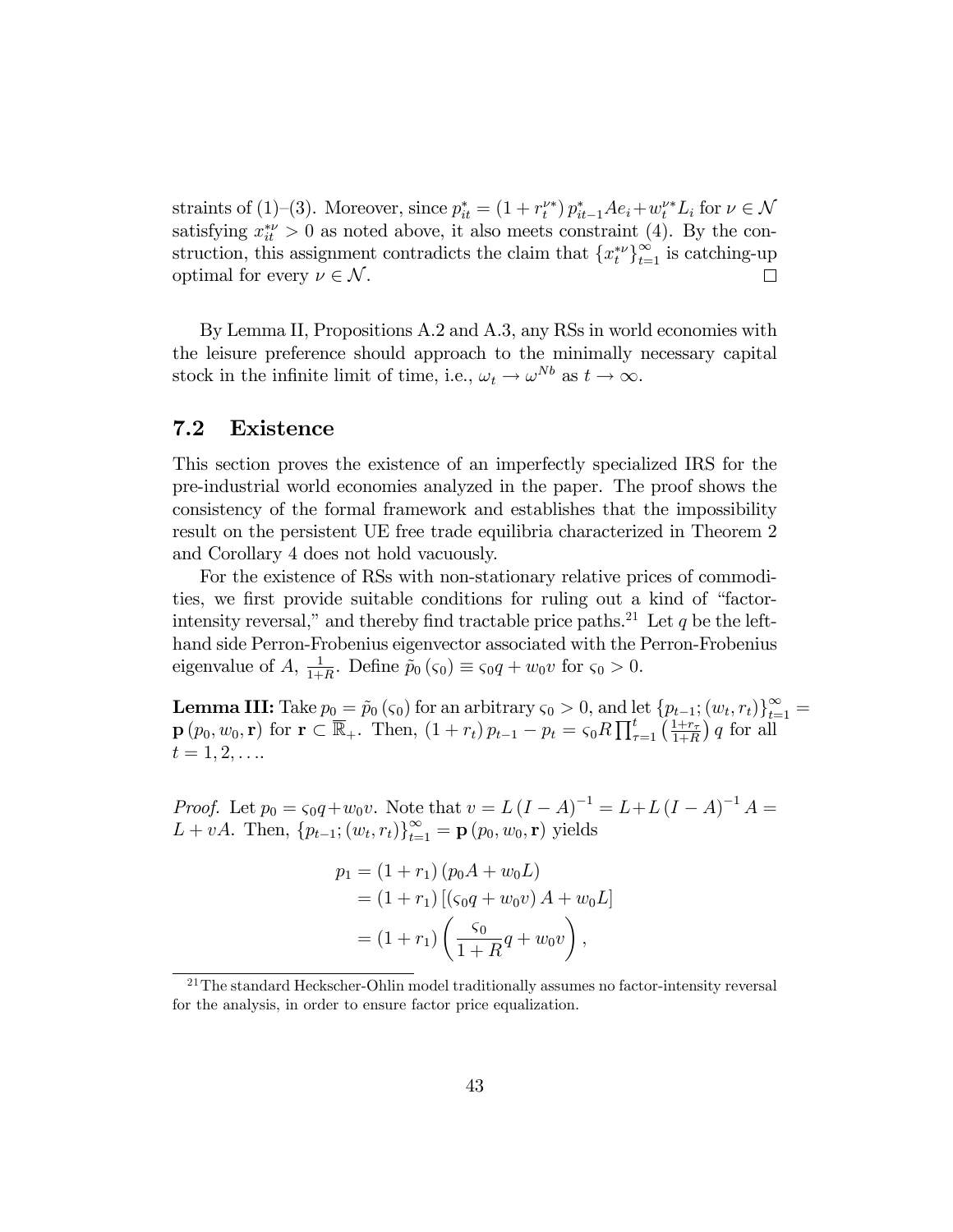so that

$$
(1+r_1) p_0 - p_1 = (1+r_1) \left[ \varsigma_0 q + w_0 v - \left( \frac{\varsigma_0}{1+R} q + w_0 v \right) \right] = \varsigma_0 R \frac{1+r_1}{1+R} q.
$$

Moreover, supposing  $(1 + r_t) p_{t-1} - p_t = \varsigma_0 R \prod_{\tau=1}^t \left( \frac{1 + r_{\tau}}{1 + R} \right)$  $\frac{1+r_{\tau}}{1+R}$  q for any t, we obtain from (7) in the proof of Proposition 3 that

$$
(1 + r_{t+1}) p_t - p_{t+1} = (1 + r_{t+1}) [(1 + r_t) p_{t-1} - p_t] A
$$
  
= 
$$
\frac{1 + r_{t+1}}{1 + R} [(1 + r_t) p_{t-1} - p_t]
$$
  
= 
$$
\varsigma_0 R \prod_{\tau=1}^{t+1} \left( \frac{1 + r_\tau}{1 + R} \right) q.
$$

This completes the proof.

By Proposition 3-(ii) and Corollary 2, if  $L = \varsigma q$  for some  $\varsigma > 0$ , then the price vector  $\tilde{p}_0(\varsigma_0)$  in Lemma III becomes the labor-value pricing and the stationary relative prices of commodities. As our subject here is to examine the existence of RSs with non-stationary relative prices of commodities, we assume  $L \neq \varsigma q$  for any  $\varsigma > 0$ .

Note that if  $L \neq \varsigma q > 0$ , then  $\frac{vAe_i}{L_i} \neq \frac{vAe_j}{L_j}$  $\frac{Ae_j}{L_j}$  for some *i*, *j*. Indeed, otherwise  $\underline{vAe_i}$  $\frac{Ae_i}{L_i} = \frac{vAe_j}{L_j}$  $\frac{Ae_j}{L_j}$  holds for any  $(i, j)$ , which is equivalent to  $L = \varsigma v A$  for some  $\varsigma > 0$ . Then, by the Neumann series  $(I - A)^{-1} = \sum_{\tau=0}^{\infty} A^{\tau}$ ,

$$
L = \varsigma v A = \varsigma L (I - A)^{-1} A = \varsigma L A (I - A)^{-1} \Leftrightarrow L = (1 + \varsigma) LA,
$$

so that  $L > 0$  is the eigenvector for A and must be the unique (up to scalar) Perron-Frobenius vector by the indecomposability of A. This contradicts  $L \neq \varsigma q$  for any  $\varsigma > 0$ .

We additionally have the following observation.

**Lemma IV:** Suppose that  $(A, L)$  satisfies  $\frac{vAe_i}{L_i} \neq \frac{vAe_k}{L_k}$  $\frac{Ae_k}{L_k}$  for some  $i, k =$  $1, \ldots, n.$  Take  $p_0 = \tilde{p}_0(\varsigma_0)$  for  $\varsigma_0 > 0$ , and let  $\{p_{t-1}; (w_t, r_t)\}_{t=1}^{\infty} = \mathbf{p}(p_0, w_0, \mathbf{r})$ for  $\mathbf{r} \subset \mathbb{R}_+$ . Then, there exists a commodity  $j^*$  for any  $t = 1, 2, \ldots$ , such that  $\frac{p_t A e_i}{p_t A e_{j^*}} \geq \frac{p_t (I - A) e_i}{p_t (I - A) e_{j^*}}$  $\frac{p_t(I-A)e_i}{p_t(I-A)e_{j^*}}$  for all i and  $\frac{p_tAe_{i^*}}{p_tAe_{j^*}} > \frac{p_t(I-A)e_{i^*}}{p_t(I-A)e_{j^*}}$  $\frac{p_t(1-A)e_{i^*}}{p_t(1-A)e_{j^*}}$  for some  $i^*$ , by setting a sufficiently small  $\varsigma_0 > 0$ .

 $\Box$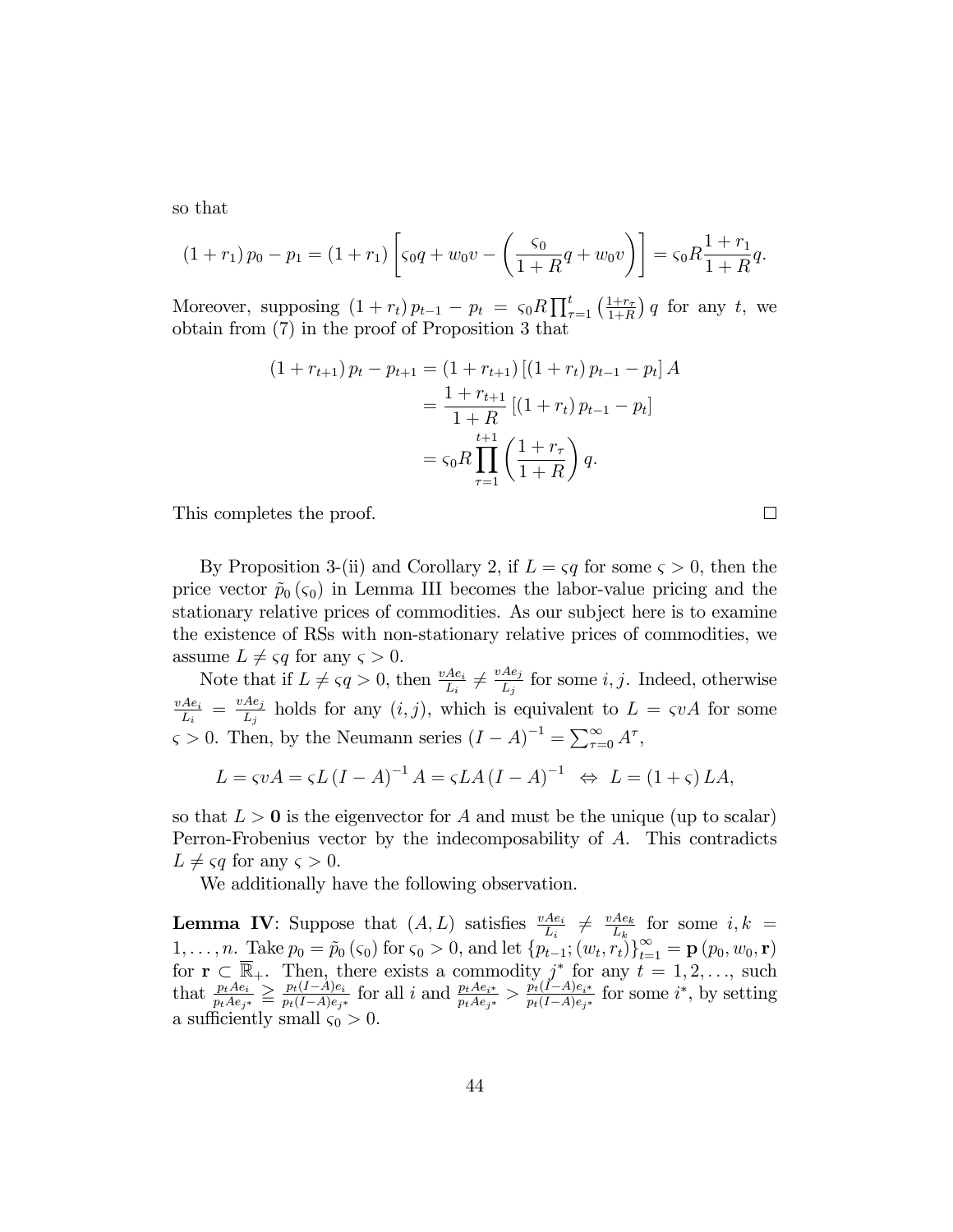*Proof.* By Lemma III, taking  $p_0 = s_0 q + w_0 v$  yields  $(1 + r_t) p_{t-1} - p_t =$  $\varsigma_0 R \prod_{\tau=1}^t \left( \frac{1+r_\tau}{1+R} \right)$  $\frac{1+r_{\tau}}{1+R}$  q, so that

$$
p_t (I - A) = [(1 + r_t) p_{t-1} - p_t] A + \prod_{\tau=1}^t (1 + r_\tau) w_0 L
$$
  
= 
$$
\prod_{\tau=1}^t (1 + r_\tau) \left[ \frac{\varsigma_0 R}{(1 + R)^t} q A + w_0 L \right].
$$
 (A3)

Moreover, since  $\frac{1}{1+R}q = qA$  is equivalent to  $q = RqA (I - A)^{-1}$ ,

$$
p_t A = \prod_{\tau=1}^t (1 + r_\tau) \left[ \frac{\varsigma_0 R}{(1 + R)^t} q A (I - A)^{-1} + v \right] A
$$
  
= 
$$
\prod_{\tau=1}^t (1 + r_\tau) \left[ \frac{\varsigma_0}{(1 + R)^t} q A + v A \right].
$$
 (A4)

Define  $J \equiv \left\{ j \mid \forall i, \frac{vAe_i}{L_i} \geq \frac{vAe_j}{L_j} \right\}$  $L_j$ }, and take  $(i, j)$  for  $i \notin J$  and  $j \in J$ . Then,  $vAe_iL_j > vAe_jL_i$ . We have from (A3) and (A4) that

$$
\frac{p_1 A e_i}{p_1 A e_j} - \frac{p_1 (I - A) e_i}{p_1 (I - A) e_j} \n= \frac{\frac{S_0}{1 + R} q A e_i + v A e_i}{\frac{S_0}{1 + R} q A e_j + v A e_j} - \frac{\frac{S_0 R}{1 + R} q A e_i + L_i}{\frac{S_0 R}{1 + R} q A e_j + L_j} \n= \frac{\frac{S_0}{1 + R} q A [(L_j - R v A e_j) e_i - (L_i - R v A e_i) e_j] + (v A e_i L_j - v A e_j L_i)}{(\frac{S_0}{1 + R} q A e_j + v A e_j) (\frac{S_0 R}{1 + R} q A e_j + L_j)}.
$$

By taking a sufficiently small  $\varsigma_0 > 0$ , we can set the first term of the numerator to be negligible for the second term,  $vAe_iL_j - vAe_jL_i > 0$ . Then,  $p_1Ae_i$  $\frac{p_1Ae_i}{p_1Ae_j} > \frac{p_1(I-A)e_i}{p_1(I-A)e_j}$  $\frac{p_1(1-A)e_i}{p_1(1-A)e_j}$  for  $i \notin J$  and  $j \in J$ .

Inductively, suppose  $\frac{p_t A e_i}{p_t A e_j} > \frac{p_t (I - A) e_i}{p_t (I - A) e_j}$  $\frac{p_t(1-A)e_i}{p_t(1-A)e_j}$   $(i \notin J, j \in J)$  for  $t \ge 1$ . Since

$$
0 < \frac{p_t A e_i}{p_t A e_j} - \frac{p_t (I - A) e_i}{p_t (I - A) e_j} = \frac{\frac{S_0}{(1 + R)^t} q A e_i + v A e_i}{\frac{S_0}{(1 + R)^t} q A e_j + v A e_j} - \frac{\frac{S_0 R}{(1 + R)^t} q A e_i + L_i}{\frac{S_0 R}{(1 + R)^t} q A e_j + L_j}
$$
\n
$$
= \frac{\frac{S_0}{(1 + R)^t} q A \left[ (L_j - R v A e_j) e_i - (L_i - R v A e_i) e_j \right] + (v A e_i L_j - v A e_j L_i)}{\left[ \frac{S_0}{(1 + R)^t} q A e_j + v A e_j \right] \left[ \frac{S_0 R}{(1 + R)^t} q A e_j + L_j \right]},
$$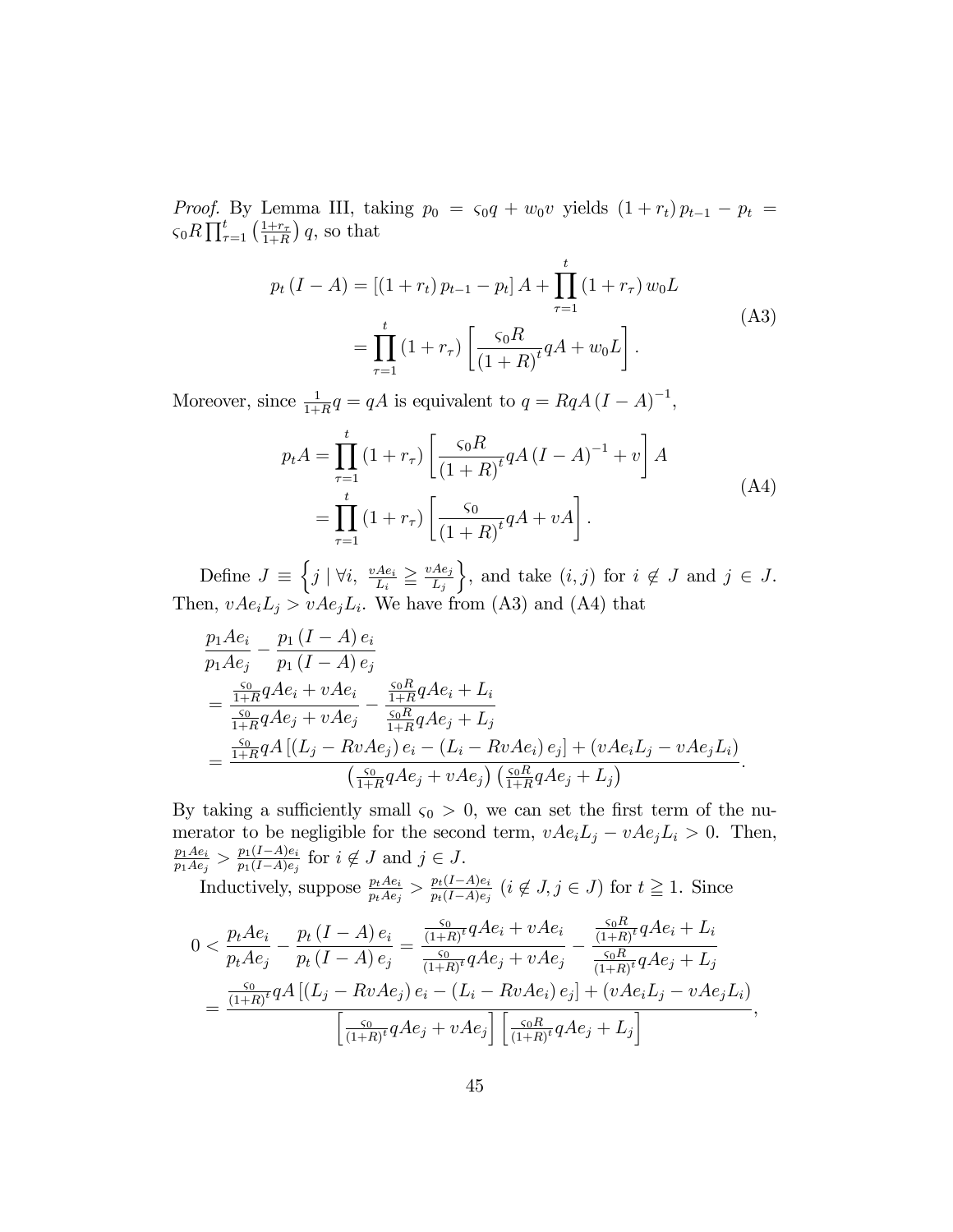it follows that

$$
vAe_iL_j - vAe_jL_i > -\frac{\varsigma_0}{(1+R)^t} qA [(L_j - RvAe_j) e_i - (L_i - RvAe_i) e_j]
$$
  
> 
$$
-\frac{\varsigma_0}{(1+R)^{t+1}} qA [(L_j - RvAe_j) e_i - (L_i - RvAe_i) e_j],
$$

even in the case where  $qA [(L_j - RvAe_j) e_i - (L_i - RvAe_i) e_j] < 0$  holds. Therefore, in any case of  $qA [(L_j - RvAe_j) e_i - (L_i - RvAe_i) e_j] \equiv 0$ , we have

$$
\frac{p_{t+1}Ae_i}{p_{t+1}Ae_j} - \frac{p_{t+1} (I - A) e_i}{p_{t+1} (I - A) e_j} \n= \frac{\frac{S_0}{(1+R)^{t+1}} q A \left[ (L_j - RvAe_j) e_i - (L_i - RvAe_i) e_j \right] + (vAe_iL_j - vAe_jL_i)}{\left[ \frac{S_0}{(1+R)^{t+1}} qAe_j + vAe_j \right] \left[ \frac{S_0R}{(1+R)^{t+1}} qAe_j + L_j \right]} > 0.
$$

By the construction,  $vAe_iL_j = vAe_jL_i$  for  $i, j \in J$ . Note that there exists  $j^* \in J$  such that for any  $j \in J$ ,  $qA \left[ (L_{j^*} - RvAe_{j^*}) e_j - (L_j - RvAe_j) e_{j^*} \right] \ge$ 0. Then, it holds that for any  $t = 1, 2, \ldots,$ 

$$
\frac{p_t A e_j}{p_t A e_{j^*}} - \frac{p_t (I - A) e_j}{p_t (I - A) e_{j^*}} = \frac{\frac{c_0}{(1 + R)^t} q A \left[ (L_{j^*} - R v A e_{j^*}) e_j - (L_j - R v A e_j) e_{j^*} \right]}{\left[ \frac{c_0}{(1 + R)^t} q A e_{j^*} + v A e_{j^*} \right] \left[ \frac{c_0 R}{(1 + R)^t} q A e_{j^*} + L_{j^*} \right]} \ge 0.
$$
\nThis completes the proof.

This completes the proof.

Without loss of generality, let the commodity  $j$  in Lemma IV be renumbered as  $n$ , so that

$$
\frac{vAe_i}{L_i} \ge \frac{vAe_n}{L_n}
$$
 for  $i \ne n$ , and  $\frac{vAe_i}{L_i} > \frac{vAe_n}{L_n}$  for some i.

Then, Lemma IV implies that for every  $t = 1, 2, \ldots$ ,

$$
\frac{p_t Ae_i}{p_t Ae_n} \ge \frac{p_t (I - A) e_i}{p_t (I - A) e_n}
$$
 for  $i \ne n$ , and  $\frac{p_t Ae_i}{p_t Ae_n} > \frac{p_t (I - A) e_i}{p_t (I - A) e_n}$  for some *i*.

As vA means the labor values of capital goods, this numbering makes the n-th commodity the most labor-intensive under the labor-value pricing.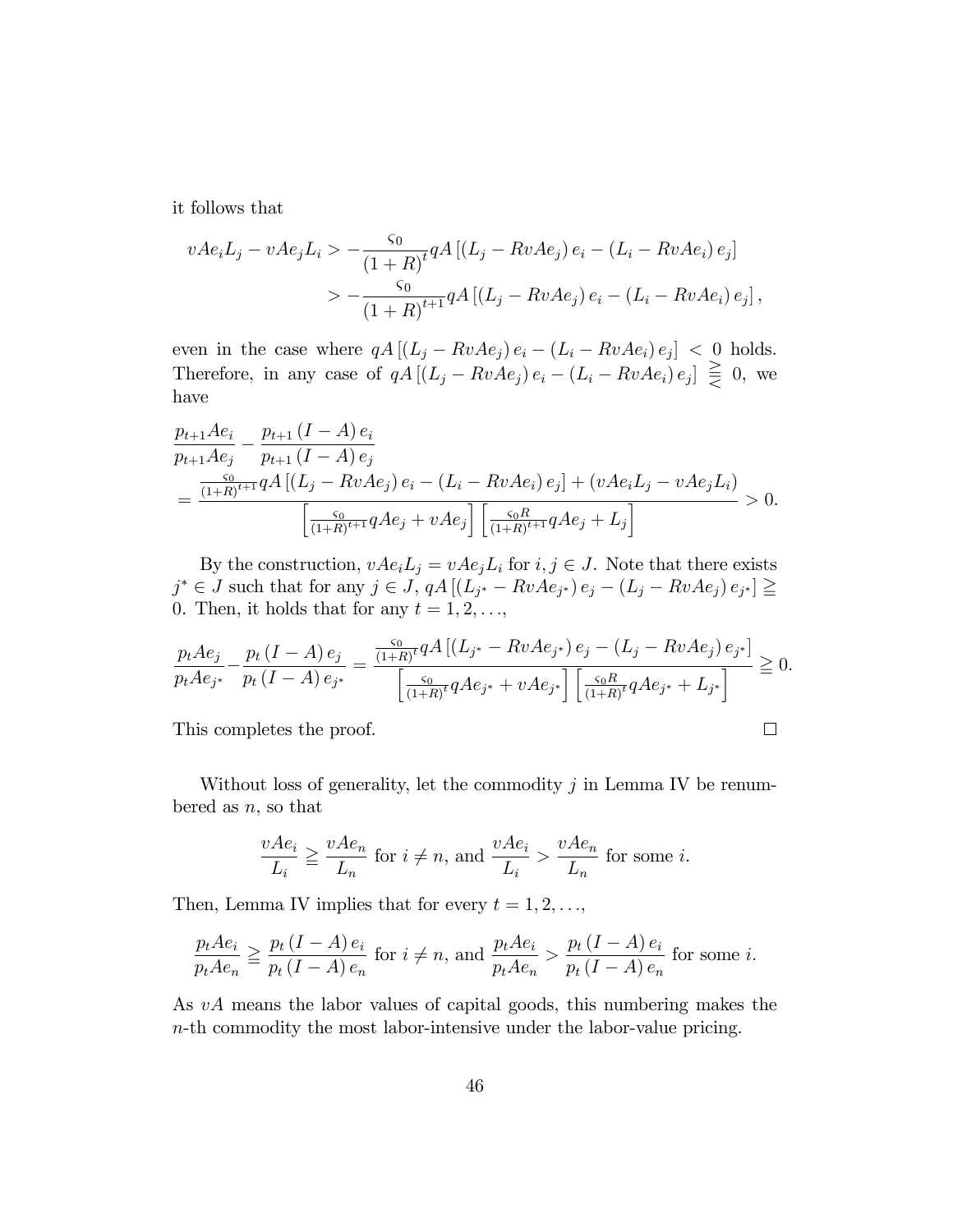The next lemma characterizes a necessary and sufficient condition for preserving the non-reversal of factor-intensity through the infinite limit of time. Such a condition is given by  $\frac{qAe_i}{L_i} > \frac{qAe_n}{L_n}$  $\frac{Ae_n}{L_n}$  for  $i \neq n$  as follows:

**Lemma V**: Take  $p_0 = \tilde{p}_0(\varsigma_0)$  for an arbitrary  $\varsigma_0 > 0$ , and let  $\{p_{t-1}; (w_t, r_t)\}_{t=1}^{\infty}$  $\mathbf{p}$   $(p_0, w_0, \mathbf{r})$  for  $\mathbf{r} \subset \overline{\mathbb{R}}_+$ . Then, the following are equivalent: for  $i = 1, \ldots, n-1$ 1,

- (i)  $\frac{qAe_i}{L_i} > \frac{qAe_n}{L_n}$  $\frac{Ae_n}{L_n};$
- (ii)  $\frac{p_t(I-A)e_i}{p_t(I-A)e_n} > \frac{p_{t+1}(I-A)e_i}{p_{t+1}(I-A)e_n}$  $\frac{p_{t+1}(I-A)e_i}{p_{t+1}(I-A)e_n}$  for all  $t=1,2,\ldots;$
- (iii)  $\frac{p_t(I-A)e_i}{L_i} > \frac{p_t(I-A)e_n}{L_n}$  for all  $t = 1, 2, \ldots$

*Proof.* (i)  $\Leftrightarrow$  (ii): Fix t arbitrarily. We have from (A3) that, for any  $i \neq n$ ,

$$
\frac{p_t (I - A) e_i}{p_t (I - A) e_n} > \frac{p_{t+1} (I - A) e_i}{p_{t+1} (I - A) e_n}
$$
\n
$$
\Leftrightarrow \frac{\frac{S_0 R}{(1+R)^t} q A e_i + w_0 L_i}{\frac{S_0 R}{(1+R)^t} q A e_n + w_0 L_n} > \frac{\frac{S_0 R}{(1+R)^{t+1}} q A e_i + w_0 L_i}{\frac{S_0 R}{(1+R)^{t+1}} q A e_n + w_0 L_n}
$$
\n
$$
\Leftrightarrow \frac{S_0 R^2 w_0}{(1+R)^{t+1}} (q A e_i L_n - q A e_n L_i) > 0.
$$

 $\text{Then, } \frac{p_t(I-A)e_i}{p_t(I-A)e_n} > \frac{p_{t+1}(I-A)e_i}{p_{t+1}(I-A)e_n}$  $\frac{p_{t+1}(I-A)e_i}{p_{t+1}(I-A)e_n}$  for all  $t = 1, 2, \ldots$ , if and only if  $qAe_iL_n >$  $qAe_nL_i.$ 

(i)  $\Leftrightarrow$  (iii): Similarly, (A3) yields that for any  $i \neq n$ ,

$$
\frac{p_t (I - A) e_i}{p_t (I - A) e_n} > \frac{L_i}{L_n} \Leftrightarrow \frac{\frac{\varsigma_0 R}{(1 + R)^t} q A e_i + w_0 L_i}{\frac{\varsigma_0 R}{(1 + R)^t} q A e_n + w_0 L_n} > \frac{L_i}{L_n}
$$

$$
\Leftrightarrow \frac{\varsigma_0 R w_0}{(1 + R)^t} (q A e_i L_n - q A e_n L_i) > 0.
$$

Then,  $\frac{p_t(I-A)e_i}{p_t(I-A)e_n} > \frac{L_i}{L_n}$  $\frac{L_i}{L_n}$  for all  $t = 1, 2, \ldots$ , if and only if  $qAe_iL_n > qAe_nL_i$ .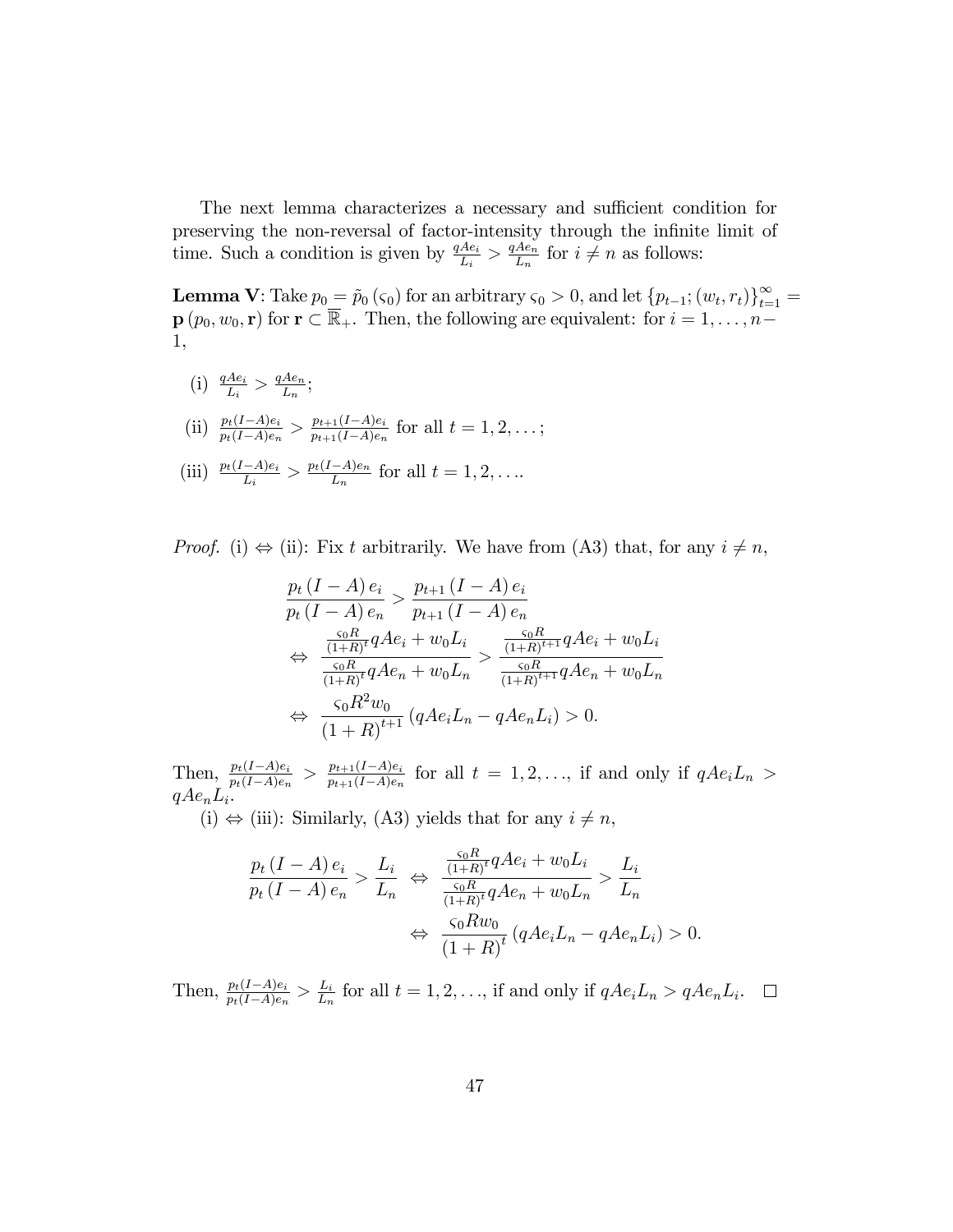Given  $(A, L)$  with  $\frac{qAe_i}{L_i} > \frac{qAe_n}{L_n}$  $\frac{Ae_n}{L_n}$  and  $\frac{vAe_i}{L_i} \geq \frac{vAe_n}{L_n}$ Given  $(A, L)$  with  $\frac{qAe_i}{L_i} > \frac{qAe_n}{L_n}$  and  $\frac{vAe_i}{L_i} \geq \frac{vAe_n}{L_n}$  for  $i = 1, ..., n-1$ , and  $\frac{vAe_i}{L_i} > \frac{vAe_n}{L_n}$  for some i. For  $n_0 = \tilde{n}_0(G) > 0$ ,  $v \in \mathbb{R}$ . Let us take  $\frac{Ae_i}{L_i} > \frac{vAe_n}{L_n}$  $\frac{Ae_n}{L_n}$  for some *i*. For  $p_0 = \tilde{p}_0(\varsigma_0) > \mathbf{0}, w_0 > 0, \mathbf{r} \subset \mathbb{R}_+$ , let us take  ${p_{t-1}}; (w_t, r_t)_{t=1}^{\infty} = \mathbf{p} (p_0, w_0, \mathbf{r})$  such that for each  $t = 1, 2, ...,$ 

$$
\frac{p_t Ae_i}{p_t Ae_n} \ge \frac{p_t (I - A) e_i}{p_t (I - A) e_n} > \frac{p_{t+1} (I - A) e_i}{p_{t+1} (I - A) e_n} \text{ for } i \ne n;
$$
\n
$$
\frac{p_t Ae_i}{p_t Ae_n} > \frac{p_t (I - A) e_i}{p_t (I - A) e_n} \text{ for some } i.
$$

Denote such  $\{p_{t-1}; (w_t, r_t)\}_{t=1}^{\infty}$  by  $\tilde{\mathbf{p}}(p_0, w_0, \mathbf{r})$ . Note that  $\tilde{\mathbf{p}}(p_0, w_0, \mathbf{r})$  is welldefined whenever  $p_0 = \tilde{p}_0 (\varsigma_0)$  by Lemmas IV and V.

Lemma III shows that  $\{(x_t^{\nu}, Ax_t^{\nu})_{\nu \in \mathcal{N}}\}_{t=1}^{\infty}$  (from  $\overline{\omega}$ ) may be an RS allocation. Such an allocation naturally meets constraints (1) and (3). We now check whether it satisfies the labor hours constraint (2), i.e.,  $Lx_t^{\nu} \in (0,1]$  $(\forall \nu \in \mathcal{N}; \ \forall t = 1, 2, \ldots).$  To this end, fix arbitrarily  $t = 1, 2, \ldots$  Since  $w_t = \prod_{\tau=1}^t (1 + r_\tau) w_0$  and  $p_t = (1 + r_t) p_{t-1}A + w_tL$  with the arbitrage-free condition  $(1 + r_t) p_{t-1} - p_t \geq 0$ , we have that, for any  $x_t^{\nu} \in \mathbb{R}_+^n$  fulfilling  $p_t (I - A) x_t^{\nu} = p_t b,$ 

$$
\prod_{\tau=1}^{t} (1+r_{\tau}) w_0 L x_t^{\nu} = p_t b - [(1+r_t) p_{t-1} - p_t] A x_t^{\nu} \leqq p_t b.
$$

which derives from  $p_t = \prod_{\tau=1}^t (1 + r_\tau) p_0 A^t + \prod_{\tau=1}^t (1 + r_\tau) w_0 L \sum_{\tau=0}^t A^{\tau}$ . Then,

$$
Lx_t^{\nu} \le \frac{p_t b}{\prod_{\tau=1}^t (1 + r_\tau) w_0} = \frac{p_0}{w_0} A^t b + L \sum_{\tau=0}^t A^\tau b. \tag{A5}
$$

Thus, for  $\omega_1^{\nu} \in \mathbb{R}_+^n$ , a path  $\{x_t^{\nu}\}_{t=1}^{\infty}$  with  $Lx_t^{\nu} \in (0,1]$   $(\forall t = 1,2,...)$  is guaranteed by

$$
\frac{p_0}{w_0}A^t b + L \sum_{\tau=0}^t A^\tau b \le 1, \qquad (A6)
$$

for all  $t = 1, 2, \ldots$  Since it may not be easy to evaluate the left-hand side of  $(46)$  at any period t, we will suggest a simple sufficient condition for  $(46)$ .

**Lemma VI:** Suppose that  $(A, L, b)$  satisfies  $b \geq Ab$  and  $(v + LA) b < 1$ . For an arbitrary  $w_0 > 0$ , take  $p_0 > 0$  such that  $\frac{p_0}{w_0} = v + \varepsilon$ , where  $\varepsilon$  is a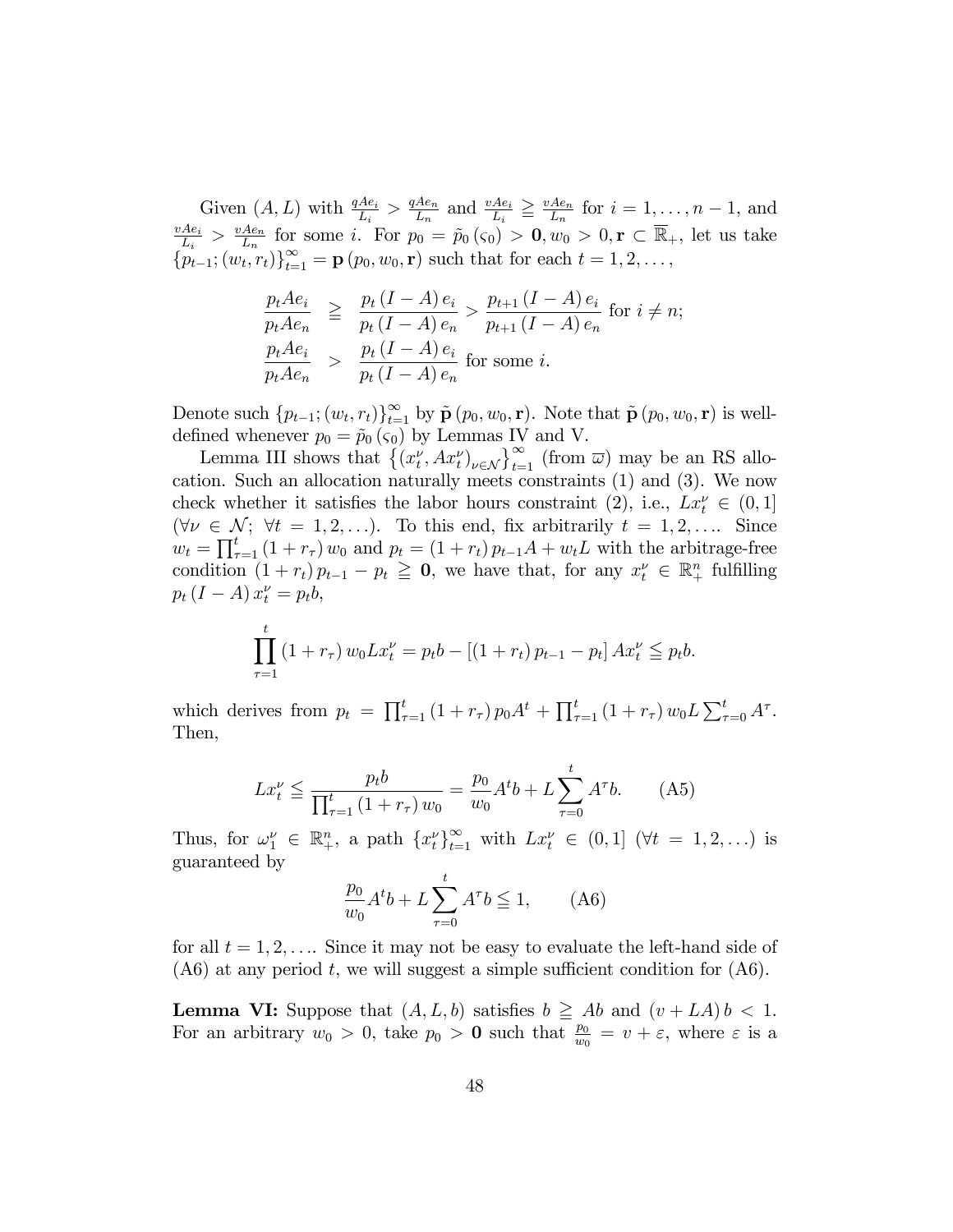$1 \times n$  nonnegative vector such that  $\varepsilon Ab \leq 1 - (v + L)b$ . Then, it meets (A6) without equality for all  $t = 1, 2, \ldots$ , so that any  $\{x_t^{\nu}\}_{t=1}^{\infty} \subset \mathbb{R}^n_+$  with  $p_t (I - A) x_t^{\nu} = p_t b \ (\forall t = 1, 2, ...) \text{ fulfills } L x_t^{\nu} \in (0, 1) \text{ for all } t = 1, 2, ...$ 

*Proof.* By the supposition of  $1 - (v + LA) b > 0$ , we can take a sufficiently small number  $\varsigma_0 > 0$  with  $\varepsilon \equiv \varsigma_0 q$  such that  $\varepsilon Ab \leq 1 - (v + LA) b$  holds. Let  $\varepsilon \equiv \frac{\varsigma_0 q}{w_0}$  $\frac{\varepsilon_0 q}{w_0}$  and  $\frac{p_0}{w_0} \equiv v + \varepsilon$  for an arbitrary  $w_0 > 0$ . Then,

$$
p_0 - p_0 A = w_0 (v + \varepsilon) (I - A) = w_0 v (I - A) + w_0 \varepsilon (I - A) = w_0 L + w_0 \varepsilon_0 q (I - A)
$$
  
>  $w_0 L$ 

as  $q(I - A) = \frac{R}{1+R}q > 0$ . In this case, by the construction of  $\varepsilon$  and  $p_0$ ,

$$
\frac{p_0}{w_0}Ab + L(I + A) b = vAb + \varepsilon Ab + Lb + LAb = vb + LAb + \varepsilon Ab \le 1.
$$

Therefore, (A6) is satisfied for  $t = 1$ . Moreover, by the supposition of  $b \geq Ab$ , it follows that for any  $t = 1, 2, \ldots,$ 

$$
\begin{aligned}\n&\left[\frac{p_0}{w_0}A^{t-1} + L\sum_{\tau=0}^{t-1} A^{\tau}\right]b - \left[\frac{p_0}{w_0}A^t + L\sum_{\tau=0}^t A^{\tau}\right]b \\
&= \frac{p_0}{w_0}A^{t-1}(I-A)b + L\sum_{\tau=0}^{t-1} A^{\tau}b - \left(L\sum_{\tau=0}^{t-1} A^{\tau}b + LA^tb\right) \\
&= \left[\frac{p_0}{w_0}A^{t-1}(I-A) - LA^t\right]b = \left[\frac{p_0}{w_0}(I-A)A^{t-1} - LA^t\right]b = \left[\frac{p_0}{w_0}(I-A) - LA\right]A^{t-1}b \\
&> [v(I-A) - LA]A^{t-1}b \quad \text{(by } \frac{p_0}{w_0} \equiv v + \varepsilon \text{ with } \varepsilon > 0) \\
&= L(I-A)A^{t-1}b = LA^{t-1}(I-A)b \geq 0.\n\end{aligned}
$$

This implies that for any  $t = 2, \ldots,$ 

$$
\frac{p_0}{w_0}A^t b + L \sum_{\tau=0}^t A^\tau b \le \frac{p_0}{w_0}Ab + L (I + A) b \le 1,
$$

which implies that (A6) is satisfied for  $t = 2, \ldots$ , and thus completes the proof.  $\Box$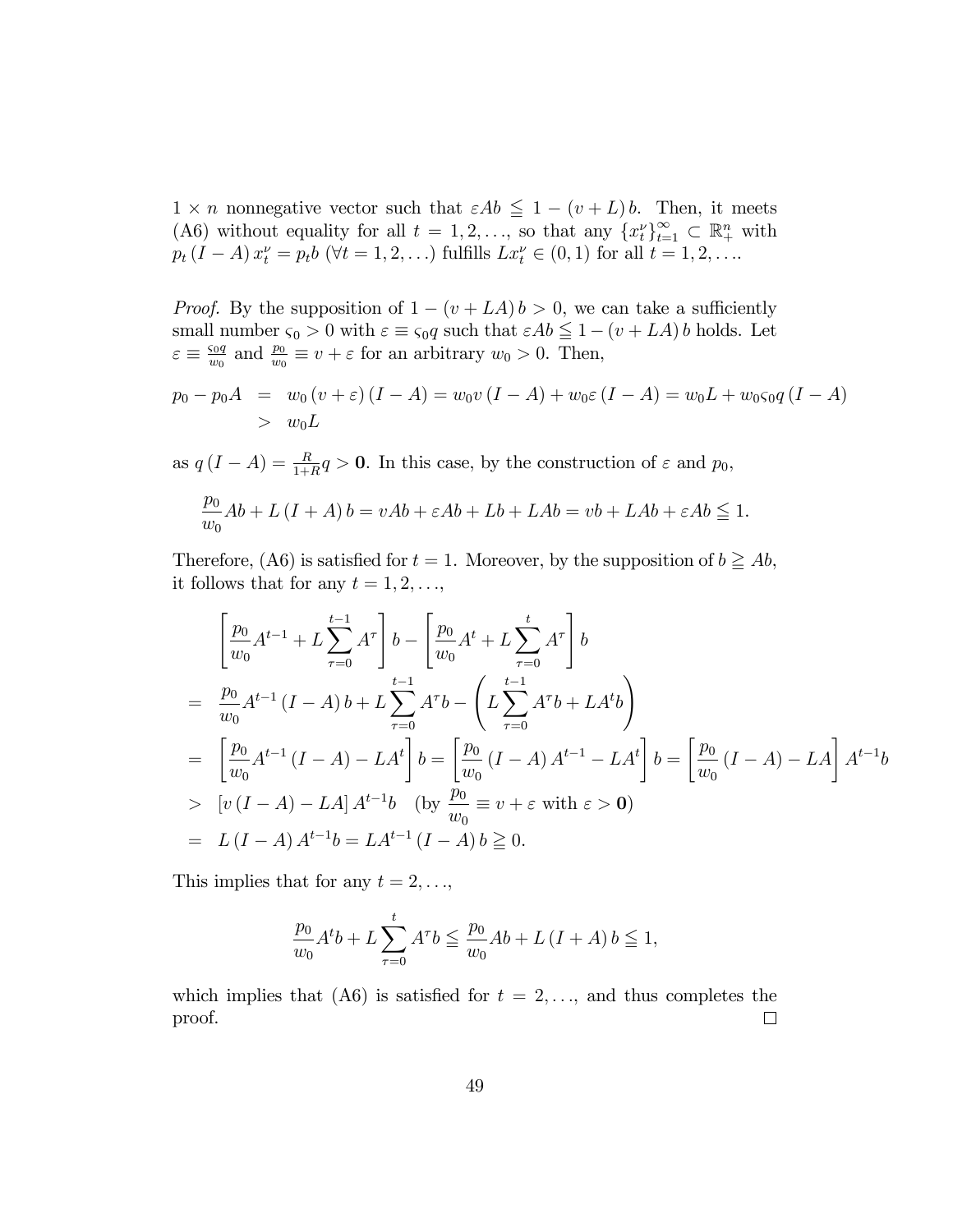Note that, for the pricing paths starting with  $p_0 = \tilde{p}_0(\varsigma_0)$  defined at the beginning of this subsection, we can apply Lemma VI by taking a sufficiently small  $\varsigma_0 > 0$ . Indeed, it suffices to set  $\varsigma_0 q \leq w_0 \varepsilon$ . Thus, the tractable price paths  $\tilde{\mathbf{p}}(p_0, w_0, \mathbf{r})$  satisfies  $\frac{p_0}{w_0}Ab + vb \leq 1$  and so every v's labor hours constraint at every period.

We now prove the existence of RSs. Given  $\overline{\omega} = \omega^{Nb}$ , let

$$
X \equiv \left\{ (x^{\nu})_{\nu \in \mathcal{N}} \in \mathbb{R}_{++}^{nN} \mid Ax^{\nu} = \omega^{Nb} \ (\forall \nu \in \mathcal{N}) \text{ and } Lx^{\nu} \in (0,1) \right\}.
$$

The following proposition establishes the existence of each nation's catchingup optimal paths for the suitable initial endowments profile (supposed to exist, tentatively.)

**Proposition A.4:** Let  $\langle N, (A, L), u, \overline{\omega} \rangle$  with  $\overline{\omega} = \omega^{Nb}$  be an economy satisfying  $\frac{qAe_i}{L_i} > \frac{qAe_n}{L_n}$ ,  $\frac{vAe_i}{L_i} \ge \frac{vAe_n}{L_n}$  for  $i = 1, ..., n-1$ ,  $\frac{vAe_i}{L_i} > \frac{vAe_n}{L_n}$  for some  $i, b \geq Ab$ , and  $(v + LA)b < 1$ . For  $w_0 = 1$  and an arbitrary  $\mathbf{r} \subset \overline{\mathbb{R}}_+$ , take  $p_0$  such that  $p_0Ab + L(I + A)b \leq 1$  and  $\tilde{\mathbf{p}}(p_0, 1, \mathbf{r})$  is well-defined, and let  $\{p_{t-1}; (w_t, r_t)\}_{t=1}^{\infty} = \tilde{\mathbf{p}}(p_0, 1, \mathbf{r})$ . If there exist  $(\omega_1^{\nu})_{\nu \in \mathcal{N}} \in \mathbb{R}^{nN}$  and  $(x_1^{\nu})_{\nu \in \mathcal{N}} \in X$  such that  $p_0 A x_1^{\nu} = p_0 \omega_1^{\nu}$  and  $p_1 (I - A) x_1^{\nu} = p_1 b$  for every  $\nu \in \mathcal{N$ 

*Proof.* The suppositions,  $\frac{qAe_i}{L_i} > \frac{qAe_n}{L_n}$  and  $\frac{vAe_i}{L_i} \geq \frac{vAe_n}{L_n}$  for  $i = 1, ..., n-1$ ,  $\frac{vAe_i}{L_i} > \frac{vAe_n}{L_n}$  for some *i*, and  $b \ge Ab$ , and  $(v + LA) b < 1$ , ensure the existence<br>of  $p_0$  such that  $p_0Ab + L(I + A) b \le 1$  and  $\tilde{\mathbf{p}}(p_0, 1, \mathbf{r})$  is well-defined for an arbitrary  $\mathbf{r} \subset \overline{\mathbb{R}}$ , by Lemmas IV-VI. Given  $\{p_{t-1}; (w_t, r_t)\}_{t=1}^{\infty} = \tilde{\mathbf{p}}(p_0, 1, \mathbf{r}),$ we will show that for  $(x_t^{\nu})_{\nu \in \mathcal{N}} \in X$  with  $p_t (I - A) x_t^{\nu} = p_t b$   $(\forall \nu \in \mathcal{N})$ , there exists  $(x_{t+1}^{\nu})_{\nu \in \mathcal{N}} \in X$  such that  $p_t A x_{t+1}^{\nu} = p_t A x_t^{\nu}$  and  $p_{t+1} (I - A) x_{t+1}^{\nu} \ge$ <br>  $p_{t+1} b \ (\forall \nu \in \mathcal{N})$ . First, by Lemma IV,  $\frac{p_t A e_i}{p_t A e_n} \geq \frac{p_t (I - A) e_i}{p_t (I - A) e_n}$  holds for  $i \neq n$ , and  $\frac{p_t Ae_i}{p_t Ae_n} > \frac{p_t(I-A)e_i}{p_t(I-A)e_n}$  holds for some *i*. This property and  $(x_t^{\nu})_{\nu \in \mathcal{N}} \in X \subset \mathbb{R}^{nN}_{++}$  together imply that, for any  $\nu \in \mathcal{N}$ ,

$$
\frac{p_t A x_t^{\nu}}{p_t A e_n} = \sum_{i=1}^{n-1} \left( \frac{p_t A e_i}{p_t A e_n} x_{it}^{\nu} \right) + x_{nt}^{\nu} > \sum_{i=1}^{n-1} \left[ \frac{p_t (I - A) e_i}{p_t (I - A) e_n} x_{it}^{\nu} \right] + x_{nt}^{\nu} = \frac{p_t (I - A) x_t^{\nu}}{p_t (I - A) e_n}
$$

Then, since  $p_t (I - A) x_t^{\nu} = p_t b$ ,  $\frac{p_t A e_i}{p_t A e_n} \geq \frac{p_t (I - A) e_i}{p_t (I - A) e_n}$  for  $i \neq n$ , and  $\frac{p_t A e_i}{p_t A e_n}$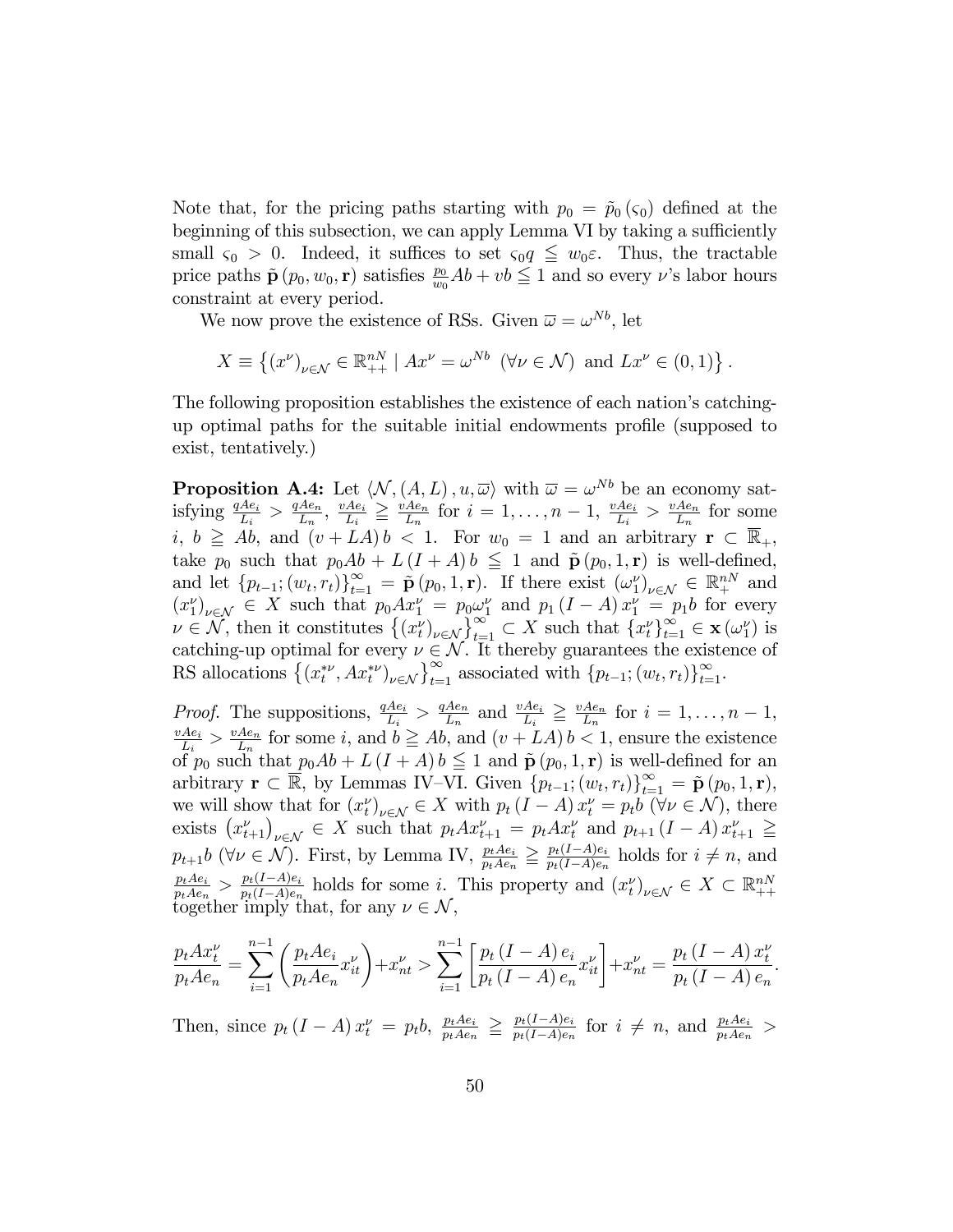$p_t(I-A)e_i$  $\frac{p_t(1-A)e_i}{p_t(1-A)e_n}$  for some *i*, we have:

$$
\frac{p_t (I - A) x_t^{\nu}}{p_t (I - A) e_n} = \frac{p_t (I - A) x}{p_t (I - A) e_n} = \sum_{i=1}^{n-1} \left[ \frac{p_t (I - A) e_i}{p_t (I - A) e_n} x_i \right] + x_n
$$
  
> 
$$
\sum_{i=1}^{n-1} \left[ \frac{p_{t+1} (I - A) e_i}{p_{t+1} (I - A) e_n} x_i \right] + x_n \text{ (by Lemma V)}
$$
  
= 
$$
\frac{p_{t+1} b}{p_{t+1} (I - A) e_n}
$$

for  $x \equiv (I - A)^{-1}b$  with the *i*-th element  $x_i$ , so that  $\frac{p_t Ax_t^{\nu}}{p_t Ae_n} > \frac{p_{t+1}b}{p_{t+1}(I-A)}$  $p_{t+1}(I-A)e_n$ for every  $\nu \in \mathcal{N}$ . Defining  $\hat{x}_{t+1} \equiv \frac{p_t A x_t^{\nu}}{p_t A e_n} e_n$ , we get  $p_t A \hat{x}_{t+1} = p_t A x_t^{\nu}$  and  $p_{t+1} (I - A) \hat{x}_{t+1} > p_{t+1} b$ . For  $\varepsilon > 0$ , there exists  $x_{t+1} \in \{y \in \mathbb{R}^n_{++} \mid ||y - \hat{x}_{t+1}|| < \varepsilon\}$ such that  $p_t A x_{t+1} = p_t A x_t^{\nu}$  and  $p_{t+1} (I - A) x_{t+1} \geq p_{t+1} b$ , where  $\|\cdot\|$  is the standard Euclidean norm. Then, the program  $(MP_{t+1}^{\nu})$  has a solution since its domain is non-empty for  $x_t^{\nu} \in \mathbb{R}_{++}^n$  with  $p_t (I - A) x_t^{\nu} = p_t b$ .

Suppose that  $(\omega_1^{\nu})_{\nu \in \mathcal{N}} \in \mathbb{R}^{nN}_{+}$  and  $(x_1^{\nu})_{\nu \in \mathcal{N}} \in X$  fulfill  $p_0 A x_1^{\nu} = p_0 \omega_1^{\nu}$  and  $p_1(I - A) x_1^{\nu} = p_1 b \ (\forall \nu \in \mathcal{N})$ . Then, for an arbitrary  $\nu \in \mathcal{N}$ , there exists a solution to the program  $(MP_1^{\nu})$ ,  $x_1^{*\nu} \in \mathbb{R}_{++}^n$  with  $\omega_2^{\nu} \equiv Ax_1^{*\nu}$ , which meets  $p_1 (I - A) x_1^{*\nu} = p_1 b$ . Inductively, for  $t \ge 2$ , we can apply Lemma 2 in order to conclude that  $x_{t-1}^{*\nu} \in \mathbb{R}_{++}^n$  with  $p_{t-1} (I - A) x_{t-1}^{*\nu} = p_{t-1} b$  guarantees the existence of a solution to the program  $(MP_t^{\nu})$ . Let us denote this solution as  $x_t^{*\nu} \in \mathbb{R}_{++}^n$  with  $\omega_{t+1}^{\nu} \equiv Ax_t^{*\nu}$ . Then, such  $x_t^{*\nu}$  further yields the existence of  $x_{t+1}^{*\nu} \in \mathbb{R}_{++}^n$  with  $p_{t+1} (I - A) x_{t+1}^{*\nu} = p_{t+1} b$ . As  $p_0 Ab + vb \leq 1$  ensures that  $p_t (I - A) x_t^{*\nu} = p_t b$  implies  $L x_t^{*\nu} \in (0, 1)$  ( $\forall t = 1, 2, \ldots$ ) by Lemma VI, we have  $\{x_t^{*\nu}\}_{t=1}^{\infty} \in \mathbf{x}(\omega_1^{\nu})$ . By Corollary 2,  $\{x_t^{*\nu}\}_{t=1}^{\infty} \in \mathbf{x}(\omega_1^{\nu})$ , which is constituted inductively as argued above, is catching-up optimal for  $\nu \in \mathcal{N}$ , i.e., it satisfies the RS condition (a) of Definition 1. We note that this approach to constitute an catching-up optimal path  $\{x_t^*\}_{t=1}^\infty$  is still admissible when  $\{(x_i^{\ast \nu})_{\nu \in \mathcal{N}}\}_{i=1}^{\infty} \subset X$  is additionally assumed. Then, we easily verify the RS conditions (b) and (c) since  $Ax_t^{*\nu} = \omega_{t+1}^{\nu}$  ( $\forall \nu \in \mathcal{N}, \forall t = 1, 2, ...$ ) and  $(x_t^{*\nu})_{\nu \in \mathcal{N}}, (x_{t+1}^{*\nu})_{\nu \in \mathcal{N}} \in X$ . This completes the proof.

Here, we consider conditions on the wealth profile that characterize the initial endowments profile assumed in Proposition A.4. Given  $\bar{\omega} = \omega^{Nb}$ , we can take  $\bar{p}_0$  such that  $\bar{p}_0 \geqq \bar{p}_0 A + L > 0$  and  $\frac{1}{\bar{p}_0 \omega^{Nb}} \bar{p}_0 Ab + vb \leqq 1$ . Indeed, we have already argued that there exists  $\bar{p}_0 = \tilde{p}_0 (\varsigma_0)$ , which is defined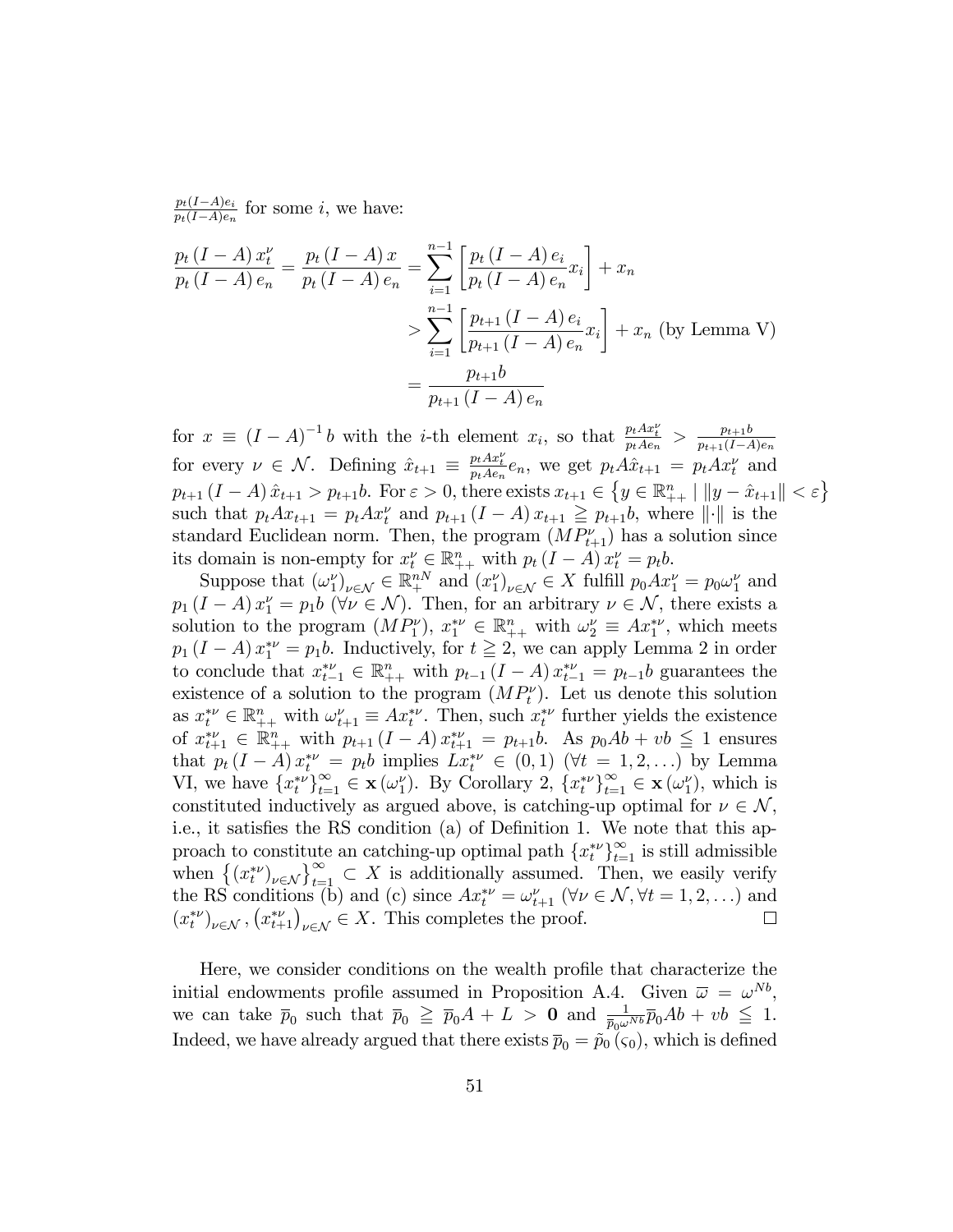by taking a sufficiently small  $\varsigma_0 > 0$  in order to meet  $\varsigma_0 q \leq \varepsilon$ , such that  $\overline{p}_0 \geqq \overline{p}_0A + L$  and  $\overline{p}_0Ab + vb \leqq 1$  hold by Lemma VI. Moreover, by the definition of  $\omega^{Nb} = A(I - A)^{-1} Nb$ ,  $\frac{1}{\bar{p}_0 \omega^{Nb}} \bar{p}_0 Ab < \bar{p}_0 Ab$  holds.

Let  $p_1^r \equiv (1+r)\,\overline{p}_0A + (1+r)\,L$  for  $r \ge 0$ . For each  $\theta \in [0,1]$ , we define the set

$$
X^{r}(\theta) \equiv \{ x \in \mathbb{R}_{+}^{n} \mid \overline{p}_{0}Ax = \theta \overline{p}_{0}\omega^{Nb}, \ p_{1}^{r}(I - A)x = p_{1}^{r}b, \ Lx \in (0, 1) \}
$$

with generic element  $x^r(\theta)$ . Note that  $X^r(\theta)$  is non-empty for some  $\theta \in [0,1]$ , since  $(I - A)^{-1} b \in X^r \left( \frac{1}{N} \right)$  $\frac{1}{N}$ ). Indeed,  $Ax^{r}$   $\left(\frac{1}{N}\right)$  $\frac{1}{N}$ ) =  $A(I - A)^{-1}b = \frac{1}{N}$  $\frac{1}{N} \omega^{Nb}$ holds, so that

$$
\overline{p}_0 A x^r \left( \theta \right) = \overline{p}_0 A x^r \left( \frac{1}{N} \right) = \frac{1}{N} \overline{p}_0 \omega^{Nb} = \theta \overline{p}_0 \omega^{Nb}.
$$

Also,  $(I - A) x^r \left(\frac{1}{N}\right)$  $\frac{1}{N}$ ) = b implies  $p_1^r(I - A) x^r \left(\frac{1}{N}\right)$  $\frac{1}{N}$  =  $p_1^r b$ . Finally,  $L (I - A)^{-1} (Nb) \in$  $(0, N)$  implies  $\frac{1}{N}L (I - A)^{-1} (Nb) \in (0, 1)$ , so that

$$
Lx^{r}(\theta) = Lx^{r}(\frac{1}{N}) = L(I - A)^{-1}b \in (0, 1).
$$

Thus,  $X^r(\theta) \neq \emptyset$  for some  $\theta \in [0, 1)$ .

Note that  $X^r(\theta)$  is a compact set of  $\mathbb{R}^n_+$  for any  $\theta \in [0,1]$  since  $\overline{p}_0 > 0$ and  $p_1^r > 0$ . Then, we can take  $l^r(\theta) \equiv \min \{ Lx^r(\theta) \mid x^r(\theta) \in X^r(\theta) \}$  for each  $\theta \in [0, 1]$  satisfying  $X^r(\theta) \neq \emptyset$ , so that  $l^r(\theta) \in (0, 1]$ . We define

$$
\theta^r \equiv \inf \{ \theta \in [0, 1] \mid l^r (\theta) \in (0, 1] \},
$$

where  $\theta^r > 0$  by  $b > 0$ . We also define  $\underline{\theta} \equiv \inf_{r \geq 0} \theta^r > 0$ . Then, consider the set:

$$
\underline{\Delta}(W_0) \equiv \left\{ (W_0^{\nu})_{\nu \in \mathcal{N}} \in \mathbb{R}_{++}^N \mid \sum_{\nu \in \mathcal{N}} W_0^{\nu} = 1, \ \min_{\nu \in \mathcal{N}} W_0^{\nu} > \underline{\theta} \right\}.
$$

Moreover, let  $\Delta(\overline{\omega}) \equiv \{p > 0 \mid p\overline{\omega} = 1\}.$ 

**Theorem A.1:** Let  $\langle N, (A, L), u, \overline{\omega} \rangle$  with  $\overline{\omega} = \omega^{Nb}$  be an economy satisfying  $qAe_i$  $\frac{Ae_i}{L_i} > \frac{qAe_n}{L_n}$  $\frac{Ae_n}{L_n}$  and  $\frac{vAe_i}{L_i} \geq \frac{vAe_n}{L_n}$  $\frac{Ae_n}{L_n}$  for  $i = 1, \ldots, n-1, \frac{vAe_i}{L_i}$  $\frac{Ae_i}{L_i} > \frac{vAe_n}{L_n}$  $\frac{Ae_n}{L_n}$  for some *i*,  $b \geq Ab$ , and  $(v + LA) b < 1$ . Let  $\{(x_t^*, \delta_t^*, \omega_{t+1}^*)\}_{t=1}^{\infty}$  satisfy  $Lx_t^* = Nvb$ for all  $t = 1, 2, \ldots$  Moreover, let  $(W_0^{\nu})_{\nu \in \mathcal{N}} \in \underline{\Delta(W_0)}$  be a profile of initial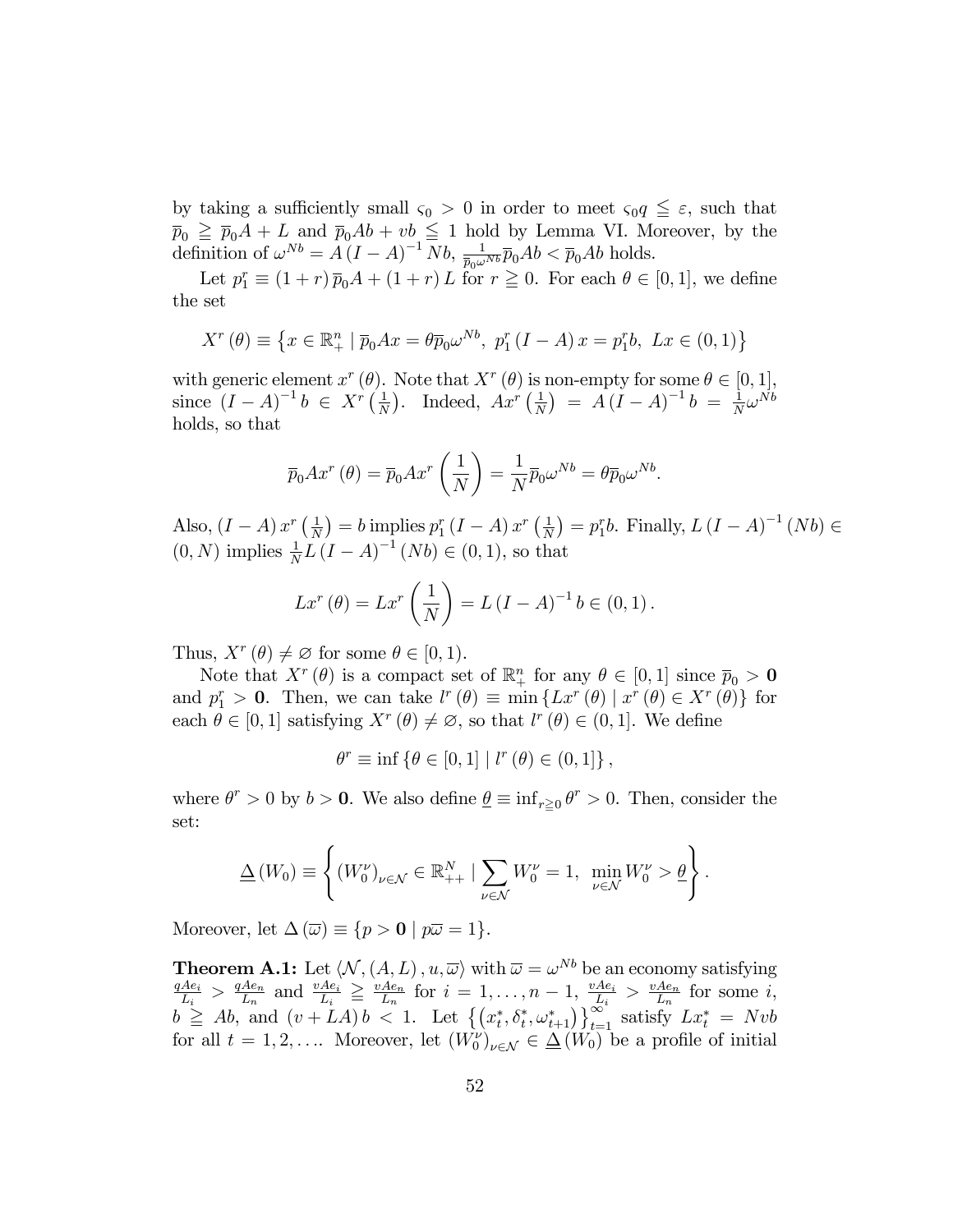wealth endowments. Then, there exist  $(p_0^*, w_0^*) \in \Delta(\overline{\omega}) \times \mathbb{R}_{++}$ ,  $\mathbf{r}^* \subset \mathbb{R}_+$ , and  $(\omega_1^{*\nu})_{\nu\in\mathcal{N}}\in\mathbb{R}^{nN}_+$  satisfying  $p_0^*\omega_1^{*\nu}=W_0^{\nu}$  by which  $\left\{\left(x_t^{*\nu},\delta_t^{*\nu},\omega_{t+1}^{*\nu}\right)_{\nu\in\mathcal{N}}\right\}_{t=1}^{\infty}$ constitutes an RS with  $\{p_{t-1}^*; (w_t^*, r_t^*)\}_{t=1}^{\infty} = \tilde{\mathbf{p}}(p_0^*, w_0^*, \mathbf{r}^*)$ .

*Proof.* Let  $\{(x_t^*, \delta_t^*, \omega_{t+1}^*)\}_{t=1}^{\infty}$  satisfy  $Lx_t^* = Nvb$  for all  $t = 1, 2, \ldots$  Proposition A.1 implies that, for each  $t = 1, 2, \ldots$ , any assignment  $(x_t^{*\nu})_{\nu \in \mathcal{N}} \in \mathbb{R}^{nN}$ satisfying  $\sum_{\nu \in \mathcal{N}} x_t^{*\nu} = x_t^*$  and  $Lx_t^{*\nu} \in [0,1]$   $(\forall \nu \in \mathcal{N})$  can constitute a Pareto efficient allocation. Note that  $x_t^* = (I - A)^{-1} (Nb)$  and  $\delta_t^* = \mathbf{0}$  for all  $t = 1, 2, \ldots$  Then,  $x_1^*$  satisfies  $pAx_1^* = p\omega^{Nb}$  and  $px_1^* = Npb + p\omega^{Nb}$  for any  $p \geq 0$  by an argument similar to the above case for  $x^r \left(\frac{1}{N}\right)$  $\frac{1}{N}$  $\Big) \in X^r \left( \frac{1}{N} \right)$  $\frac{1}{N}$ .

Let  $(W_0^{\nu})_{\nu \in \mathcal{N}} \in \underline{\Delta}(W_0)$ . By the construction, there exists  $r \geq 0$  such that  $\min_{\nu \in \mathcal{N}} W_0^{\nu} \geq \theta^r$ , and there exists  $x(r) \in X^r(\theta^r)$  with  $\overline{p}_0$  satisfying  $\overline{p}_0 \geqq \overline{p}_0 A + L > 0$  and  $\frac{1}{\overline{p}_0 \omega^{Nb}} \overline{p}_0 Ab + vb \leqq 1$ , and  $p_1^r \equiv (1+r) \overline{p}_0 A + (1+r) L$ . Define  $p_0^* \equiv \frac{1}{\bar{p}_0 \omega^{Nb}} \bar{p}_0 \in \widetilde{\Delta}(\omega^{Nb})$ . Then, there exists  $(\theta^{\nu})_{\nu \in \mathcal{N}} \in \mathbb{R}^N_{++}$  such that  $(\theta^{\nu} \omega^{Nb})_{\nu \in \mathcal{N}} \in \mathbb{R}^{nN}_{+}$  and  $W_0^{\nu} = \theta^{\nu} p_0^* \omega^{Nb}$  ( $\nu \in \mathcal{N}$ ), and thus, we can take  $(\omega_1^{*\nu})_{\nu \in \mathcal{N}} \in \mathbb{R}^{nN}_+$  such that  $p_0^*\omega_1^{*\nu} = W_0^{\nu}$  ( $\forall \nu \in \mathcal{N}$ ). For each  $\nu \in \mathcal{N}$ , let  $x_1^{*\nu} \in \mathbb{R}_+^n$  be a solution to:

$$
\min_{x \in \mathbb{R}^n_+} Lx, \text{ s.t. } p_0^* A x = \theta^{\nu} p_0^* \omega^{Nb} = p_0^* \omega_1^{*\nu}; \ p_1^* (I - A) x = p_1^* b,
$$

where  $p_1^* \equiv \frac{1}{\bar{p}_0 \omega^{Nb}} p_1^r = (1+r) p_0^* A + \frac{1}{\bar{p}_0 \omega^{Nb}} (1+r) L$ . As we have seen in the proof of Proposition A.4, for each  $t = 1, 2, \ldots$ , there exist  $(x_t^{*\nu})_{\nu \in \mathcal{N}}$  and  $(x_{t+1}^{*\nu})_{\nu \in \mathcal{N}} \in X$  such that  $p_{t-1}^r A x_{t+1}^{*\nu} = p_{t-1}^r A x_t^{*\nu}$  and  $p_t^r (I - A) x_t^{*\nu} = p_t^r b$ for  $\{p_{t-1}^r; (w_t, r_t^*)\}_{t=1}^{\infty} = \mathbf{p} (p_0^r, 1, \mathbf{r}^*)$ , where  $p_0^r \equiv \overline{p}_0$  and  $\mathbf{r}^* \subset \overline{\mathbb{R}}_+$  starts with  $r_1^* = r$ . Then, taking  $\{p_{t-1}^*; (w_t^*, r_t^*)\}_{t=1}^{\infty} = \mathbf{p} (p_0^*, w_0^*, \mathbf{r}^*)$  for  $w_0^* \equiv \frac{1}{\bar{p}_0 \omega^{Nb}} >$ 0, we obtain  $\{(x_t^{*\nu})_{\nu \in \mathcal{N}}\}_{t=1}^{\infty} \subset X$  such that  $p_0^* A x_1^{*\nu} = p_0^* \omega_1^{*\nu}$ ,  $p_t^* A x_{t+1}^{*\nu} =$  $p_t^* Ax_t^{*\nu}$ , and  $p_t^* (I - A) x_t^{*\nu} = p_t^* b$  for all  $t = 1, 2, \ldots$  Let  $\left\{ \left( \delta_t^{*\nu}, \omega_{t+1}^{*\nu} \right)_{\nu \in \mathcal{N}} \right\}_{t=1}^{\infty}$ <br>consist of  $\delta_t^{*\nu} = \mathbf{0}$  and  $\omega_{t+1}^{*\nu} \equiv Ax_t^{*\nu}$  ( $\forall \nu \in \mathcal{N}, \forall t = 1, 2, \ldots$ ). Then,  $\left\{\left(x_t^{*\nu},\delta_t^{*\nu},\omega_{t+1}^{*\nu}\right)_{\nu\in\mathcal{N}}\right\}_{t=1}^{\infty}$  constitutes an RS with  $\left\{p_{t-1}^*; (w_t^*,r_t^*)\right\}_{t=1}^{\infty}$  by Proposition A.4 again.  $\Box$ 

**Remark A.1:** Note that in Theorem A1, there is no constraint on  $\mathbf{r}^* \subset \mathbb{R}_+$ except for the initial interest rate  $r_1^*$ . Therefore, this theorem allows the existence of an RS in which  $\liminf_{t \to \infty} r_t^* > R$  holds.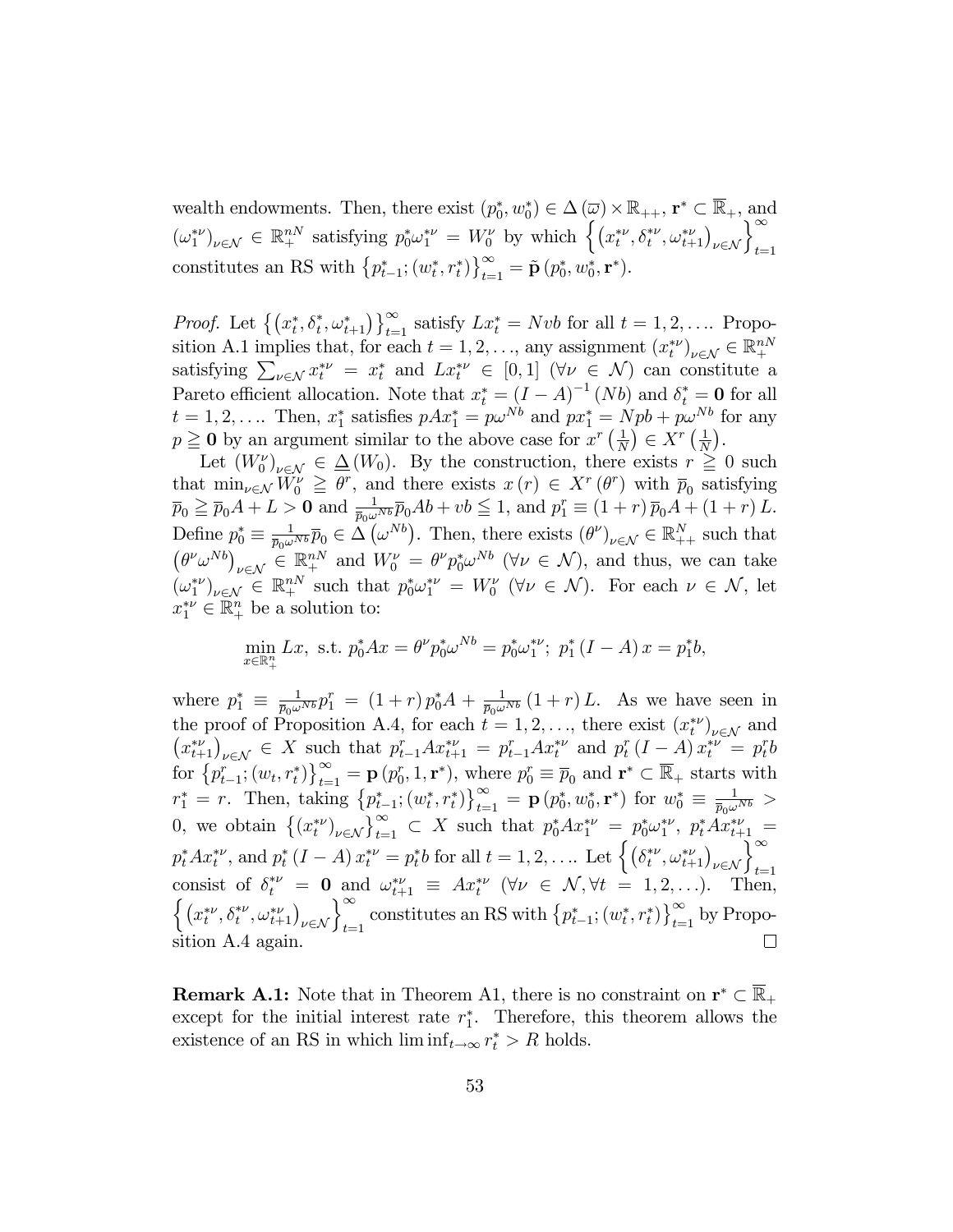# 8 Alternative statements of Lemma VI and Proposition A4

**Lemma VI:** Suppose that  $(A, L, b)$  satisfies  $v(I + A) b < 1$ . For an arbitrary  $w_0 > 0$ , take  $p_0 > 0$  such that  $\frac{p_0}{w_0} = v + \varepsilon$ , where  $\varepsilon$  is a  $1 \times n$  nonnegative vector such that  $\varepsilon Ab \leq 1-v (I + A) b$ . Then, it meets (A6) without equality for all  $t = 1, 2, ...,$  so that any  $\{x_t^{\nu}\}_{t=1}^{\infty} \subset \mathbb{R}_+^n$  with  $p_t (I - A) x_t^{\nu} = p_t b \ (\forall t = 1, 2, ...)$ fulfills  $Lx_t^{\nu} \in (0,1)$  for all  $t = 1, 2, \ldots$ .

*Proof.* By the supposition of  $1 - v(I + A) b > 0$ , we can take a  $1 \times n$  vector  $\varepsilon \geq 0$  (possibly nonzero) such that  $\varepsilon Ab \leq 1 - v (I + A) b$ . Putting  $p_0 \equiv$  $w_0 (v + \varepsilon)$  for an arbitrary  $w_0 > 0$ , we have  $p_0 \geq p_0 A + w_0 L > p_0 A$  following from  $L > 0$ . By the construction of  $\varepsilon$  and  $p_0$ ,

$$
\frac{p_0}{w_0}Ab + vb = vAb + \varepsilon Ab + vb = v(I + A)b + \varepsilon Ab \le 1.
$$

Moreover,  $p_0 A^t b$  is decreasing with respect to t since for any t,

$$
p_0 A^t b - p_0 A^{t+1} b = p_0 (I - A) A^t b > 0
$$

following from  $p_0 (I - A) > 0$  and  $A^t b > 0$ . Additionally, noting that  $(I-A)^{-1} = \sum_{\tau=0}^{\infty} A^{\tau} \geq \sum_{\tau=0}^{t} A^{\tau}$  for any t, we obtain that for any  $t =$  $1, 2, \ldots,$ 

$$
\frac{p_0}{w_0}A^tb+vb<\frac{p_0}{w_0}Ab+vb\leqq 1,
$$

 $\Box$ 

which completes the proof.

**Proposition A.4:** Let  $\langle N, (A, L), u, \overline{\omega} \rangle$  with  $\overline{\omega} = \omega^{Nb}$  be an economy satisfying  $\frac{qAe_i}{L_i} > \frac{qAe_n}{L_n}$  $\frac{Ae_n}{L_n}$  and  $\frac{vAe_i}{L_i} \geq \frac{vAe_n}{L_n}$  $\frac{Ae_n}{L_n}$  for  $i = 1, \ldots, n-1, \frac{vAe_i}{L_i}$  $\frac{Ae_i}{L_i}$  >  $\frac{vAe_n}{L_n}$  $L_n$ for some i, and  $v(I + A) b < 1$ . For  $w_0 = 1$  and an arbitrary  $\mathbf{r} \subset \overline{\mathbb{R}}_+$ , take  $p_0$  such that  $p_0Ab + vb \leq 1$  and  $\tilde{\mathbf{p}}(p_0, 1, \mathbf{r})$  is well-defined, and let  $\{p_{t-1}; (w_t, r_t)\}_{t=1}^{\infty} = \tilde{\mathbf{p}}(p_0, 1, \mathbf{r}).$  If there exist  $(\omega_1^{\nu})_{\nu \in \mathcal{N}} \in \mathbb{R}^{nN}_+$  and  $(x_1^{\nu})_{\nu \in \mathcal{N}} \in$ X such that  $p_0Ax_1^{\nu} = p_0\omega_1^{\nu}$  and  $p_1(I - A)x_1^{\nu} = p_1b$  for every  $\nu \in \mathcal{N}$ , then it constitutes  $\left\{ (x_t^{\nu})_{\nu \in \mathcal{N}} \right\}_{t=1}^{\infty} \subset X$  such that  $\left\{ x_t^{\nu} \right\}_{t=1}^{\infty} \in \mathbf{x} (\omega_1^{\nu})$  is catching-up optimal for every  $\nu \in \mathcal{N}$ . It thereby guarantees the existence of RS allocations  $\{(x_t^{*\nu}, Ax_t^{*\nu})_{\nu \in \mathcal{N}}\}_{t=1}^{\infty}$  associated with  $\{p_{t-1}; (w_t, r_t)\}_{t=1}^{\infty}$ .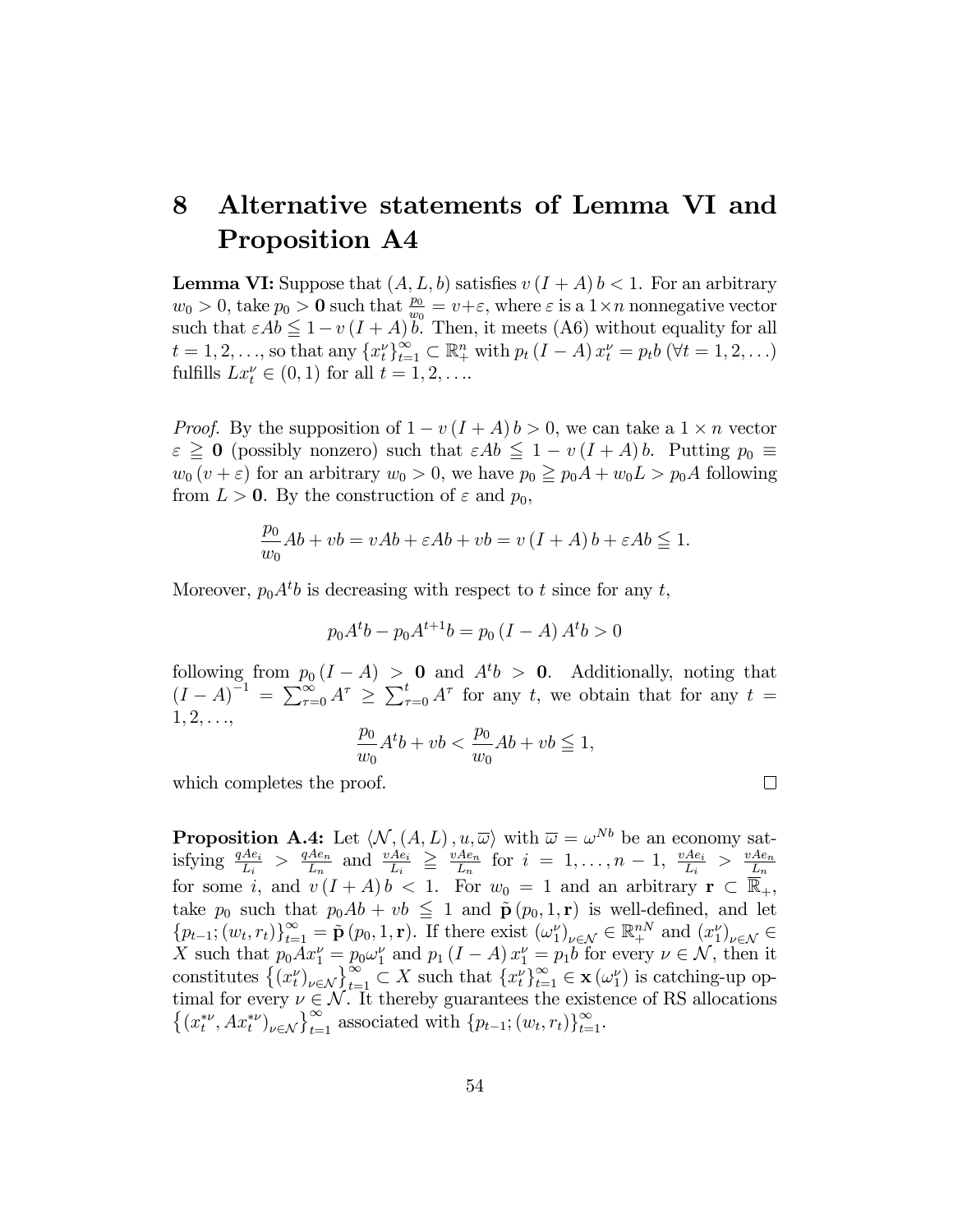*Proof.* The suppositions,  $\frac{qAe_i}{L_i} > \frac{qAe_n}{L_n}$  $\frac{Ae_n}{L_n}$  and  $\frac{vAe_i}{L_i} \geq \frac{vAe_n}{L_n}$ *Proof.* The suppositions,  $\frac{qAe_i}{L_i} > \frac{qAe_n}{L_n}$  and  $\frac{vAe_i}{L_i} \geq \frac{vAe_n}{L_n}$  for  $i = 1, ..., n-1$ ,  $\frac{vAe_i}{L_i} > \frac{vAe_n}{L_n}$  for some *i* and  $v(I + A)h < 1$  ensure the existence of *n*<sub>c</sub> such  $\frac{Ae_i}{L_i} > \frac{vAe_n}{L_n}$  $\frac{Ae_n}{L_n}$  for some *i*, and  $v(I + A) b < 1$ , ensure the existence of  $p_0$  such that  $p_0Ab + vb \leq 1$  and  $\tilde{\mathbf{p}}(p_0, 1, \mathbf{r})$  is well-defined for an arbitrary  $\mathbf{r} \subset \mathbb{R}$ , by Lemmas IV–VI. Given  $\{p_{t-1}; (w_t, r_t)\}_{t=1}^{\infty} = \tilde{\mathbf{p}}(p_0, 1, \mathbf{r})$ , we will show that for  $(x_t^{\nu})_{\nu \in \mathcal{N}} \in X$  with  $p_t (I - A) x_t^{\nu} = p_t b \ (\forall \nu \in \mathcal{N})$ , there exists  $(x_{t+1}^{\nu})_{\nu \in \mathcal{N}} \in X$ such that  $p_t Ax_{t+1}^{\nu} = p_t Ax_t^{\nu}$  and  $p_{t+1} (I - A) x_{t+1}^{\nu} \geq p_{t+1} b \ (\forall \nu \in \mathcal{N})$ . First, by Lemma IV,  $\frac{p_t A e_i}{p_t A e_n} \geq \frac{p_t (I - A) e_i}{p_t (I - A) e_n}$  $\frac{p_t(I-A)e_i}{p_t(I-A)e_n}$  holds for  $i \neq n$ , and  $\frac{p_tAe_i}{p_tAe_n} > \frac{p_t(I-A)e_n}{p_t(I-A)e_n}$  $\frac{p_t(1-A)e_i}{p_t(1-A)e_n}$  holds for some *i*. This property and  $(x_t^{\nu})_{\nu \in \mathcal{N}} \in X \subset \mathbb{R}_{++}^{nN}$  together imply that, for any  $\nu \in \mathcal{N}$ ,

$$
\frac{p_t A x_t^{\nu}}{p_t A e_n} = \sum_{i=1}^{n-1} \left( \frac{p_t A e_i}{p_t A e_n} x_{it}^{\nu} \right) + x_{nt}^{\nu} > \sum_{i=1}^{n-1} \left[ \frac{p_t (I - A) e_i}{p_t (I - A) e_n} x_{it}^{\nu} \right] + x_{nt}^{\nu} = \frac{p_t (I - A) x_t^{\nu}}{p_t (I - A) e_n}.
$$

Then, since  $p_t (I - A) x_t^{\nu} = p_t b$ ,  $\frac{p_t A e_i}{p_t A e_n}$  $\frac{p_t A e_i}{p_t A e_n} \geq \frac{p_t (I - A) e_i}{p_t (I - A) e_n}$  $\frac{p_t(I-A)e_i}{p_t(I-A)e_n}$  for  $i \neq n$ , and  $\frac{p_t Ae_i}{p_t Ae_n}$  $p_t(I-A)e_i$  $\frac{p_t(1-A)e_i}{p_t(1-A)e_n}$  for some *i*, we have:

$$
\frac{p_t (I - A) x_t^{\nu}}{p_t (I - A) e_n} = \frac{p_t (I - A) x}{p_t (I - A) e_n} = \sum_{i=1}^{n-1} \left[ \frac{p_t (I - A) e_i}{p_t (I - A) e_n} x_i \right] + x_n
$$
  
> 
$$
\sum_{i=1}^{n-1} \left[ \frac{p_{t+1} (I - A) e_i}{p_{t+1} (I - A) e_n} x_i \right] + x_n \text{ (by Lemma V)}
$$
  
= 
$$
\frac{p_{t+1} b}{p_{t+1} (I - A) e_n}
$$

for  $x \equiv (I - A)^{-1}b$  with the *i*-th element  $x_i$ , so that  $\frac{p_t Ax_t^{\nu}}{p_t Ae_n} > \frac{p_{t+1}b}{p_{t+1}(I-A)}$  $p_{t+1}(I-A)e_n$ for every  $\nu \in \mathcal{N}$ . Defining  $\hat{x}_{t+1} \equiv \frac{p_t A x_t^{\nu}}{p_t A e_n} e_n$ , we get  $p_t A \hat{x}_{t+1} = p_t A x_t^{\nu}$  and  $p_{t+1} (I - A) \hat{x}_{t+1} > p_{t+1} b$ . For  $\varepsilon > 0$ , there exists  $x_{t+1} \in \{y \in \mathbb{R}^n_{++} \mid ||y - \hat{x}_{t+1}|| < \varepsilon\}$ such that  $p_t A x_{t+1} = p_t A x_t^{\nu}$  and  $p_{t+1} (I - A) x_{t+1} \geq p_{t+1} b$ , where  $\|\cdot\|$  is the standard Euclidean norm. Then, the program  $(MP_{t+1}^{\nu})$  has a solution since its domain is non-empty for  $x_t^{\nu} \in \mathbb{R}_{++}^n$  with  $p_t (I - A) x_t^{\nu} = p_t b$ .

Suppose that  $(\omega_1^{\nu})_{\nu \in \mathcal{N}} \in \mathbb{R}^{nN}_{+}$  and  $(x_1^{\nu})_{\nu \in \mathcal{N}} \in X$  fulfill  $p_0 A x_1^{\nu} = p_0 \omega_1^{\nu}$  and  $p_1(I - A) x_1^{\nu} = p_1 b \ (\forall \nu \in \mathcal{N})$ . Then, for an arbitrary  $\nu \in \mathcal{N}$ , there exists a solution to the program  $(MP_1^{\nu})$ ,  $x_1^{*\nu} \in \mathbb{R}_{++}^n$  with  $\omega_2^{\nu} \equiv Ax_1^{*\nu}$ , which meets  $p_1 (I - A) x_1^{*\nu} = p_1 b$ . Inductively, for  $t \ge 2$ , we can apply Lemma 2 in order to conclude that  $x_{t-1}^{*\nu} \in \mathbb{R}_{++}^n$  with  $p_{t-1} (I - A) x_{t-1}^{*\nu} = p_{t-1} b$  guarantees the existence of a solution to the program  $(MP_t^{\nu})$ . Let us denote this solution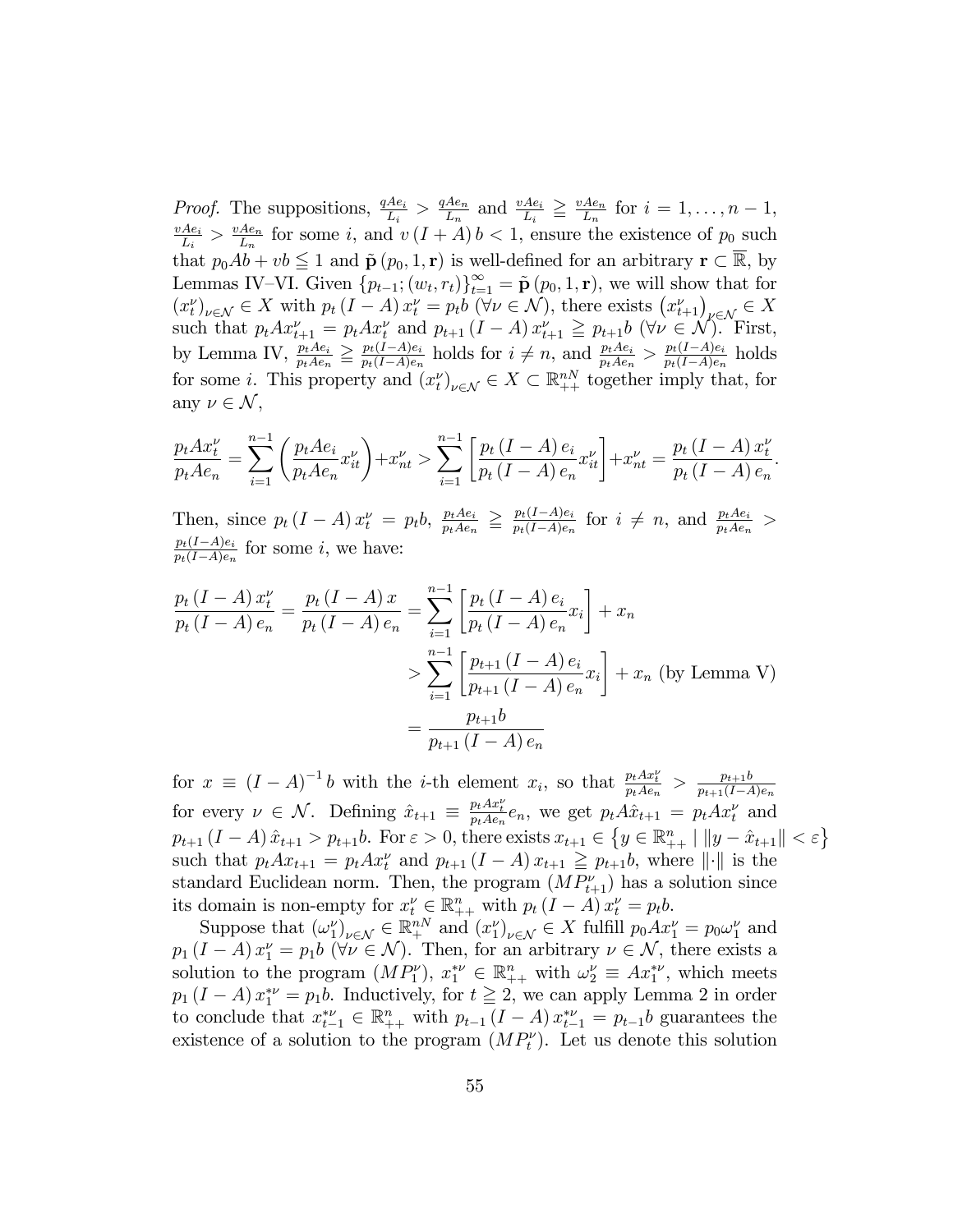as  $x_t^{*\nu} \in \mathbb{R}_{++}^n$  with  $\omega_{t+1}^{\nu} \equiv Ax_t^{*\nu}$ . Then, such  $x_t^{*\nu}$  further yields the existence of  $x_{t+1}^{*\nu} \in \mathbb{R}_{++}^n$  with  $p_{t+1} (I - A) x_{t+1}^{*\nu} = p_{t+1} b$ . As  $p_0 Ab + vb \leq 1$  ensures that  $p_t (I - A) x_t^{*\nu} = p_t b$  implies  $L x_t^{*\nu} \in (0, 1)$  ( $\forall t = 1, 2, ...$ ) by Lemma VI, we have  $\{x_t^{*\nu}\}_{t=1}^{\infty} \in \mathbf{x}(\omega_1^{\nu})$ . By Corollary 2,  $\{x_t^{*\nu}\}_{t=1}^{\infty} \in \mathbf{x}(\omega_1^{\nu})$ , constituted inductively as argued above, is catching-up optimal for  $\nu \in \mathcal{N}$ , i.e., it satisfies the RS condition (a) of Definition 1. We note that this approach to constitute a catching-up optimal path  $\{x_t^{*\nu}\}_{t=1}^\infty$  is still admissible when  $\{(x_t^{*\nu})_{\nu \in \mathcal{N}}\}_{t=1}^\infty \subset$ X is additionally assumed. Then, we easily verify that the RS conditions  $(b)$ and (c) since  $Ax_t^{*\nu} = \omega_{t+1}^{\nu}$  ( $\forall \nu \in \mathcal{N}, \forall t = 1, 2, ...$ ) and  $(x_t^{*\nu})_{\nu \in \mathcal{N}}, (x_{t+1}^{*\nu})_{\nu \in \mathcal{N}} \in$ X. This completes the proof.

We here consider conditions on the wealth profile that characterize the initial endowments profile supposed in Proposition A.4. Given  $\bar{\omega} = \omega^{Nb}$ , we can take  $\bar{p}_0$  such that  $\bar{p}_0 \geqq \bar{p}_0 A + L > 0$  and  $\frac{1}{\bar{p}_0 \omega^{Nb}} \bar{p}_0 Ab + vb \leqq 1$ . Indeed, we have already argued that there exists  $\bar{p}_0 = \tilde{p}_0 (\varsigma_0)$ , which is defined by taking a sufficiently small  $\varsigma_0 > 0$  in order to meet  $\varsigma_0 q \leq \varepsilon$ , such that  $\bar{p}_0 \geq \bar{p}_0A + L$  and  $\bar{p}_0Ab + vb \leq 1$  hold by Lemma VI. Moreover, by the definition of  $\omega^{Nb} = A(I - A)^{-1} Nb$ ,  $\frac{1}{\bar{p}_0 \omega^{Nb}} \bar{p}_0 Ab < \bar{p}_0 Ab$  holds.

Let  $p_1^r \equiv (1+r)\,\overline{p}_0A + (1+r)\,L$  for  $r \ge 0$ . For each  $\theta \in [0,1]$ , we define the set

$$
X^{r}(\theta) \equiv \left\{ x \in \mathbb{R}_{+}^{n} \mid \overline{p}_{0}Ax = \theta \overline{p}_{0}\omega^{Nb}, \ p_{1}^{r}(I - A)x = p_{1}^{r}b, \ Lx \in (0, 1) \right\}
$$

with generic element  $x^r(\theta)$ . Note that  $X^r(\theta)$  is non-empty for some  $\theta \in [0,1]$ , since  $(I-A)^{-1}b \in X^r\left(\frac{1}{N}\right)$  $\frac{1}{N}$ ). Indeed,  $Ax^{r}$   $\left(\frac{1}{N}\right)$  $\frac{1}{N}$ ) =  $A(I - A)^{-1}b = \frac{1}{N}$  $\frac{1}{N} \omega^{Nb}$ holds, so that

$$
\overline{p}_0 A x^r \left( \theta \right) = \overline{p}_0 A x^r \left( \frac{1}{N} \right) = \frac{1}{N} \overline{p}_0 \omega^{Nb} = \theta \overline{p}_0 \omega^{Nb}.
$$

Also,  $(I - A) x^r \left(\frac{1}{N}\right)$  $\frac{1}{N}$ ) = b implies  $p_1^r(I - A) x^r \left(\frac{1}{N}\right)$  $\frac{1}{N}$  =  $p_1^r b$ . Finally,  $L (I - A)^{-1} (Nb) \in$  $(0, N)$  implies  $\frac{1}{N}L(I - A)^{-1}(Nb) \in (0, 1)$ , so that

$$
Lx^{r}(\theta) = Lx^{r}(\frac{1}{N}) = L(I - A)^{-1}b \in (0, 1).
$$

Thus,  $X^r(\theta) \neq \emptyset$  for some  $\theta \in [0, 1)$ .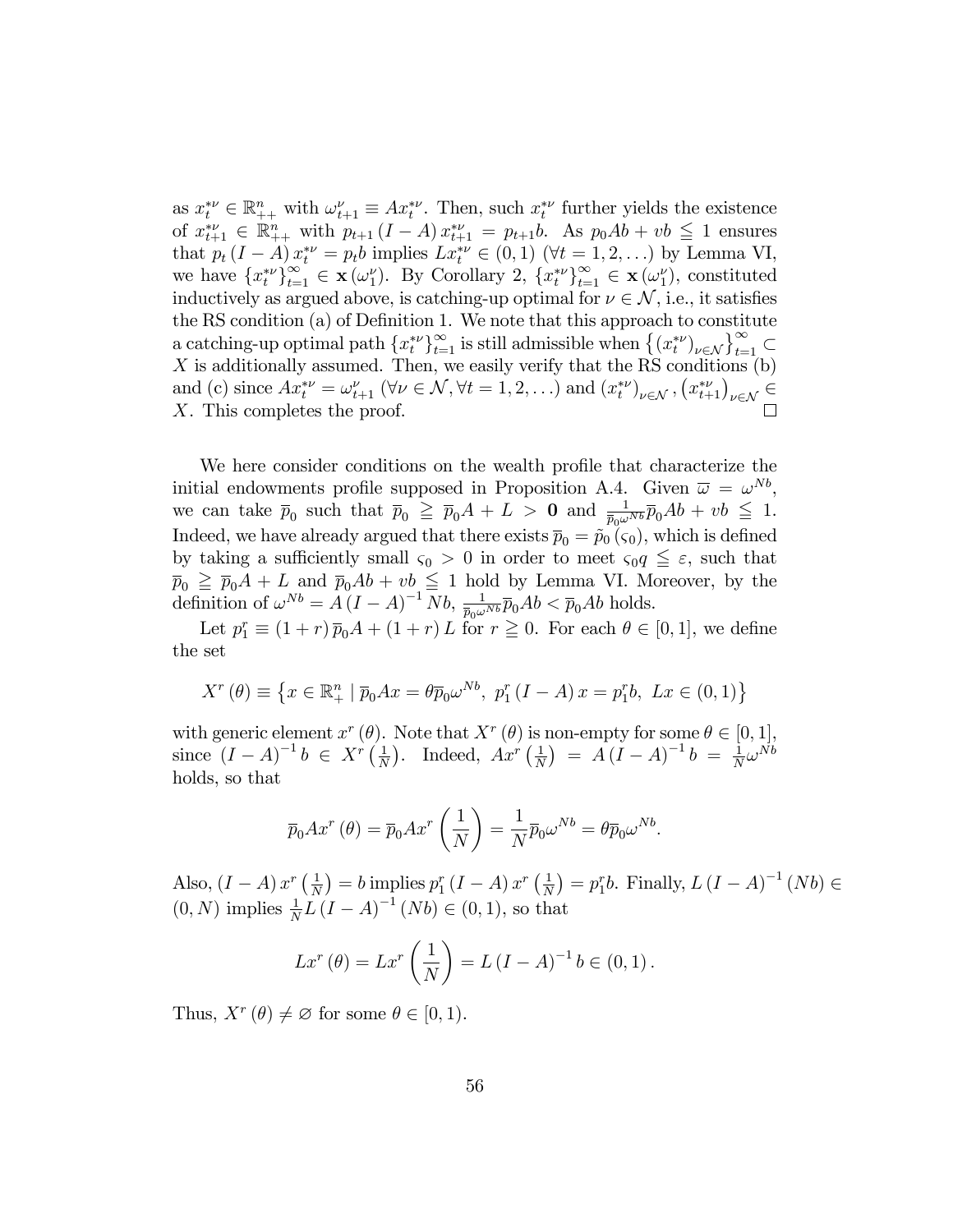Note that  $X^r(\theta)$  is a compact set of  $\mathbb{R}^n_+$  for any  $\theta \in [0,1]$  since  $\overline{p}_0 > 0$ and  $p_1^r > 0$ . Then, we can take  $l^r(\theta) \equiv \min \{ Lx^r(\theta) \mid x^r(\theta) \in X^r(\theta) \}$  for each  $\theta \in [0, 1]$  satisfying  $X^r(\theta) \neq \emptyset$ , so that  $l^r(\theta) \in (0, 1]$ . We define

$$
\theta^r \equiv \inf \{ \theta \in [0, 1] \mid l^r (\theta) \in (0, 1] \},
$$

where  $\theta^r > 0$  by  $b > 0$ . We also define  $\underline{\theta} \equiv \inf_{r \geq 0} \theta^r > 0$ . Then, consider the set:

$$
\underline{\Delta}\left(W_0\right) \equiv \left\{ \left(W_0^{\nu}\right)_{\nu \in \mathcal{N}} \in \mathbb{R}_{++}^N \mid \sum_{\nu \in \mathcal{N}} W_0^{\nu} = 1, \ \min_{\nu \in \mathcal{N}} W_0^{\nu} > \underline{\theta} \right\}.
$$

Moreover, let  $\Delta(\overline{\omega}) \equiv \{p > 0 \mid p\overline{\omega} = 1\}.$ 

**Theorem A.1:** Let  $\langle N, (A, L), u, \overline{\omega} \rangle$  with  $\overline{\omega} = \omega^{Nb}$  be an economy satisfying  $qAe_i$  $\frac{Ae_i}{L_i} > \frac{qAe_n}{L_n}$  $\frac{Ae_n}{L_n}$  and  $\frac{vAe_i}{L_i} \geq \frac{vAe_n}{L_n}$  $\frac{Ae_n}{L_n}$  for  $i = 1, \ldots, n-1$ ,  $\frac{vAe_i}{L_i}$  $\frac{Ae_i}{L_i} > \frac{vAe_n}{L_n}$  $\frac{Ae_n}{L_n}$  for some *i*, and  $v(I+A) b < 1.$  Let  $\{(x_t^*, \delta_t^*, \omega_{t+1}^*)\}_{t=1}^{\infty}$  satisfy  $Lx_t^* = Nvb$  for all  $t = 1, 2, ...$ Moreover, let  $(W_0^{\nu})_{\nu \in \mathcal{N}} \in \underline{\Delta}(W_0)$  be a profile of initial wealth endowments. Then, there exist  $(p_0^*, w_0^*) \in \Delta(\overline{\omega}) \times \mathbb{R}_{++}$ ,  $\mathbf{r}^* \subset \overline{\mathbb{R}}_+$ , and  $({\omega_1^*}^{\nu})_{\nu \in \mathcal{N}} \in \mathbb{R}^{nN}_+$ satisfying  $p_0^*\omega_1^{*\nu} = W_0^{\nu}$  by which  $\left\{ (x_t^{*\nu}, \delta_t^{*\nu}, \omega_{t+1}^{*\nu})_{\nu \in \mathcal{N}} \right\}_{t=1}^{\infty}$  constitutes an RS with  $\{p_{t-1}^*; (w_t^*, r_t^*)\}_{t=1}^{\infty} = \tilde{\mathbf{p}}(p_0^*, w_0^*, \mathbf{r}^*)$ .

*Proof.* Let  $\{(x_t^*, \delta_t^*, \omega_{t+1}^*)\}_{t=1}^{\infty}$  satisfy  $Lx_t^* = Nvb$  for all  $t = 1, 2, \ldots$  Proposition A.1 implies that, for each  $t = 1, 2, \ldots$ , any assignment  $(x_t^{*\nu})_{\nu \in \mathcal{N}} \in \mathbb{R}^{nN}$ satisfying  $\sum_{\nu \in \mathcal{N}} x_t^{*\nu} = x_t^*$  and  $Lx_t^{*\nu} \in [0,1]$   $(\forall \nu \in \mathcal{N})$  can constitute a Pareto efficient allocation. Note that  $x_t^* = (I - A)^{-1} (Nb)$  and  $\delta_t^* = \mathbf{0}$  for all  $t = 1, 2, \ldots$  Then,  $x_1^*$  satisfies  $pAx_1^* = p\omega^{Nb}$  and  $px_1^* = Npb + p\omega^{Nb}$  for any  $p \geq 0$  by an argument similar to the above case for  $x^r \left(\frac{1}{N}\right)$  $\frac{1}{N}$ )  $\in X^r$   $\left(\frac{1}{N}\right)$  $\frac{1}{N}$ .

Let  $(W_0^{\nu})_{\nu \in \mathcal{N}} \in \Delta(W_0)$ . By the construction, there exists  $r \geq 0$  such that  $\min_{\nu \in \mathcal{N}} W_0^{\nu} \geq \theta^r$ , and there exists  $x(r) \in X^r(\theta^r)$  with  $\overline{p}_0$  satisfying  $\overline{p}_0 \geqq \overline{p}_0 A + L > 0$  and  $\frac{1}{\overline{p}_0 \omega^{Nb}} \overline{p}_0 Ab + vb \leqq 1$ , and  $p_1^r \equiv (1+r) \overline{p}_0 A + (1+r) L$ . Define  $p_0^* \equiv \frac{1}{\bar{p}_0 \omega^{Nb}} \bar{p}_0 \in \widetilde{\Delta}(\omega^{Nb})$ . Then, there exists  $(\theta^{\nu})_{\nu \in \mathcal{N}} \in \mathbb{R}^N_{++}$  such that  $(\theta^{\nu} \omega^{Nb})_{\nu \in \mathcal{N}} \in \mathbb{R}^{nN}_{+}$  and  $W_0^{\nu} = \theta^{\nu} p_0^* \omega^{Nb}$  ( $\nu \in \mathcal{N}$ ), and thus, we can take  $(\omega_1^{*\nu})_{\nu \in \mathcal{N}} \in \mathbb{R}^{nN}_+$  such that  $p_0^*\omega_1^{*\nu} = W_0^{\nu}$  ( $\forall \nu \in \mathcal{N}$ ). For each  $\nu \in \mathcal{N}$ , let  $x_1^{*\nu} \in \mathbb{R}_+^n$  be a solution to:

$$
\min_{x \in \mathbb{R}^n_+} Lx, \text{ s.t. } p_0^* A x = \theta^{\nu} p_0^* \omega^{Nb} = p_0^* \omega_1^{*\nu}; \ p_1^* (I - A) x = p_1^* b,
$$